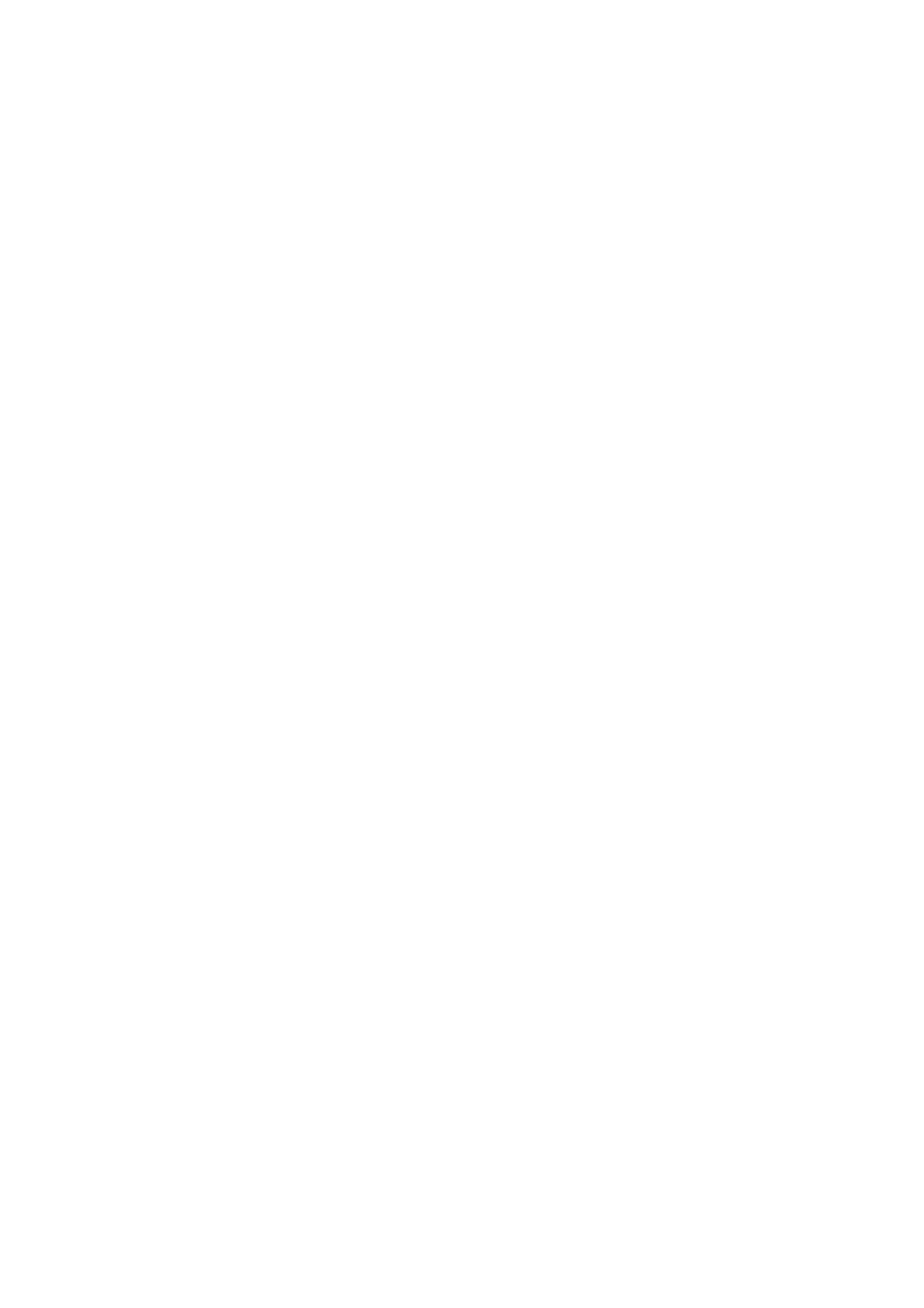#### **LIST OF RESOLUTIONS**

- No. I Approval of the Annual Report of the Director General on the Activities of the OIE in 2003 and the Report on the Animal Disease Status World-wide in 2003 and the Beginning of 2004
- No. II Approval of the Report of the Director General on the Management, Activities and Administrative Work of the OIE in 2003
- No. III Approval of the Financial Report for the 77th Financial Year of the OIE (1 January – 31 December 2003)
- No. IV Budgetary Income and Expenses for the 79th Financial Year of the OIE (1 January – 31 December 2005)
- No. V Financial Contributions from OIE Member Countries for 2005
- No. VI Authorisation to affect part of the surplus of the 77th Financial Year of the OIE to the 2004 budget
- No. VII Appointment of the External Auditor
- No. VIII Acknowledgements to the Governments of Member Countries that made Voluntary Contributions to the OIE
- No. IX Work Programme for 2005
- No. X Agreement between the World Organisation for Animal Health (OIE) and the Food and Agriculture Organization of the United Nations
- No. XI Exchanges of letters between the World Organisation for Animal Health (OIE) and the European Union Commission
- No. XII Agreement between the World Organisation for Animal Health (OIE) and the Andean Community
- No. XIII Agreement between the World Organisation for Animal Health (OIE) and the International Association for Biologicals
- No. XIV Agreement between the World Organisation for Animal Health (OIE) and the International Livestock Research Institute
- No. XV Agreement between the World Organisation for Animal Health (OIE) and the International Meat Secretariat
- No. XVI Extension of the agreement between the OIE and CAB International on sharing of resources in the Animal Health and Production Compendium
- No. XVII Creation of a World Animal Health and Welfare Fund
- No. XVIII Adoption of the seventh edition of the Aquatic Animal Health Code
- No. XIX Harmonisation of the structure of disease chapters for future editions of the Aquatic Animal Health Code
- No. XX Recognition of the Foot and Mouth Disease Status of Member Countries
- No. XXI Recognition of the Bovine Spongiform Encephalopathy Status of Member Countries
- No. XXII Recognition of Member Countries Free from Rinderpest Infection and Rinderpest Disease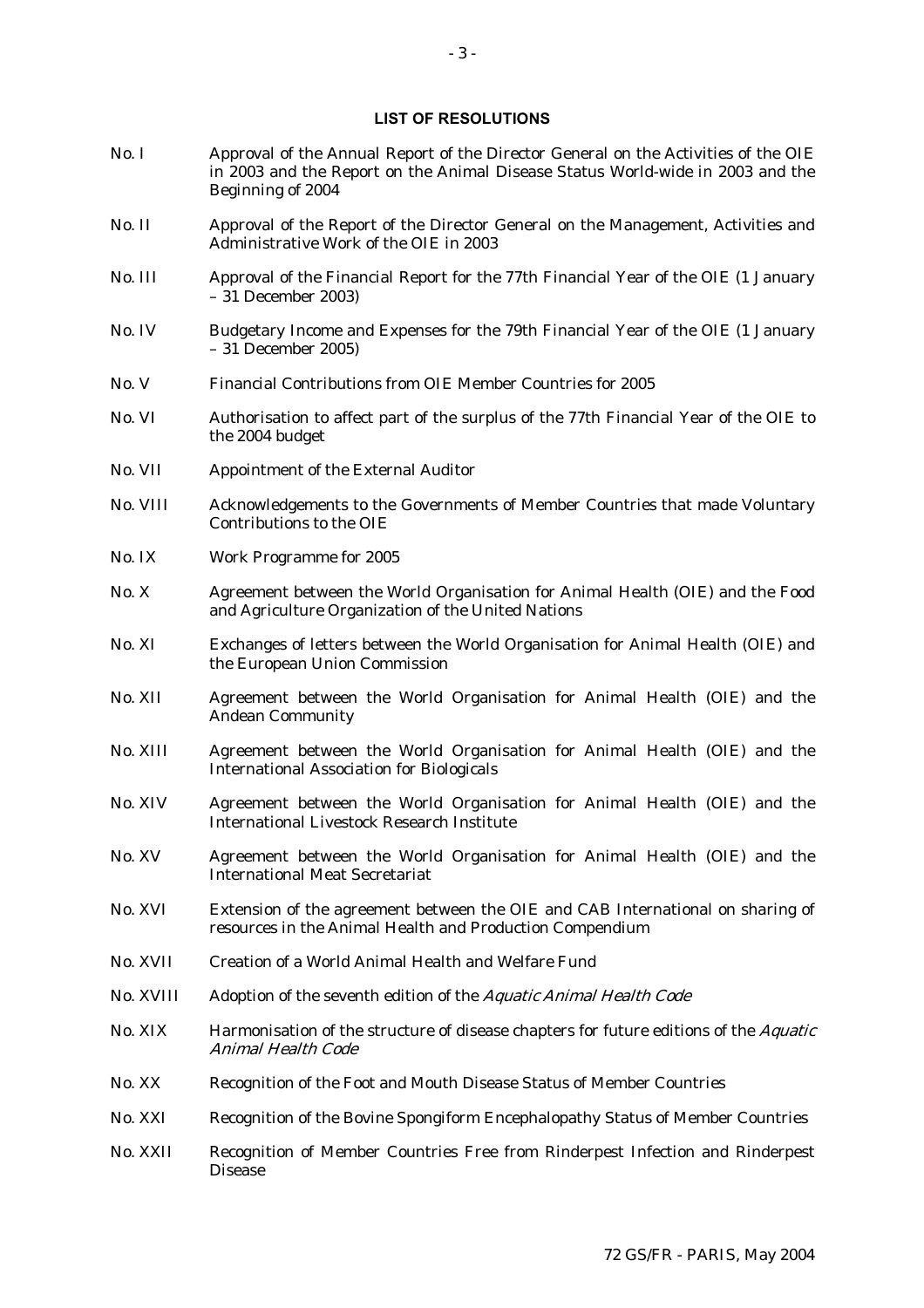- No. XXIII Recognition of the Contagious Bovine Pleuropneumonia Status of Member **Countries**
- No. XXIV Restoration of Disease Status of Member Countries for Rinderpest, Bovine Spongiform Encephalopathy and Contagious Bovine Pleuropneumonia
- No. XXV Animal Production Food Safety
- No. XXVI Animal Welfare
- No. XXVII Amendments to the Terrestrial Animal Health Code
- No. XXVIII Proposed Change to the Mandate for OIE Reference Laboratories
- No. XXIX Emerging and Re-Emerging Zoonotic Diseases: Challenges and Opportunities
- No. XXX Animal identification and traceability
- No. XXXI Date for the implementation of the OIE single list of animal diseases and the new notification system

**\_\_\_\_\_\_\_\_\_\_\_\_\_\_**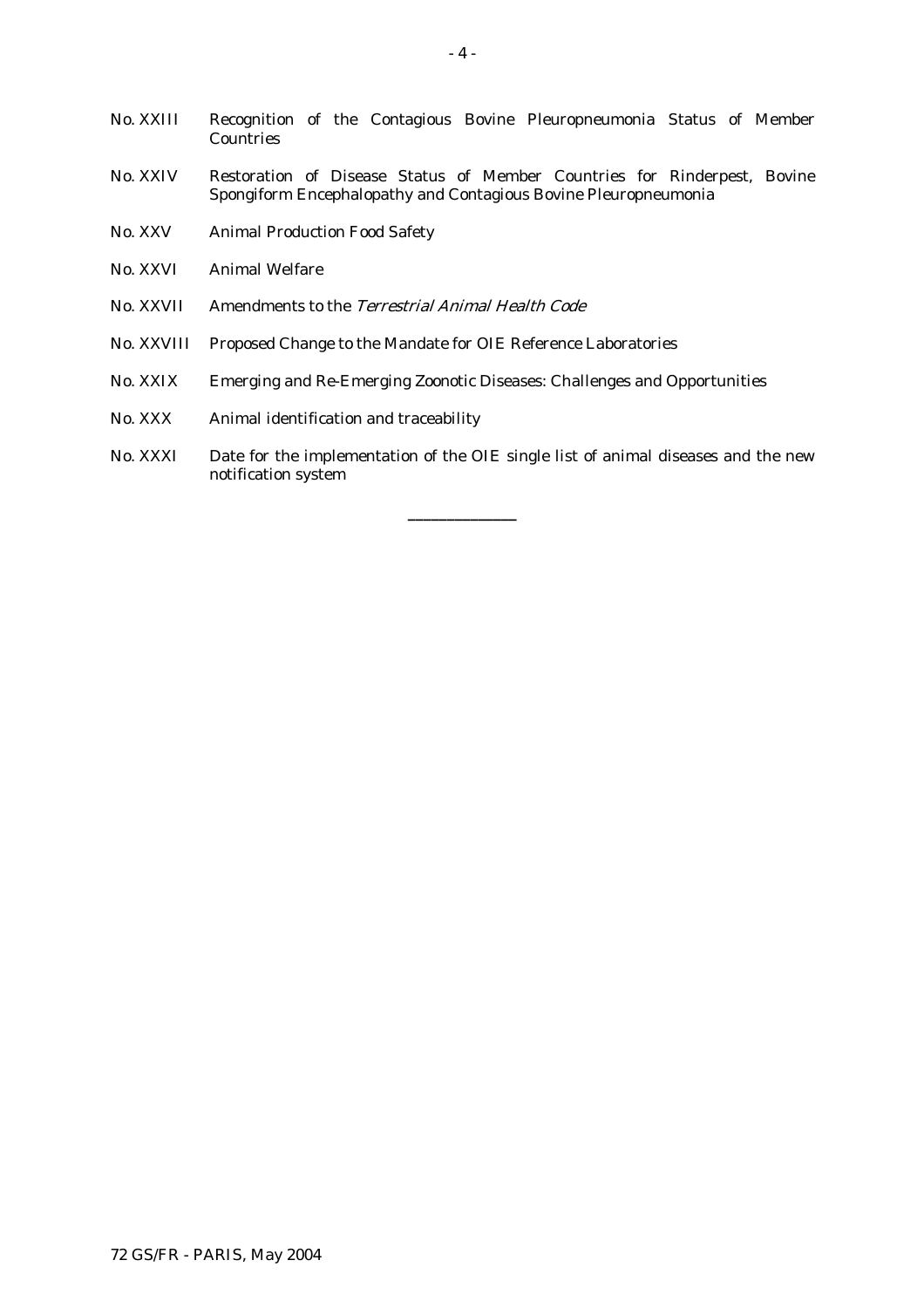# RESOLUTION No. I

# **Approval of the Annual Report of the Director General on the Activities of the OIE in 2003 and the Report on the Animal Disease Status World-wide in 2003 and the Beginning of 2004**

In accordance with Article 6 of the Organic Rules of the OIE,

### THE COMMITTEE

#### RESOLVES

to approve the Annual Report of the Director General on the Activities of the OIE in 2003 (72 SG/1) and the Report on the Animal Disease Status World-wide in 2003 and the beginning of 2004 (72 SG/2).

\_\_\_\_\_\_\_\_\_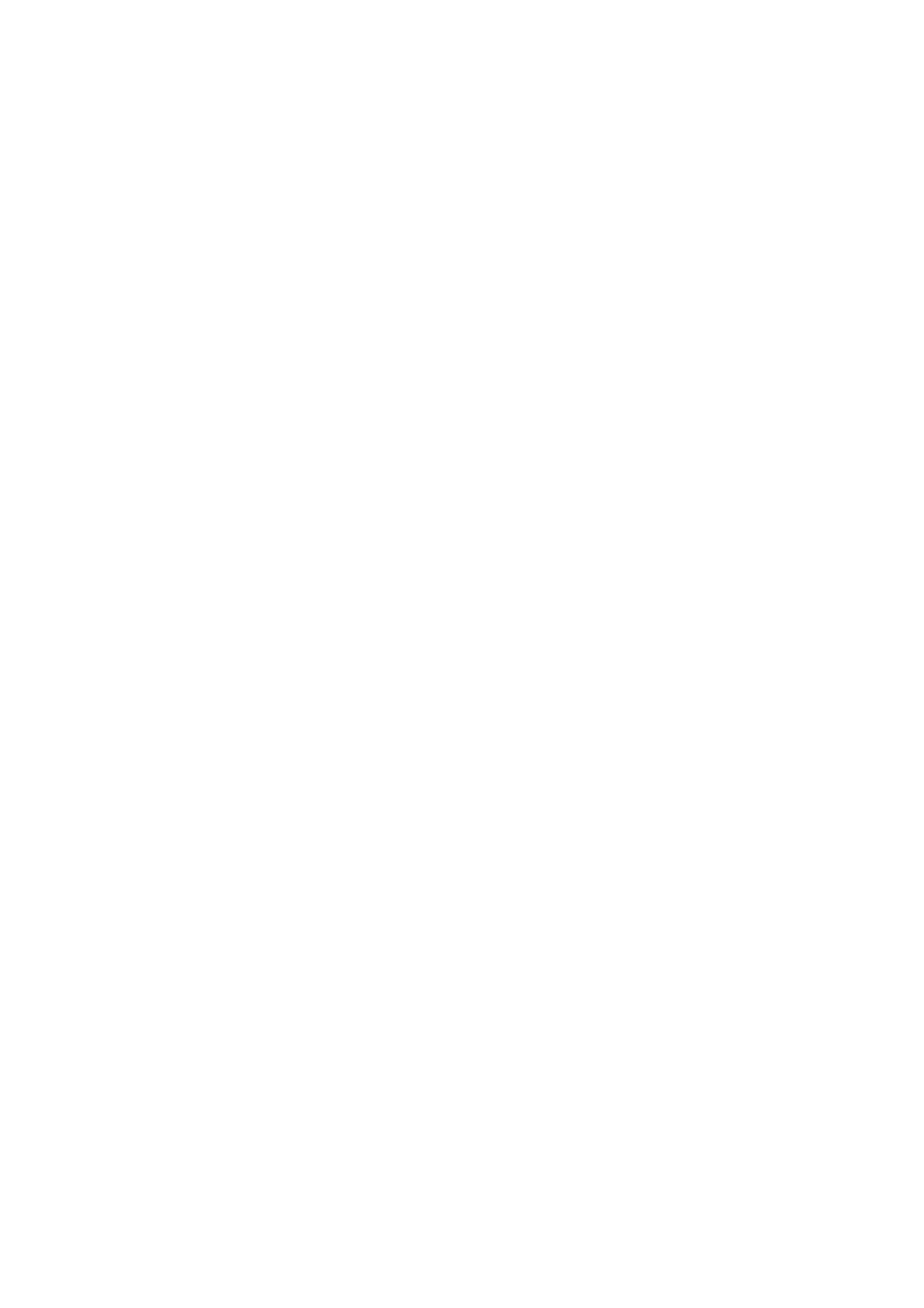# RESOLUTION No. II

# **Approval of the Report of the Director General on the Management, Activities and Administrative Work of the OIE in 2003**

In accordance with Article 6 of the Organic Rules of the OIE,

THE COMMITTEE

RESOLVES

to approve the Report of the Director General on the Management, Activities and Administrative Work of the OIE during the 77th Financial Year (1 January – 31 December 2003) (72 SG/3).

\_\_\_\_\_\_\_\_\_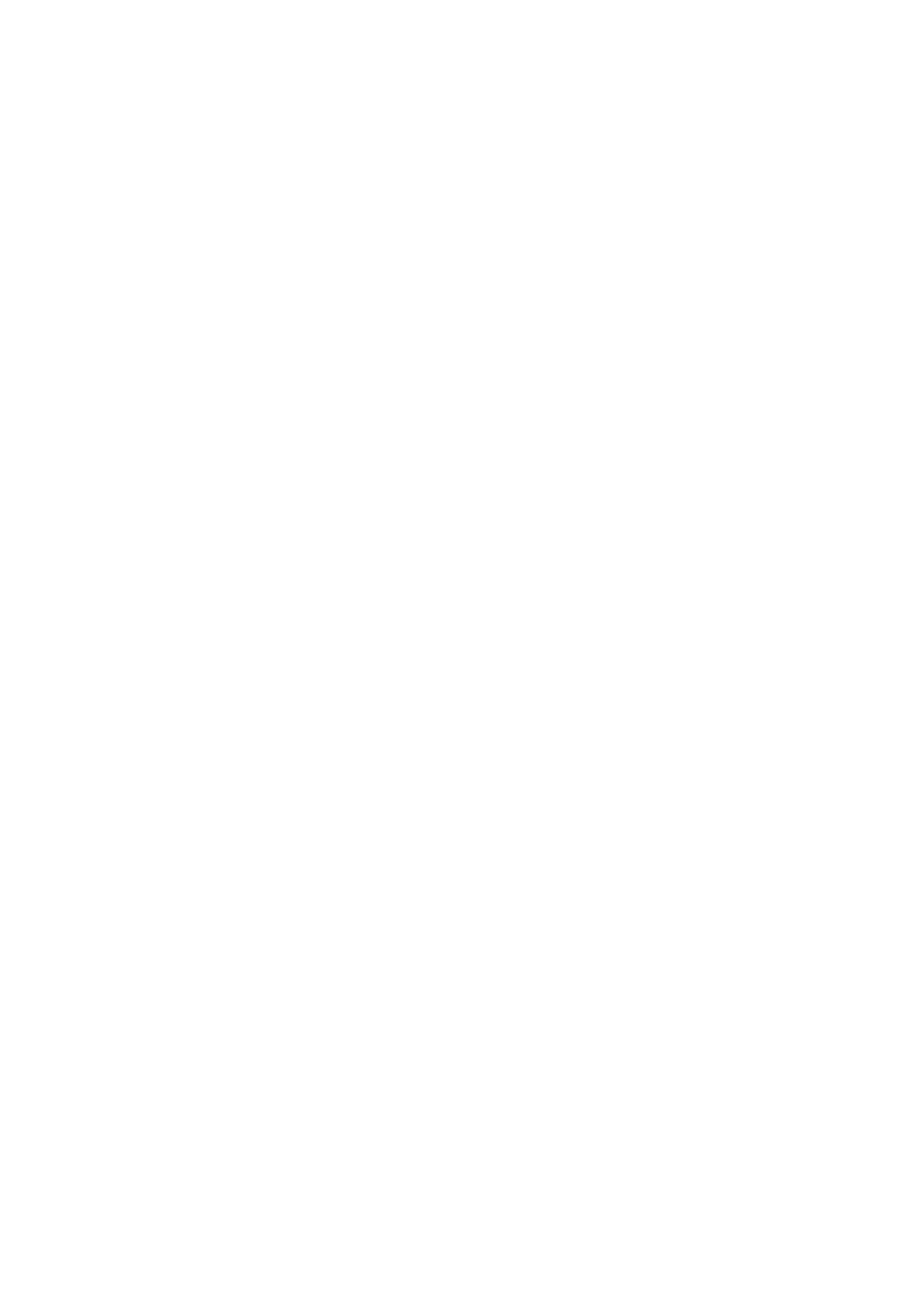# RESOLUTION No. III

# **Approval of the Financial Report for the 77th Financial Year of the OIE (1 January – 31 December 2003)**

In application of Article 15 of the Internal Statutes and Article 6 of the Organic Rules of the OIE,

THE COMMITTEE

RESOLVES

to approve the Financial Report for the 77th Financial Year of the OIE (1 January – 31 December 2003) (72 SG/4).

\_\_\_\_\_\_\_\_\_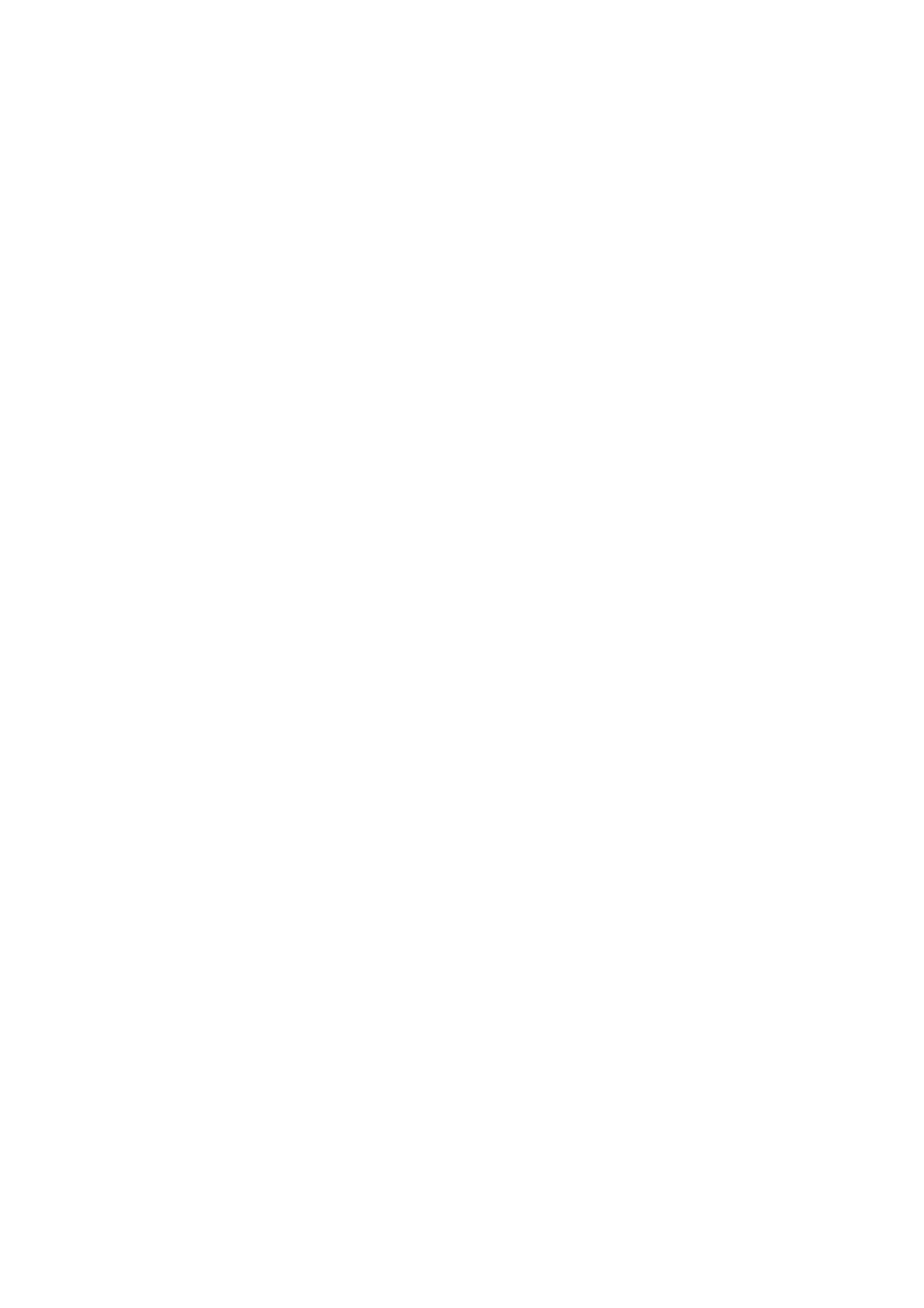# RESOLUTION No. IV

# **Budgetary Income and Expenses for the 79th Financial Year of the OIE (1 January – 31 December 2005)**

Reserved on Delegates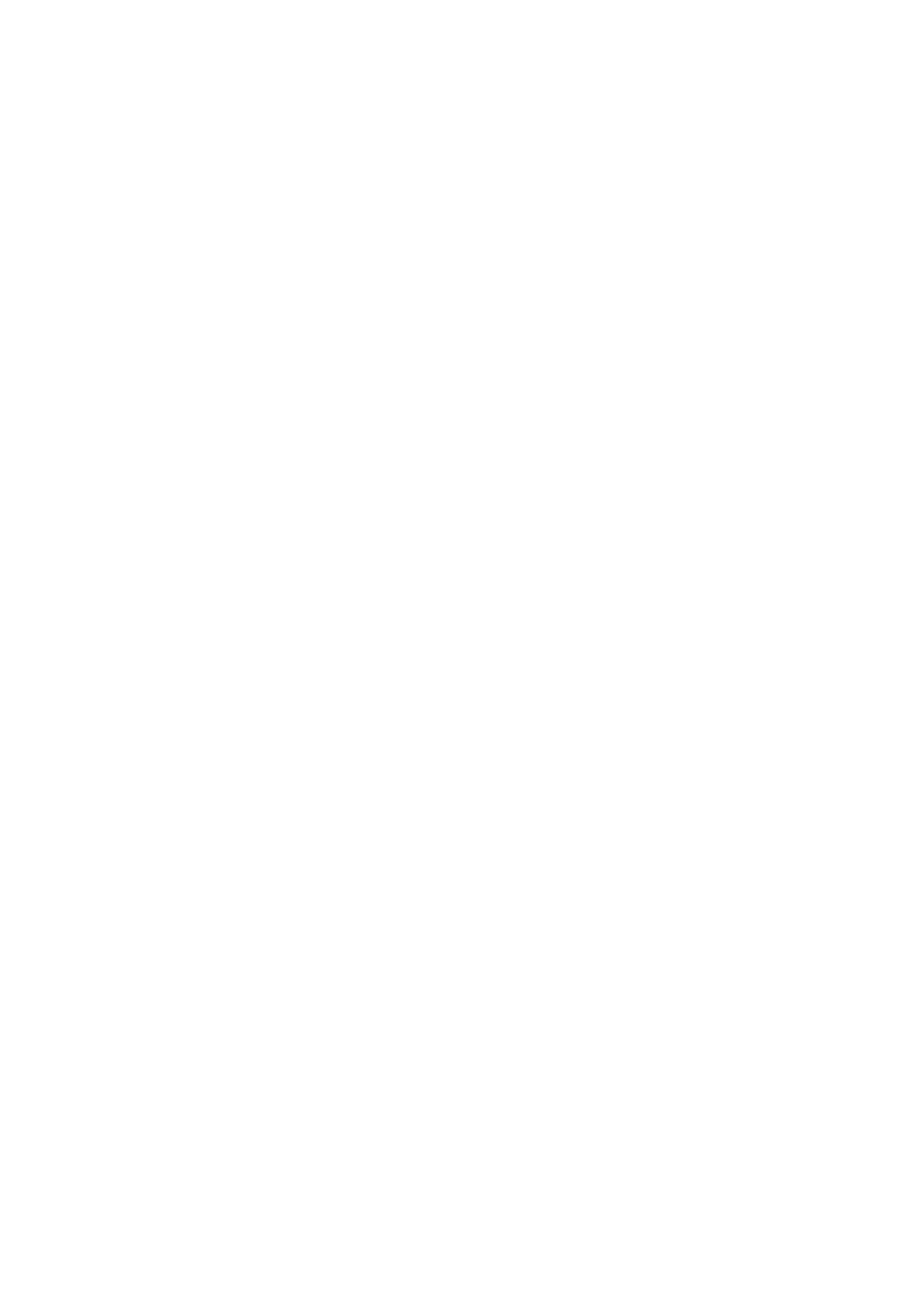# RESOLUTION No. V

# **Financial Contributions from OIE Member Countries for 2005**

In accordance with Article 11 of the Internal Statutes and Article 14 of the Organic Rules, and

Considering the need to meet the budgetary expenses of the OIE for 2005,

# THE COMMITTEE

# RESOLVES

that overall contributions from Member Countries of the Office International des Epizooties be established for the 2005 Financial Year as follows (in EUR):

| Countries in the 1st category | 109 725 |
|-------------------------------|---------|
| Countries in the 2nd category | 87 780  |
| Countries in the 3rd category | 65835   |
| Countries in the 4th category | 43890   |
| Countries in the 5th category | 21945   |
| Countries in the 6th category | 13 167  |

\_\_\_\_\_\_\_\_\_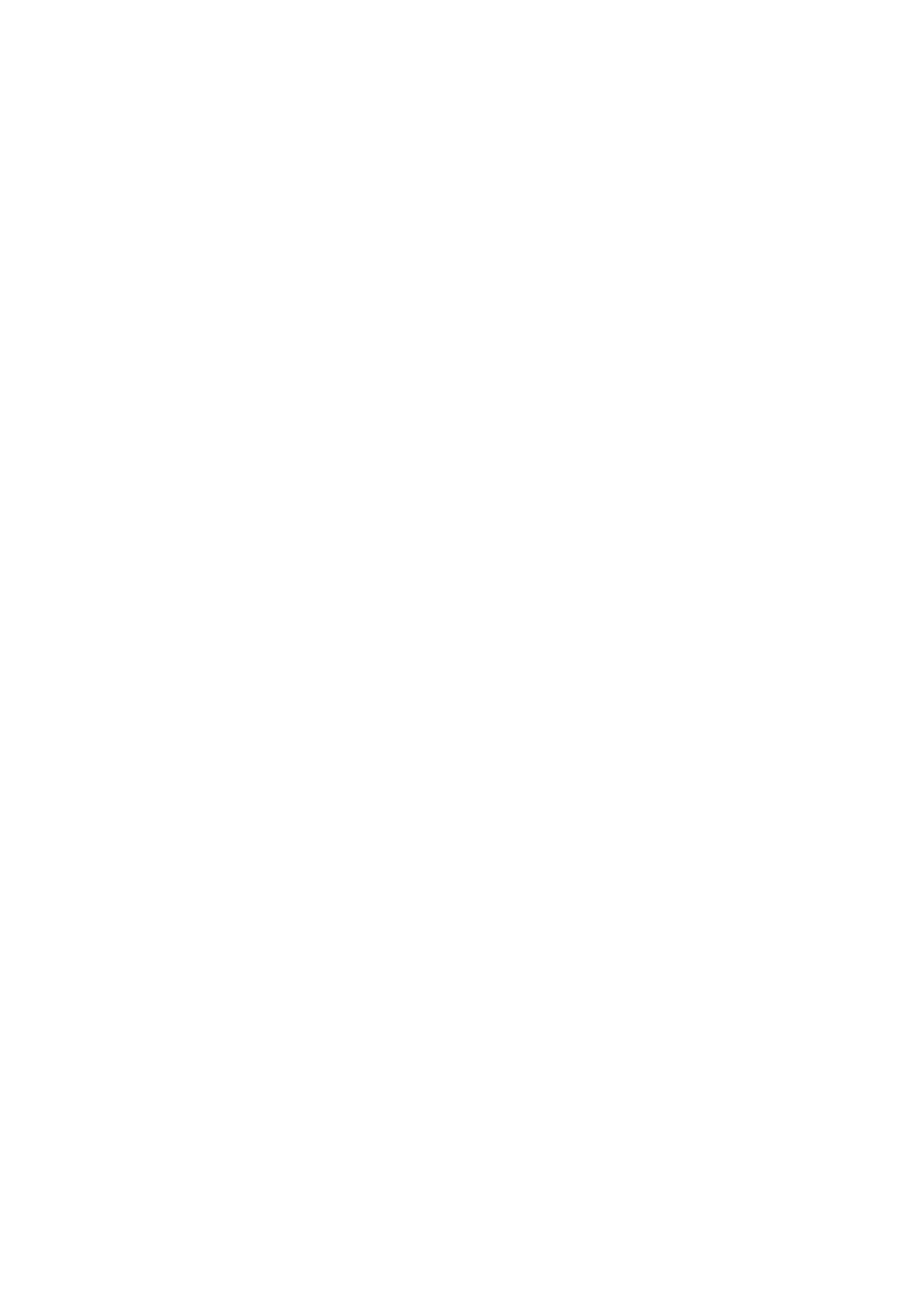# RESOLUTION No. VI

# **Authorisation to transfer part of the surplus of the 77th Financial Year of the OIE to 2004 budget**

Reserved on Delegates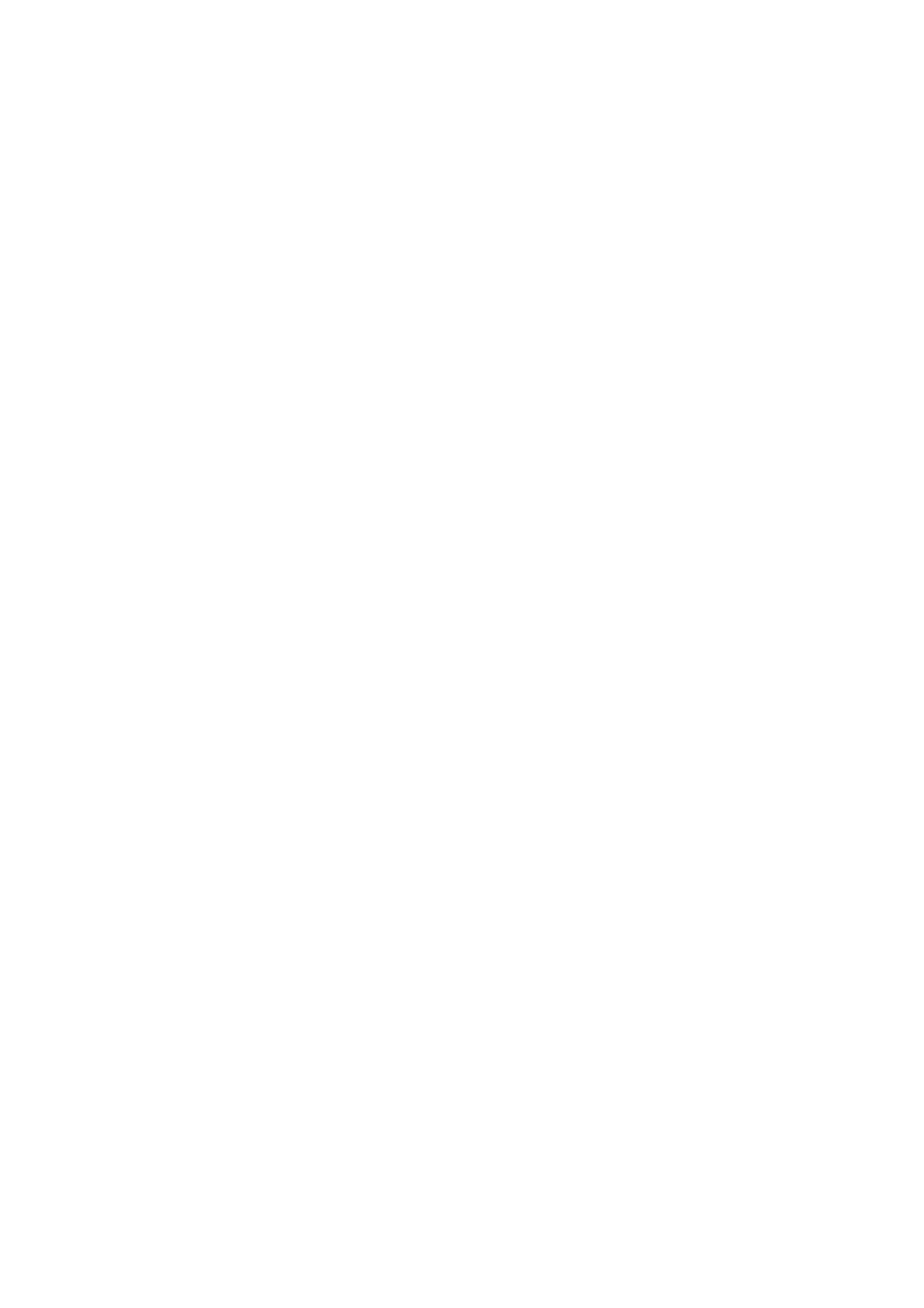# RESOLUTION No. VII

# **Appointment of the External Auditor**

In accordance with Article 12.1. of the Financial Regulations concerning the appointment of the External Auditor,

THE COMMITTEE

RESOLVES

To appoint the Honourable Ms Marie-Pierre Cordier for a one year period (2004) as OIE External Auditor.

\_\_\_\_\_\_\_\_\_\_\_\_\_\_\_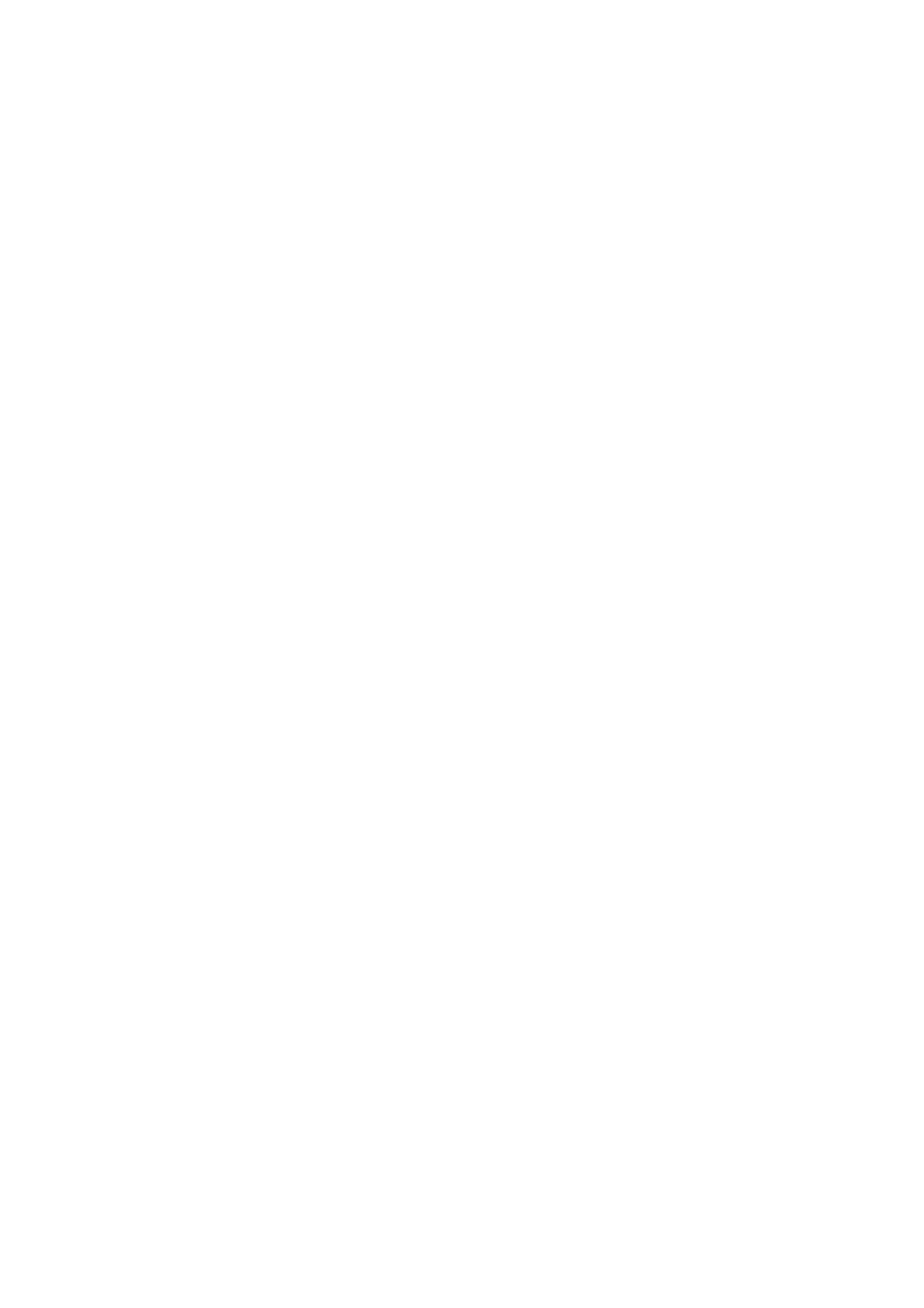# RESOLUTION No. VIII

# **Acknowledgements to the Governments and Regional Organisations of Member Countries that made Voluntary Contributions or Subsidies to the OIE**

Having noted the voluntary contributions or subsidies received by the OIE in 2003,

# THE COMMITTEE

INVITES

The Director General to sincerely thank the Governments of Argentina, Australia, France, Germany, Italy, Japan, Lebanon, Lithuania, New Zealand, Russia (federation of), Ukraine, United Kingdom, United States and the European Commission for their voluntary contributions or subsidies to the execution of the programmes of the OIE in 2003.

\_\_\_\_\_\_\_\_\_\_\_\_\_\_\_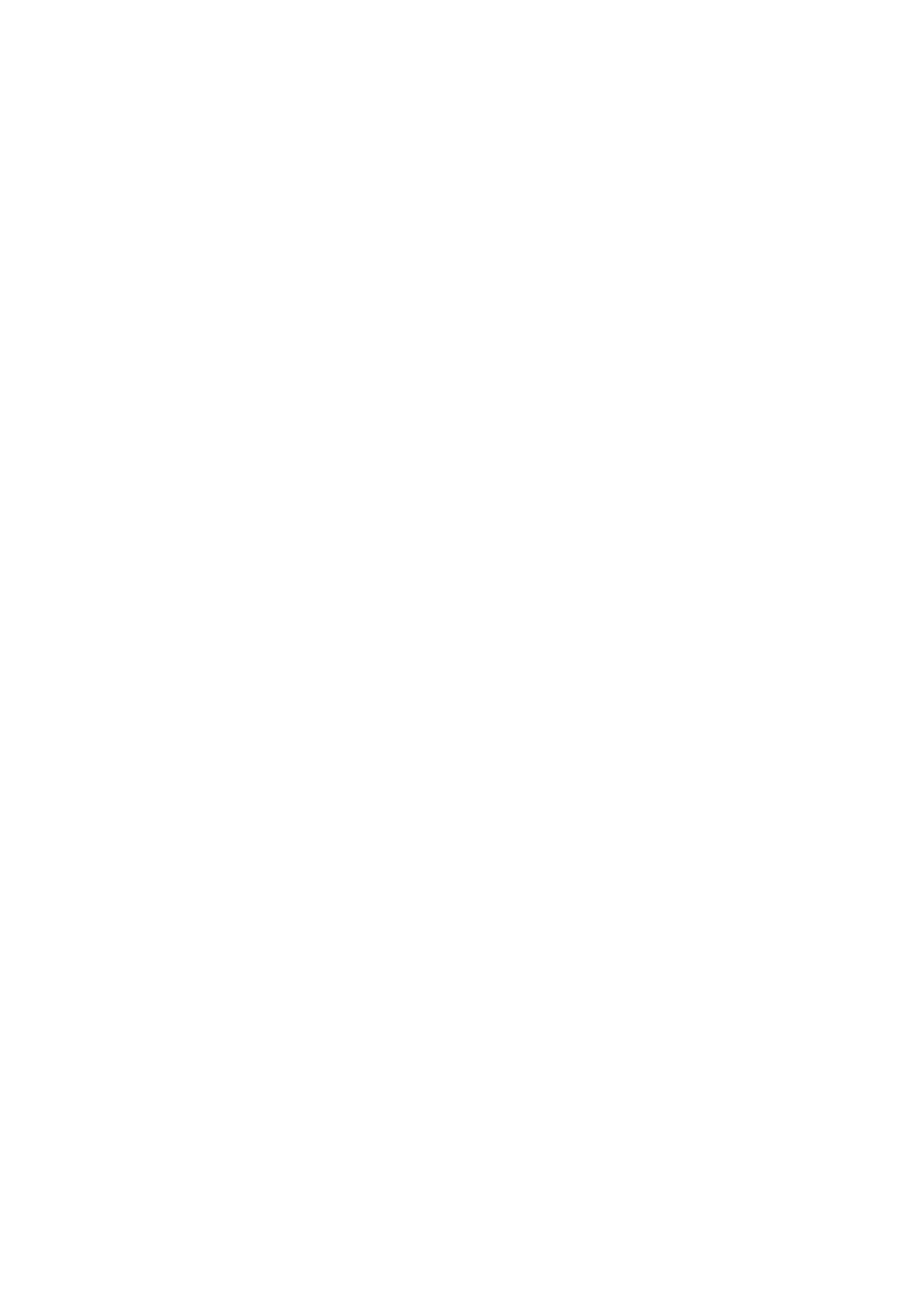# RESOLUTION No. IX

#### **Work Programme for 2005**

# CONSIDERING

The examination and approval of the Third Strategic Plan by the International Committee during its 68th General Session in May 2000,

The examination and approval of a Work Programme for implementing the recommendations of the Third OIE Strategic Plan for the period 2001 to 2005, by the International Committee during its 69th session in May 2001,

The Resolution No. IX adopted by the International Committee during the 69th General Session in May 2001,

THE COMMITTEE, ON THE PROPOSAL OF THE ADMINISTRATIVE COMMISSION

1. DECIDES

To approve the Director General's prepared 2005 Work Programme.

# 2. RECOMMENDS THAT

 Member Countries provide the necessary support to allow the Work Programme to be carried out, in the form of payment of both regular contributions and voluntary contributions or subsidies.

\_\_\_\_\_\_\_\_\_\_\_\_\_\_\_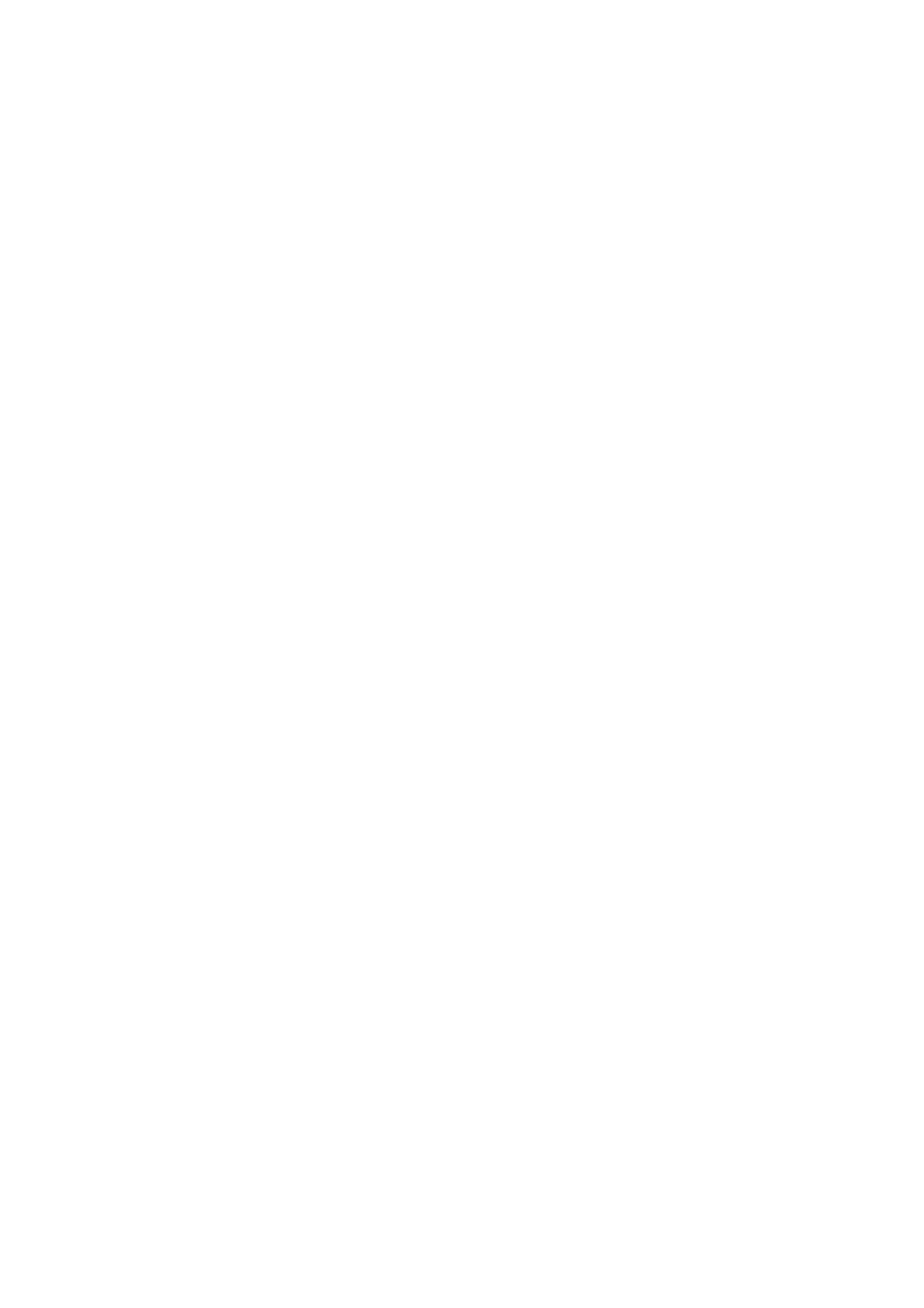# RESOLUTION No. X

# **Agreement between the World Organisation for Animal Health (OIE) and the Food and Agriculture Organization of the United Nations**

# CONSIDERING

The agreement between the Office International des Epizooties and the Food and Agriculture Organization of the United Nations adopted on the 12 November 1952 and 4 May 1953

That it is desirable, in the general interest of all concerned, to update the terms of cooperation between the Office international des epizooties and the Food and Agriculture Organization of the United Nations

The Agreement between the two organisations approved following the deliberations of the Administrative Commission on 4 March 2004 and signed by the Director General (72SG/19),

### THE COMMITTEE

#### **DECIDES**

To approve the terms of this document and its signature by the Director General on behalf of the OIE.

\_\_\_\_\_\_\_\_\_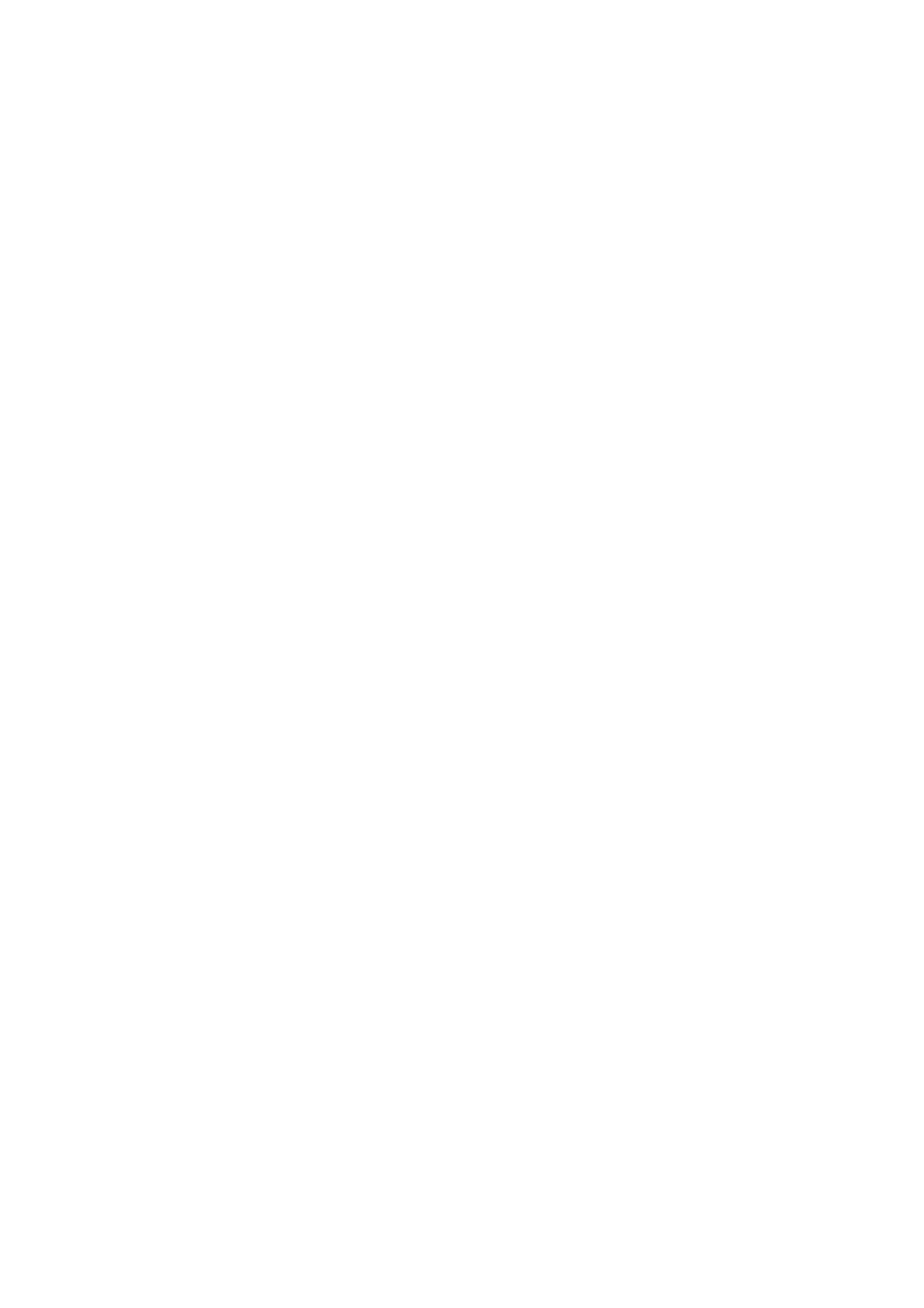# RESOLUTION No. XI

# **Exchanges of letters between the World Organisation for Animal Health (OIE) and the European Commission**

### CONSIDERING

That it is desirable, in the general interest of all concerned, to develop the cooperation between the OIE and the European Commission

The exchange of letters between the two organisations approved by deliberation of the Administrative Commission on 4 March 2004 and signed by the Director General (72SG/20)

#### THE COMMITTEE

# DECIDES

To approve the terms of this exchange of letters and its signature by the Director General on behalf of the OIE.

\_\_\_\_\_\_\_\_\_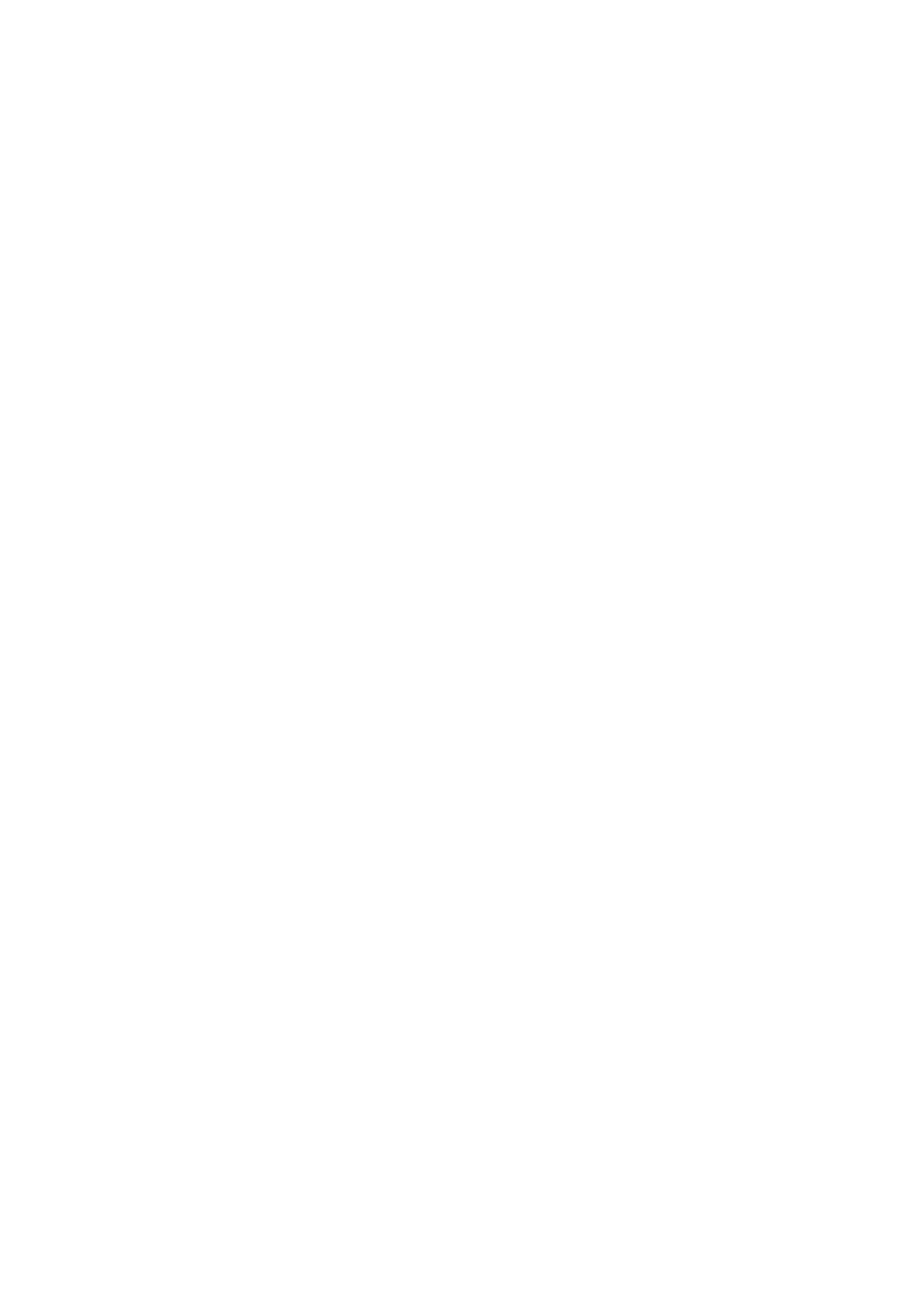# RESOLUTION No. XII

# **Agreement between the World Organisation for Animal Health (OIE) and the Andean Community**

### CONSIDERING

That it is desirable, in the general interest of all concerned, that cooperation be established between the Office International des Epizooties and the Andean Community.

The Agreement between the two organisations approved following the deliberations of the Administrative Commission on 4 March 2004 (72 SG/21),

THE COMMITTEE

# DECIDES

To approve the terms of this document and its signature by the Director General on behalf of the OIE.

\_\_\_\_\_\_\_\_\_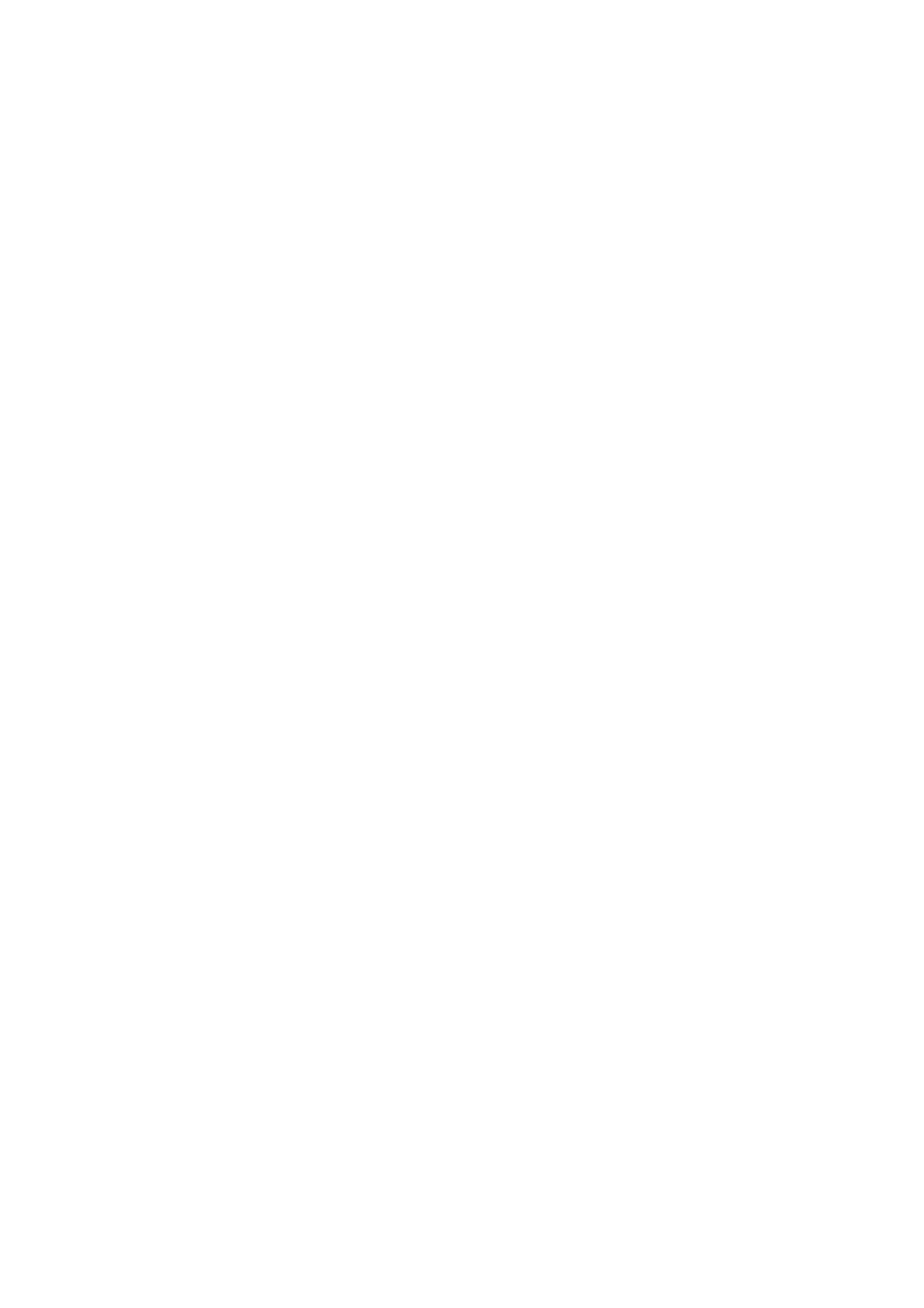# RESOLUTION No. XIII

# **Agreement between the World Organisation for Animal Health (OIE) and the International Association for Biologicals**

### CONSIDERING

That it is desirable, in the general interest of all concerned, that cooperation be established between the Office International des Epizooties and the International Association for Biologicals,

The Agreement between the two organisations approved following the deliberations of the Administrative Commission on 4 March 2004 and signed by the Director General (72 SG/22),

#### THE COMMITTEE

# DECIDES

To approve the terms of this document and its signature by the Director General on behalf of the OIE.

\_\_\_\_\_\_\_\_\_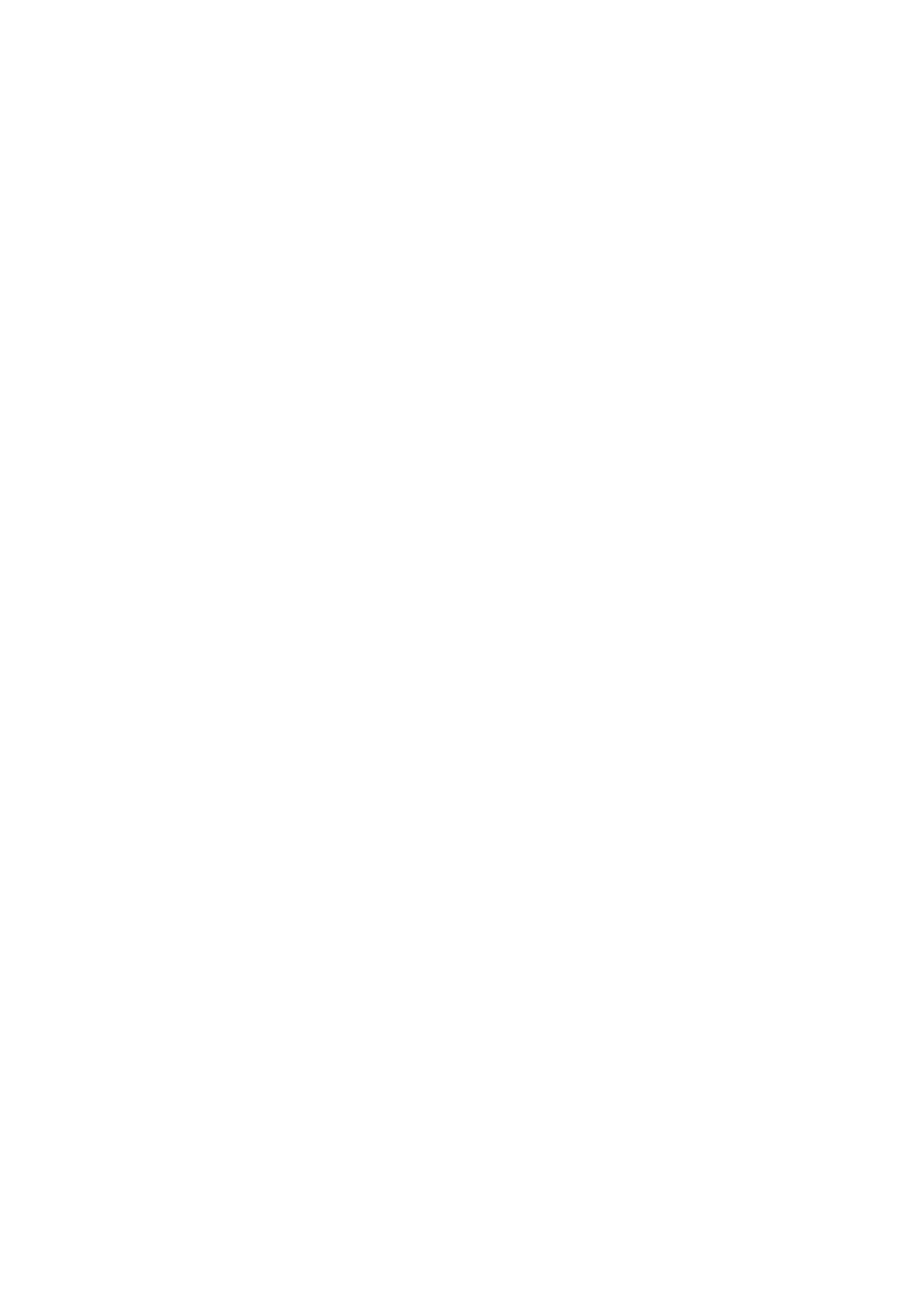# RESOLUTION No. XIV

# **Agreement between the World Organisation for Animal Health (OIE) and the International Livestock Research Institute**

### CONSIDERING

That it is desirable, in the general interest of all concerned, that cooperation be established between the Office International des Epizooties and the International Livestock Research Institute

The Agreement between the two organisations approved following the deliberations of the Administrative Commission on 4 March 2004 and signed by the Director General (72SG/23),

# THE COMMITTEE

#### DECIDES

To approve the terms of this document and its signature by the Director General on behalf of the OIE.

\_\_\_\_\_\_\_\_\_\_\_\_\_\_\_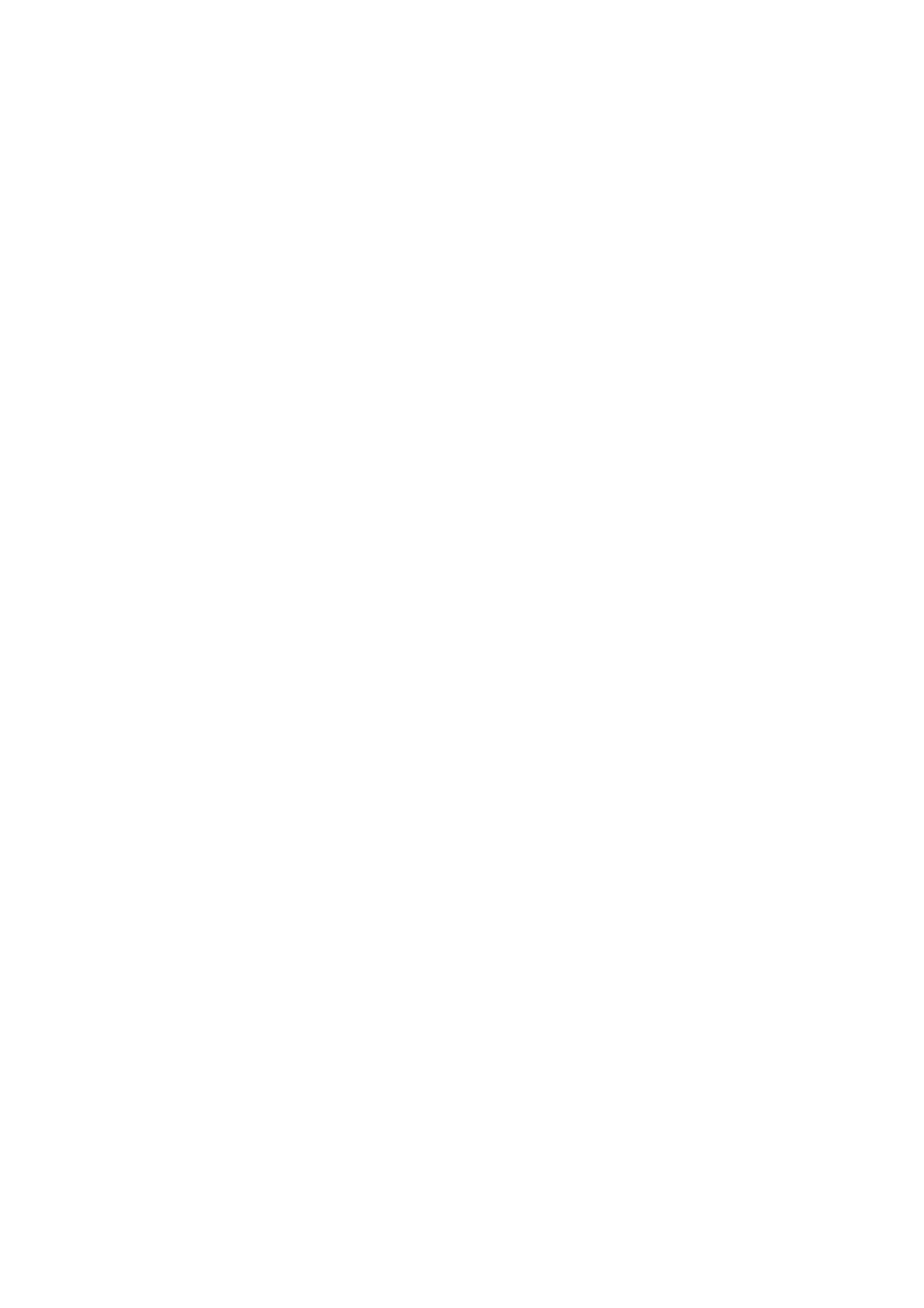# RESOLUTION No. XV

# **Agreement between the World Organisation for Animal Health (OIE) and the International Meat Secretariat**

### CONSIDERING

That it is desirable, in the general interest of all concerned, that cooperation be established between the Office International des Epizooties and the International Meat Secretariat

The Agreement between the two organisations approved following the deliberations of the Administrative Commission on 4 March 2004 and signed by the Director General (72SG/24),

THE COMMITTEE

# DECIDES

To approve the terms of this document and its signature by the Director General on behalf of the OIE.

\_\_\_\_\_\_\_\_\_\_\_\_\_\_\_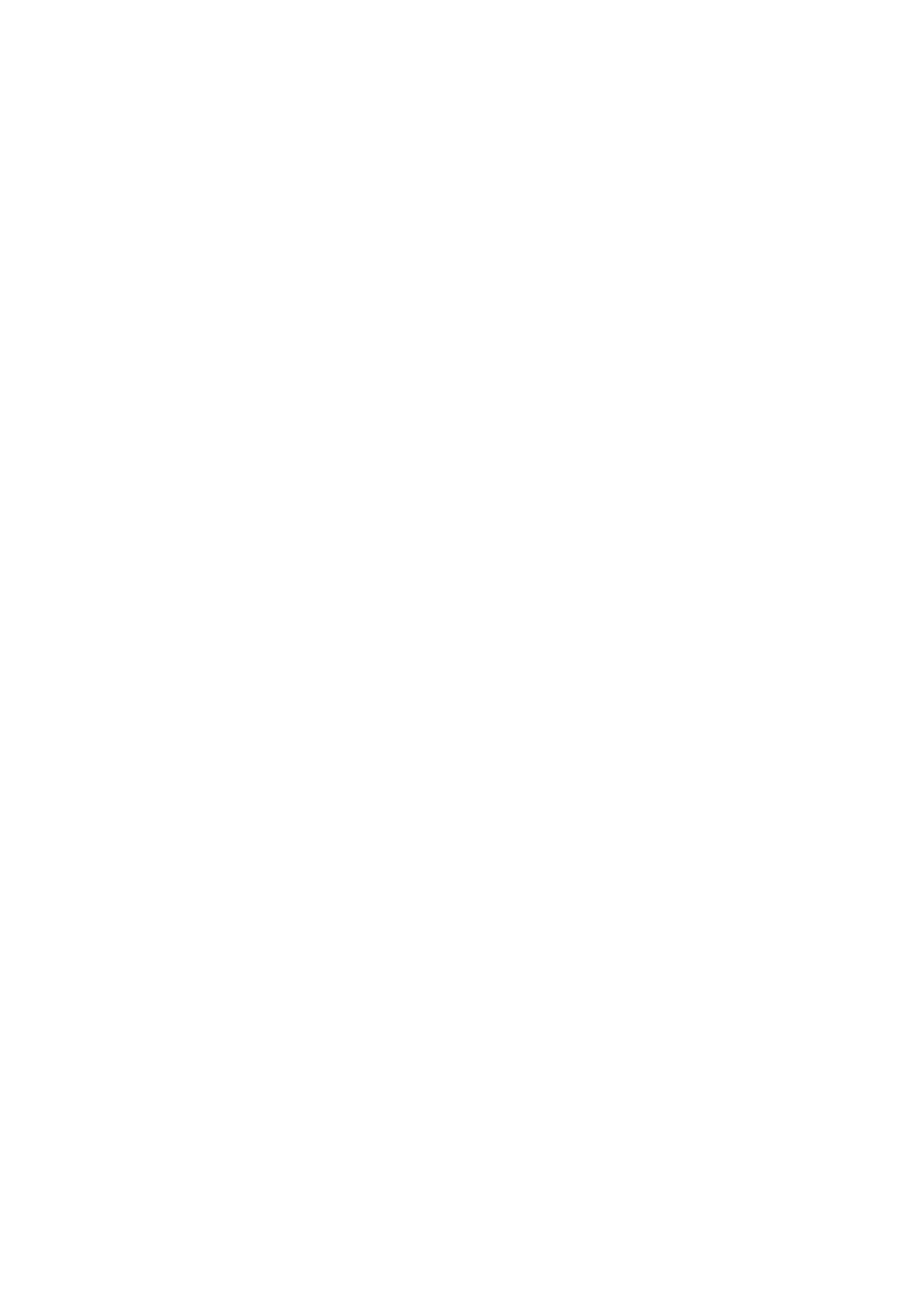- 35 -

# RESOLUTION No. XVI

# **Extension of the agreement between the World Organisation for Animal Health (OIE) and CABInternational on sharing of resources in the Animal Health and Production Compendium**

# **CONSIDERING**

That it is desirable, in the general interest of all concerned, to extend the field of application of the agreement between the OIE and CABInternational to aquatic animals

The extension of the agreement between the two organisations approved following the deliberations of the Administrative Commission on 4 March 2004 (72 SG/25),

### THE COMMITTEE

### DECIDES

To approve the terms of this Appendix of Agreement and its signature by the Director General on behalf of the OIE.

\_\_\_\_\_\_\_\_\_\_\_\_\_\_\_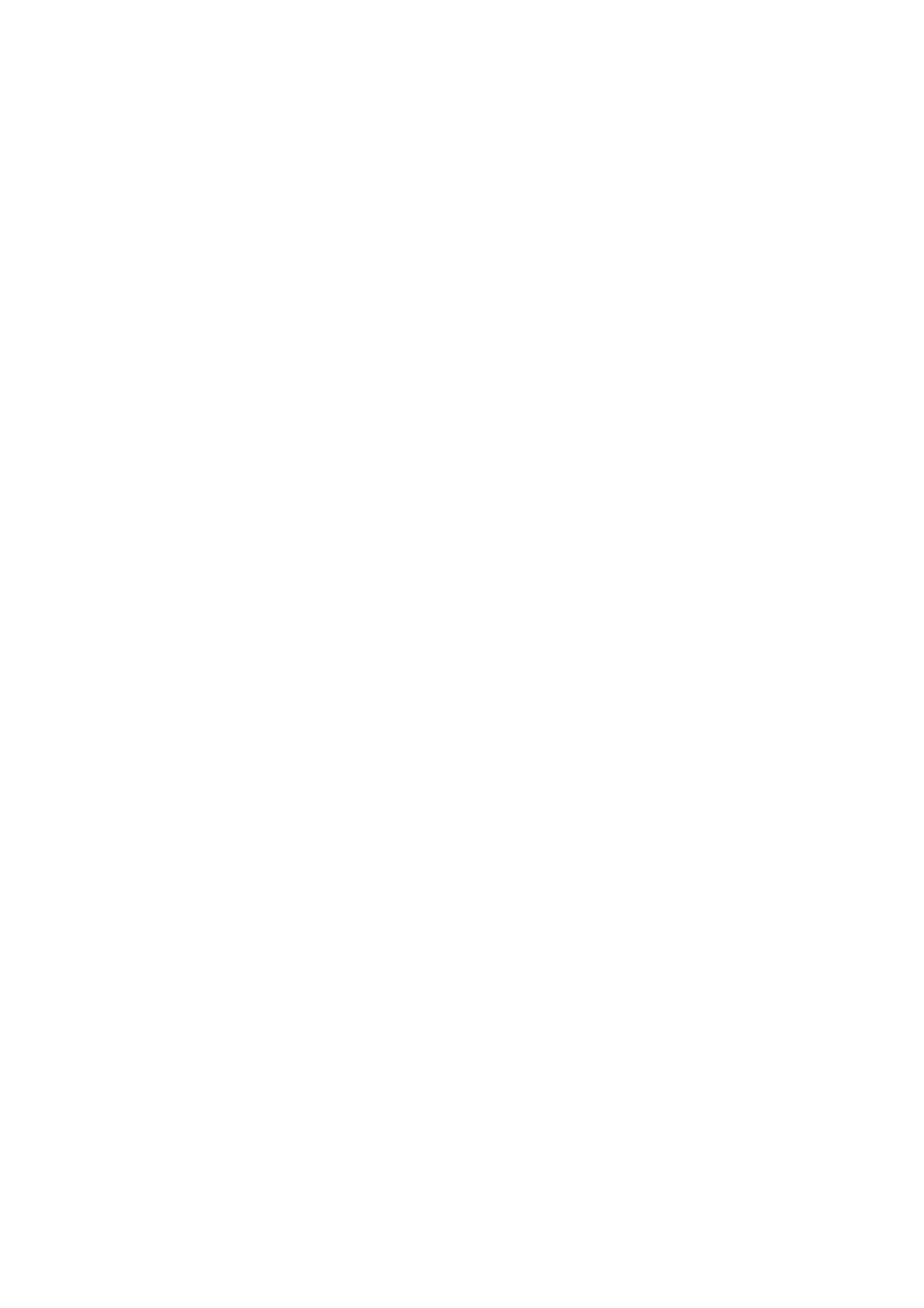# RESOLUTION No. XVII

### **Creation of a World Animal Health and Welfare Fund**

Desirous of facilitating the external funding of certain OIE activities, by means of contributions or support funds paid by public or private bodies or individuals for projects of international public interest within the scope of the activities of the OIE, while maintaining the OIE's independence and its control over the corresponding operations,

Wishing to facilitate implementation of the provisions of Article 6.2. of the Financial Regulations of the OIE, which entitle the Director General to seek external financing as and when required, while maintaining the independence of the OIE and its control over the corresponding operations,

Noting that Article 14 of the Organic Rules of the OIE, authorises it to receive "subscriptions, gifts and legacies from which it may legally benefit", a provision that echoes Article 6.2. of the Financial Regulations of the OIE, which states that these subsidies, donations and legacies may be accepted by the Director General, "on condition that they are provided for purposes compatible with the principles, aims and activities of the Office", and that, when they "directly or indirectly imply financial commitments for the Office, the consent of the Committee shall be necessary",

Noting also that, according to Article 7 of the Financial Regulations, "the subsidies, donations and legacies, the purpose of which has not been defined", may be entered in the accounts of the OIE to constitute "deposit funds and special accounts", of which the Director General "shall clearly define the object and conditions" governing their creation, if necessary by means of a specific financial regulation,

Considering that it is necessary for all the subsidies, donations and legacies that the Organisation is authorised to receive to be grouped together in a single account entitled "World Animal Health and Welfare Fund", consisting of appropriation accounts, the rules and operating conditions of which must be defined,

Considering the Organic Rules of the OIE, in particular Article 14,

Considering the General Rules of the OIE, in particular Article 28 bis,

Considering the Financial Rules of the OIE, in particular Articles 6 and 7,

Considering the favourable advice of the Administrative Commission expressed during its meeting on 3, 4 and 5 March 2004,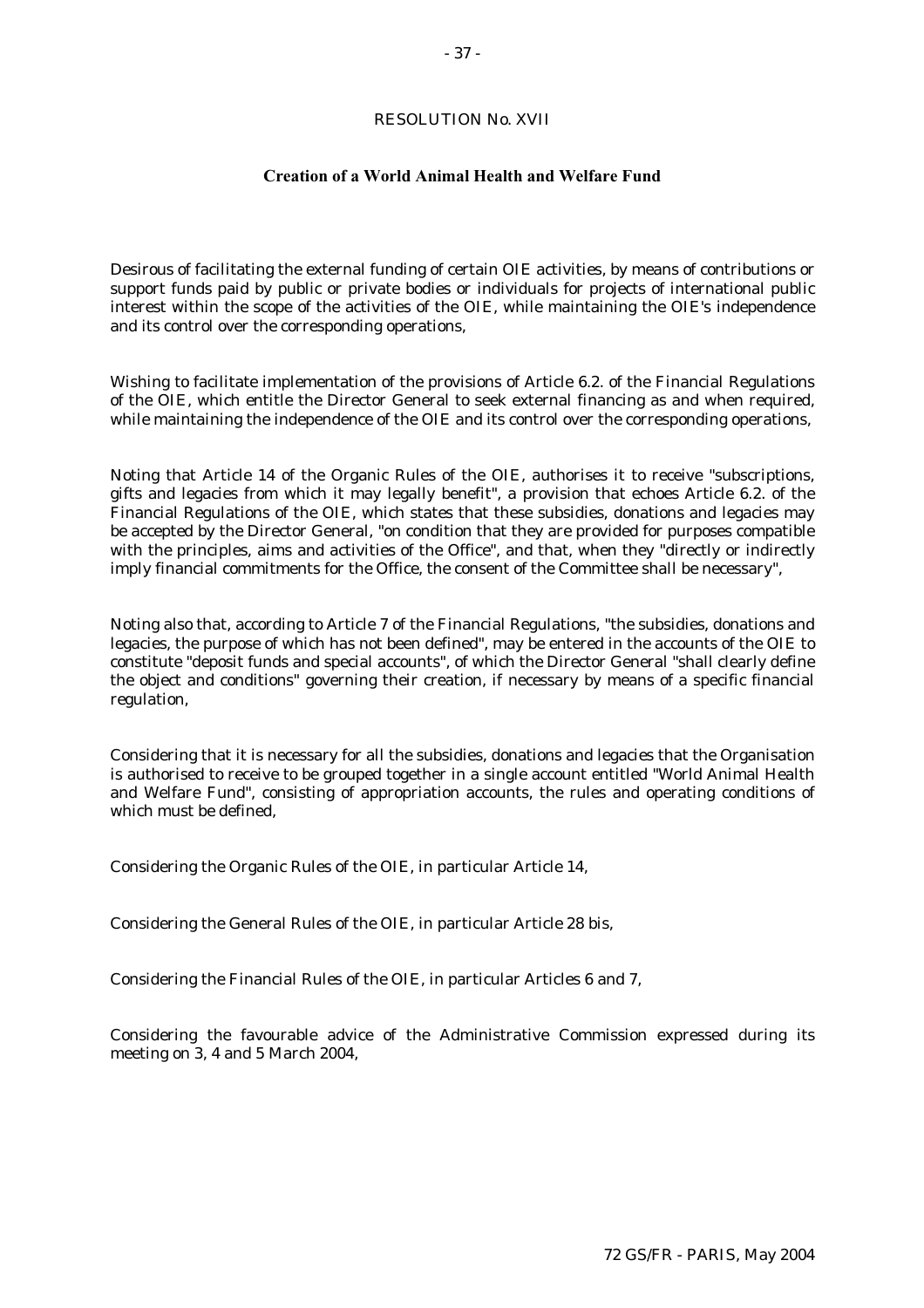# THE COMMITTEE

### DECIDES

Art. 1. A special account, entitled World Animal Health and Welfare Fund, shall be created in the accounts of the OIE, consisting of appropriation accounts intended to receive support funds, in the form of subsidies, donations or legacies paid to the Organisation by third parties.

Art. 2. The World Animal Health and Welfare Fund shall be managed in accordance with the rules of the Fund, which are appended to, and are an integral part of, the present Resolution.

Art. 3. The Director General shall be responsible for implementing the present Resolution. He shall report periodically to the International Committee on its implementation.

Appendix to the Resolution: statutes and operating and management rules of the World Animal Health and Welfare Fund.

\_\_\_\_\_\_\_\_\_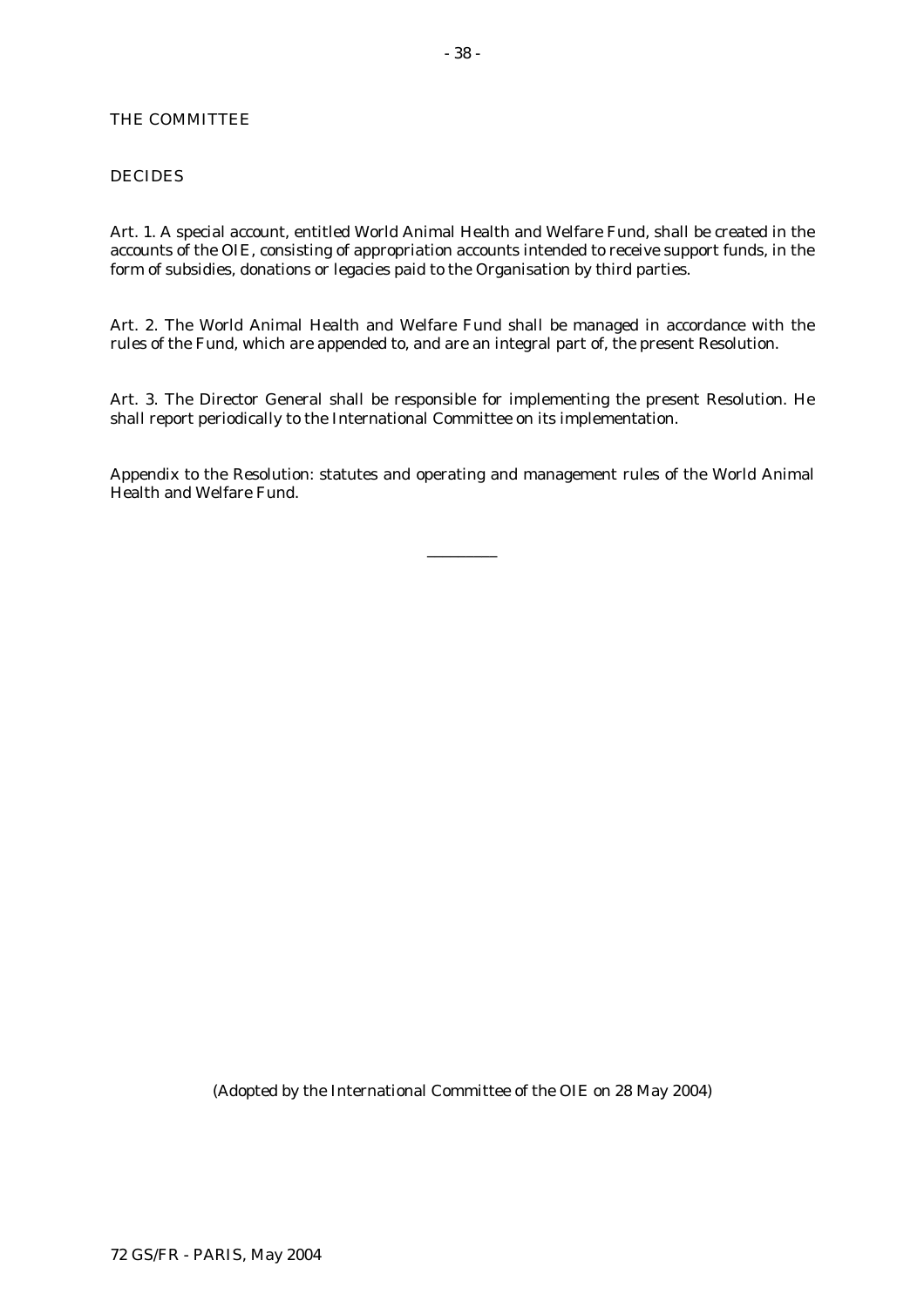#### APPENDIX TO RESOLUTION No. XVII

#### **Status and functioning mode for the World Animal Health and Welfare Fund**

#### **Article 1 — Definition**

The World Animal Health and Welfare Fund (the Fund) of the World Organisation for Animal Health (OIE) is an OIE special account set up in application of Article 7.3. of the Financial Regulations. It is managed in accordance with the administrative and financial rules of the OIE, subject to the provisions below.

#### **Article 2 — Purpose**

The purpose of the special account referred to in Article 1 is to receive and describe the use made of support funds paid by third parties for the purpose of projects of international public utility relating to the control of animal diseases, including those affecting humans, and the promotion of animal welfare and animal production food safety.

The purpose of the Fund is to support:

- ! implementation of action programmes,
- ! implementation of training programmes,
- ! organisation of seminars, conferences and workshops,
- ! editing and distribution of scientific and technical publications,
- ! production of information media,
- ! implementation of basic and applied scientific research programmes,
- ! OIE Strategic Plans approved by the Member Countries,
- ! activities of developing countries in the aforementioned fields.

#### **Article 3 — Financing of activities**

a) The resources of the Fund shall consist of subsidies, donations and legacies provided by public or private bodies or institutions and private persons.

These support funds shall not give rise to any reciprocal consideration of a political, economic, commercial or administrative nature. The use for which they are intended must be in accordance with the purpose of the Fund, as described in Article 2.

- b) Subsidies, donations and legacies assigned to the Fund shall be accepted by the Director General in accordance with the conditions set out in Article 6.2. of the Financial Regulations of the OIE. The Director General shall in each case evaluate the purpose of the funds, verify its compliance with the aims of the OIE and ensure that the use of the said funds will in no way jeopardise the independence of the OIE.
- c) The resources of the Fund shall be used under the conditions defined in Articles 4 and 5 below, in accordance with the objectives eventually fixed by the donor and accepted by the Director General.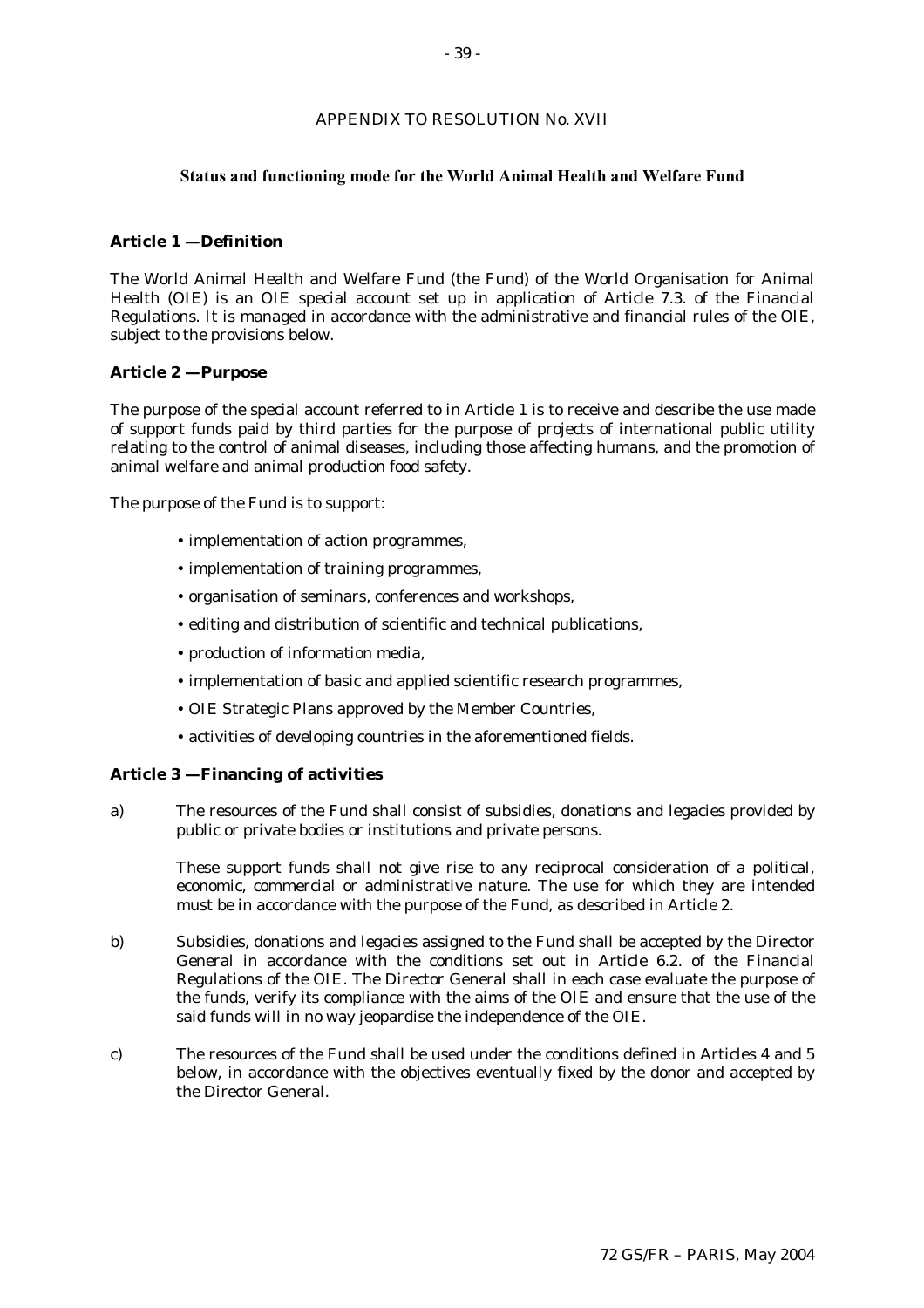### **Article 4 — Management**

- a) The Director General shall ensure that the Fund is managed in accordance with the financial rules of the OIE and the objectives fixed by the activity programme.
- b) The Director General shall be assisted by a Management Committee, chaired by the President of the International Committee of the OIE or in his absence by the Vice President; the Management Committee shall comprise the President and two members designated by the Administrative Commission of the OIE and chosen from among its own members. Representatives of donor bodies may be invited to participate in the work of the Management Committee in a consultative capacity.
- c) The Management Committee shall be convened by its Chairman. It establishes the activity programme of the Fund on the proposal of the Director General.
- d) The Director General shall inform the Management Committee of the management of funds and the implementation of the activity programme.
- e) Administrative expenses shall be reimbursed to the Regular Budget of the OIE upon presentation of the necessary vouchers or in the form of a fixed sum agreed with the donor on the basis of international organisations practices.
- f) The available assets of the Fund shall be invested in accordance with the procedures and conditions fixed by Article 9 of the Financial Regulations of the OIE. The Management Committee shall be informed of these investments.

### **Article 5 — Accounting**

- a) The accounts of the Fund shall be kept in the same manner as those of the OIE, of which they are an integral part. The following annual statements shall be prepared:
	- income statement,
	- statement of the financial situation,
	- statement showing the implementation of the programme.
- b) Within the special account, an appropriation account shall be created to record the use made of each of the duly accepted donations or subsidies.
- c) Provisions may be created to help finance activities spread over several financial years.
- d) The accounts and the financial operations of the Fund shall be subject to the same internal and external controls as the other accounts and operations of the OIE.
- e) For their use, the credit lines available to the Fund in respect of donations and subsidies may be transferred to other special accounts or to the regular budget; cost accounting makes it possible to ensure that the funds thus transferred have been used for the appropriate purpose.

#### **Article 6 — Closure**

Closure of the Fund shall be decided upon by the International Committee on the proposal of the Director General and with the approval of the Management Committee.

This decision shall determine, if appropriate, where the assets of the Fund are to be allocated.

(Adopted by the International Committee of the OIE on 28 May 2004)

\_\_\_\_\_\_\_\_\_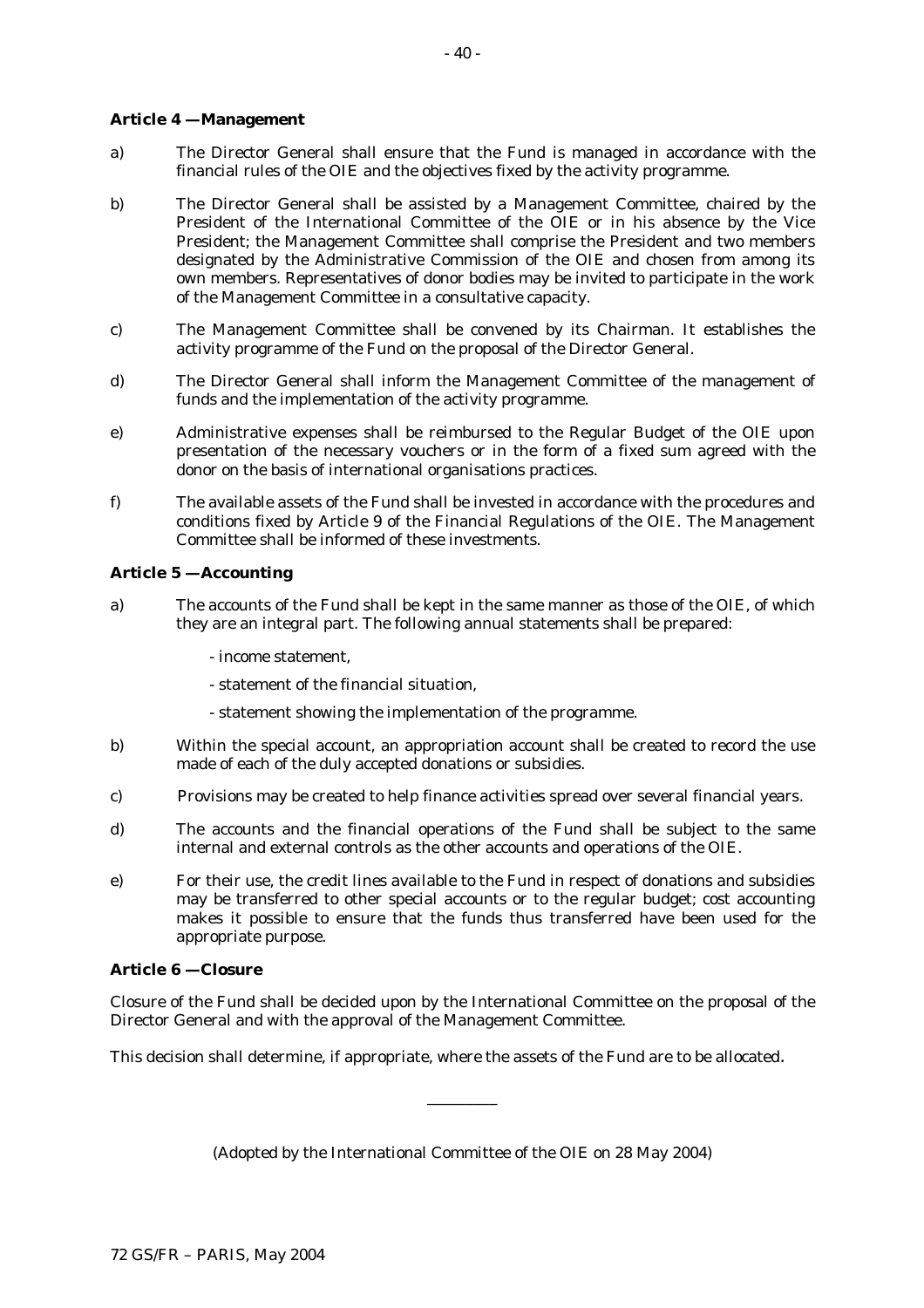### **Adoption of the seventh edition of the** *Aquatic Animal Health Code*

#### CONSIDERING

- 1. The present form of the *Aquatic Animal Health Code* (the *Aquatic Code*), which is the result of its adoption and modifications made to it by the agreement of the International Committee during previous General Sessions,
- 2. The necessity to update the *Aquatic Code* in consultation with the Delegates of Member Countries and the agreement of the International Committee, and the proposed revisions contained in Appendix III of the Report of the June 2003 meeting of the Aquatic Animal Health Standards Commission (Document 72 SG/12/CS4 A), Appendices V to VII of the Report of the October 2003 meeting of the Bureau of the Aquatic Animal Health Standards Commission (Document 72 SG/12/CS4 B), and Appendices III, IV, VIII and IX of the Report of the January 2004 meeting of the Aquatic Animal Health Standards Commission (Document 72 SG/12/CS4 C),

# THE COMMITTEE

#### RESOLVES

1. To adopt the updates to the seventh edition of the *Aquatic Animal Health Code* proposed in Appendix III of Document 72 SG/12/CS4 A, Appendices V to VII of Document 72 SG/12/CS4 B, and Appendices III, IV, VIII and IX of Document 72 SG/12/CS4 C, in English, French and Spanish, each text being official, with the following changes:

In Appendix III of 72 SG/12/CS4 C on General Definitions:

- 1.1. in the definition of *aquatic animal products*, add the words "non-viable *aquatic animals*" and" after the word "means" and delete the words "(fish, molluscs, crustaceans) whether they are intended for farming (eggs, gametes, larvae, etc.), for human consumption, for use in animal feed or for pharmaceutical, biological, or industrial uses" so that the definition now reads: *aquatic animal products* means non-viable aquatic animals and products from aquatic animals.
- 1.2. in the definition of *aquatic animals*, add the word "originating" after the word "crustaceans" in the English version, and the words "or for human consumption" after the word "environment".
- 1.3. in the definition of *compartment*, add the words "by the *Competent Authority*" after the words "clearly documented".
- 1.4. in the definition of early detection system, add the words "and emerging diseases" to the end of point a).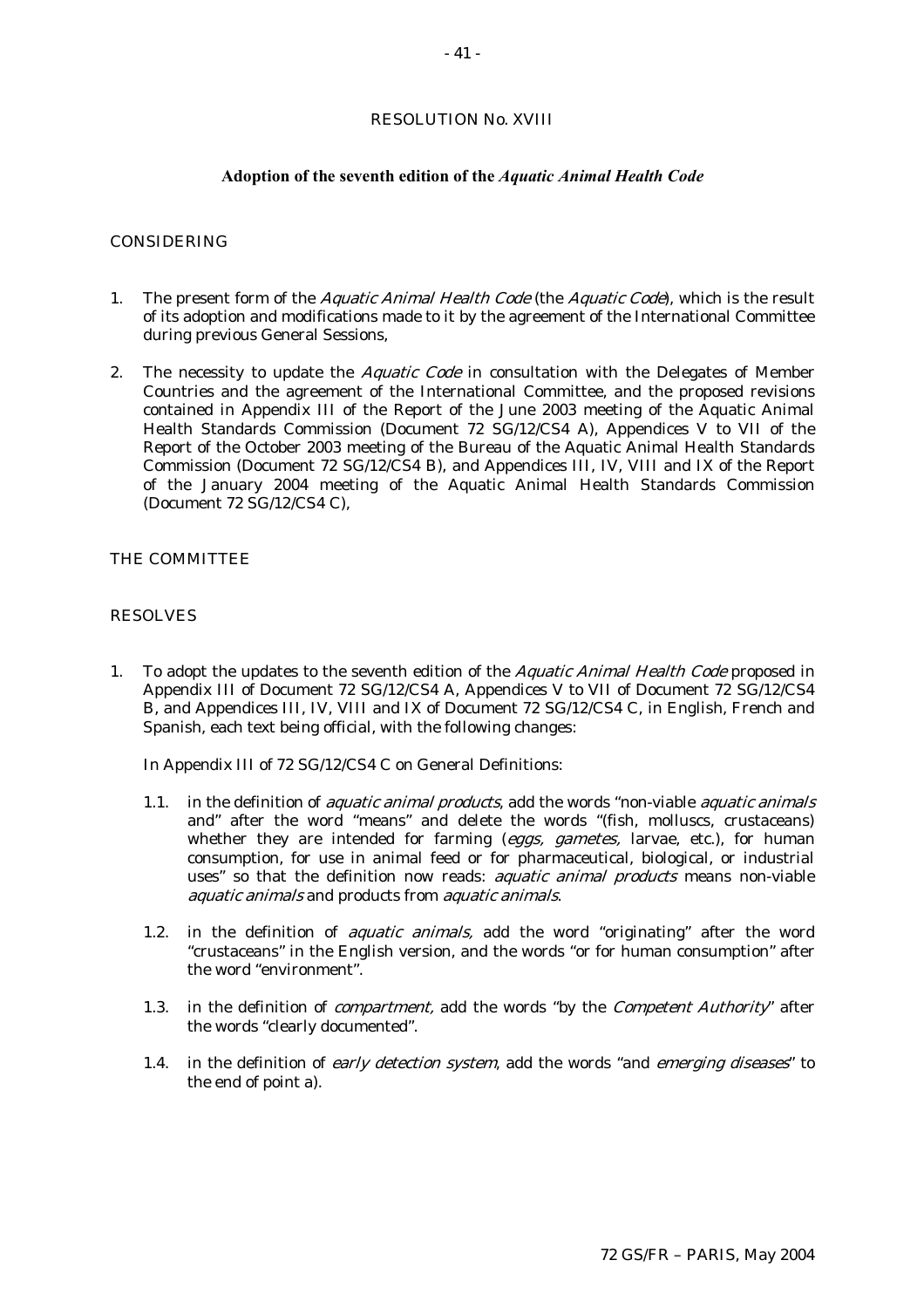- 1.5. in the definition of *self declaration of freedom from disease*, replace the words "country or a zone of the country" with the words "country, zone or compartment".
- 1.6. in the definition of *susceptible species*, replace the words "that is capable of being infected by a given *disease agent*" with the words "in which a *disease agent* can multiply or otherwise develop".

In Appendix IV of 72 SG/12/CS4 C on Disease Listing and Notification Criteria:

- 1.7. in criterion 1, delete the words "Where it occurs" and the words "due to morbidity and or mortality or product quality" from the parameters that support a listing, and move the words "morbidity includes for example, loss of production due to spawning failure" to the criterion's explanatory notes.
- 1.8. in criterion 2, replace the words "is strongly suspected to" with the words "or scientific evidence indicates that it is likely to" and delete the words "other reasons, including" in the parameters that support a listing, and add the words "or an aquatic animal potentially endangered by the disease" to the end of the criterion's explanatory notes.
- 1.9. in criterion 7, add the words "as well as the relevant disease chapter" before the words "of the Aquatic Manual".
- 1.10. in criterion 8, add the words "or a robust case definition is available to clearly identify cases and allow them to be distinguished from other pathologies" to the end of the criterion's explanatory notes.

In Appendix IX of 72 SG/12/CS4 C on General Recommendations on Disinfection:

- 1.11. in Article 5.2.2.3, add the sentence "The action of disinfection may be modified by various factors, including temperature, pH, the presence of organic matter." to the beginning of the fourth paragraph, and add the word 'safe' before the word 'use' at the beginning of the sixth paragraph.
- 1.12. in Article 5.2.2.4, add the words "range of" before the word "surfaces" in the second sentence of the first paragraph and delete the last sentence of that paragraph.
- 2. To move Appendix 5.2.1. Disinfection of fish eggs of the sixth edition of the Aquatic Code to the Manual of Diagnostic Tests for Aquatic Animals by incorporating it into Chapter 1.1.5., which will then be entitled "Methods for inactivation of pathogens", and, for consistency, to change the title of Section 5.2. in the *Aquatic Code* from "Destruction of pathogens" to "Inactivation of pathogens".
- 3. To ask the Director General to publish the revised edition of the Aquatic Animal Health Code.

\_\_\_\_\_\_\_\_\_\_\_\_\_\_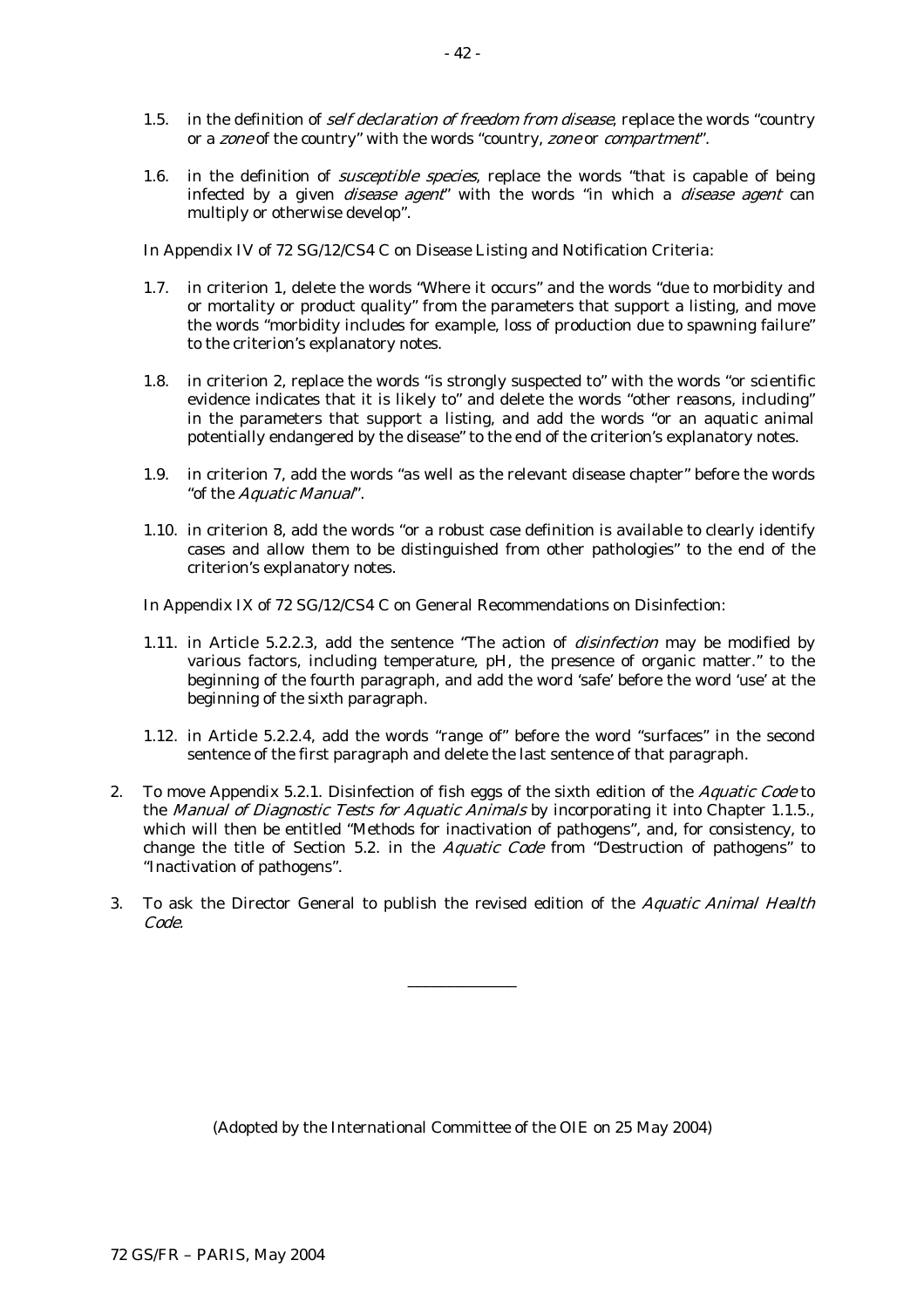# RESOLUTION No. XIX

# **Harmonisation of the structure of disease chapters for future editions of the**  *Aquatic Animal Health Code*

#### CONSIDERING

- 1. The necessity to revise substantially the individual disease chapters of the *Aquatic Animal* Health Code (the Aquatic Code) to take into account the new requirements for surveillance regarding recognition of freedom from infection,
- 2. The necessity to harmonise the approaches presented in the *Aquatic* and *Terrestrial Codes*,
- 3. The usefulness of introducing the concept of 'compartment' into the disease chapters of the Aquatic Code,
- 4. The need to introduce, where possible, the concept of 'safe commodities' into the disease chapters of the *Aquatic Code* by identifying those commodities that can be traded safely, regardless of the animal health status of the exporting country, and where possible by grading levels of risk for other commodities,
- 5. That this concept would also clarify concerns raised previously regarding the different levels of risk posed by trade in susceptible, carrier and vector species, and the movement of aquatic animals or eggs or gametes from an infected aquaculture establishment or zone, by identifying the different risk levels of such commodities,
- 6. The need to provide guidance on disease-specific risk management measures to manage the risk associated with the importation of certain commodities,
- 7. That Member Countries have commented on three prototype templates for diseases of fish, molluscs and crustaceans, respectively, proposed in Appendices V to VII of the Report of the January 2004 meeting of the Aquatic Animal Health Standards Commission (Document 72 SG/12/CS4 C), and the Aquatic Animal Health Standards Commission (Aquatic Animals Commission) has taken these comments into account,

#### THE COMMITTEE

### RESOLVES THAT

- 1. The Aquatic Animals Commission should develop, in consultation with the Terrestrial Animal Health Standards Commission, a template on which to base individual disease chapters.
- 2. These chapters should be submitted for progressive adoption and will serve as models for the development of all disease chapters of the Aquatic Animal Health Code, based on the work of international experts including experts from OIE Reference Laboratories.

 $\overline{\phantom{a}}$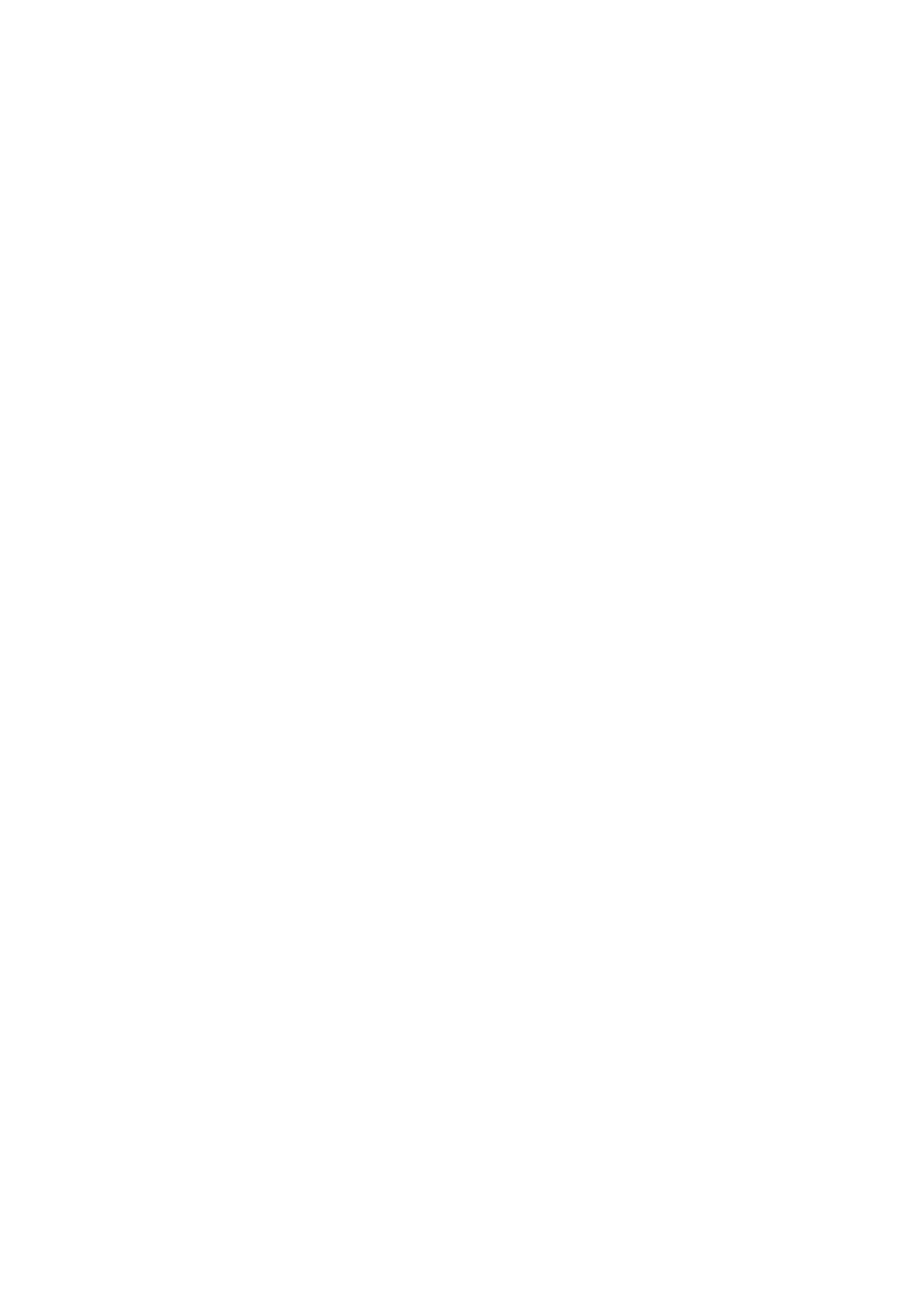#### RESOLUTION No. XX

#### **Recognition of the Foot and Mouth Disease Status of Member Countries**

#### CONSIDERING THAT

- 1. During the 63rd General Session, the International Committee adopted Resolutions XI and XII, 'Establishment of a list of foot and mouth disease (FMD) free countries where vaccination is not practised', and 'Procedure for the recognition of the foot and mouth disease status of Member Countries', respectively,
- 2. During the 64th General Session, the International Committee adopted Resolution XII, which asks that the Director General publish a list of the countries or zones within national territories that fulfil the criteria of one of the FMD free categories described in Chapter 2.1.1. of the Terrestrial Animal Health Code (the Terrestrial Code),
- 3. The Scientific Commission for Animal Diseases (the Scientific Commission) has continued to apply the procedure approved by the International Committee, and has supported the recognition of the FMD free status of additional countries and zones within national territories for annual adoption of the list by the International Committee,
- 4. Recommendations of the Scientific Commission regarding the evaluation of countries as being free from foot and mouth disease have been submitted to Member Countries for comments as outlined in Resolution XVI ,which was adopted during the 67th General Session of the International Committee,
- 5. The Scientific Commission proposed that an updated list of countries and zones previously recognised as free from foot and mouth disease and those newly proposed by the Scientific Commission in consultation with Member Countries be annually adopted by resolution,
- 6. During the 65th General Session, the International Committee adopted Resolution XII, which stated that the Delegates of Member Countries where countries or zones within their national territories are recognised as FMD free annually confirm by letter each November both their status and that the criteria by which their status was recognised remain unchanged,
- 7. During the 65th General Session, the International Committee adopted Resolution XVII delegating to the Scientific Commission the authority to recognise, without further International Committee consultation, that a Member Country or zone within its territory has regained its previously recognised FMD free status following outbreaks that are eradicated in accordance with the relevant provisions of Chapter 2.1.1. of the Terrestrial Code,
- 8. During the 71st General Session, the International Committee adopted Resolution XXI delegating to the Scientific Commission the authority to recognise, without further International Committee consultation, an FMD free zone created following outbreaks within a Member Country or its territory in accordance with the relevant provisions of Chapters 1.3.5. and 2.1.1. of the Terrestrial Animal Health Code.
- 9. During the 70th General Session, the International Committee adopted Resolution XVIII asking Member Countries applying for evaluation for freedom from FMD to meet part of the costs sustained by the OIE Central Bureau in the evaluation process,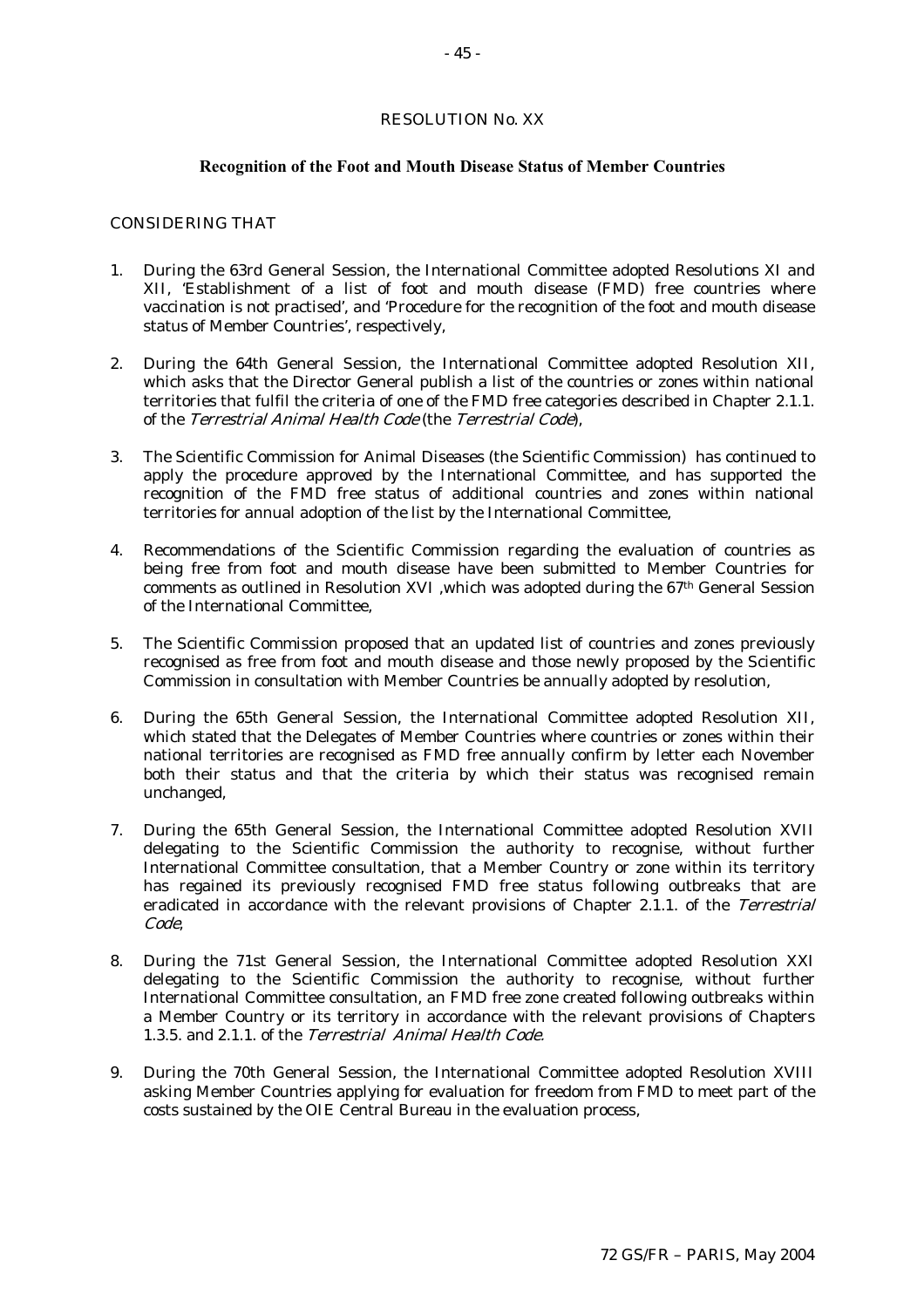10. Information published by the OIE is derived from declarations made by the official Veterinary Services of Member Countries. The OIE is not responsible for inaccurate publication of country disease status based on inaccurate information or changes in epidemiological status or other significant events that were not promptly reported to the Central Bureau subsequent to the time of declaration of freedom,

### THE COMMITTEE

### RESOLVES

That the Director General publish the following list of Member Countries recognised as FMD free countries where vaccination is not practised, according to the provisions of Chapter 2.1.1. of the Terrestrial Code 1:

| Albania                       | Germany          | <b>Netherlands</b>              |
|-------------------------------|------------------|---------------------------------|
| Australia                     | Greece           | New Caledonia                   |
| Austria                       | Guatemala        | New Zealand                     |
| <b>Belgium</b>                | Guyana           | Nicaragua                       |
| <b>Bosnia and Herzegovina</b> | Honduras         | <b>Norway</b>                   |
| <b>Bulgaria</b>               | <b>Hungary</b>   | Panama                          |
| Canada                        | <b>Iceland</b>   | Poland                          |
| <b>Chile</b>                  | <b>Indonesia</b> | Portugal                        |
| Costa Rica                    | <b>Ireland</b>   | Romania                         |
| Croatia                       | Italy            | <b>Singapore</b>                |
| Cuba                          | Japan            | Slovakia                        |
| Cyprus                        | Korea (Rep. of)  | Slovenia                        |
| Czech Rep.                    | Latvia           | <b>Spain</b>                    |
| <b>Denmark</b>                | Lithuania        | <b>Sweden</b>                   |
| El Salvador                   | Luxembourg       | <b>Switzerland</b>              |
| Estonia                       | Madagascar       | Ukraine                         |
| Finland                       | Malta            | <b>United Kingdom</b>           |
| Former Yug. Rep. of Macedonia | Mauritius        | <b>United States of America</b> |
| France                        | Mexico           | Vanuatu                         |

# 1

AND

That the Director General publish the following list of Member Countries recognised as FMD free countries where vaccination is practised, according to the provisions of Chapter 2.1.1. of the Terrestrial Code:

#### Taipei China and Uruguay

#### AND

 $\overline{1}$ 

That the Director General publish the following list of Member Countries as having an FMD free zone where vaccination is not practised, according to the provisions of Chapter 2.1.1. of the Terrestrial Code:

Argentina: zone situated south of the 42° parallel;

<sup>1</sup> For information on the status of non-contiguous territories of Member Countries recognised as FMD free, please address enquiries to that country's Delegate or to the Director General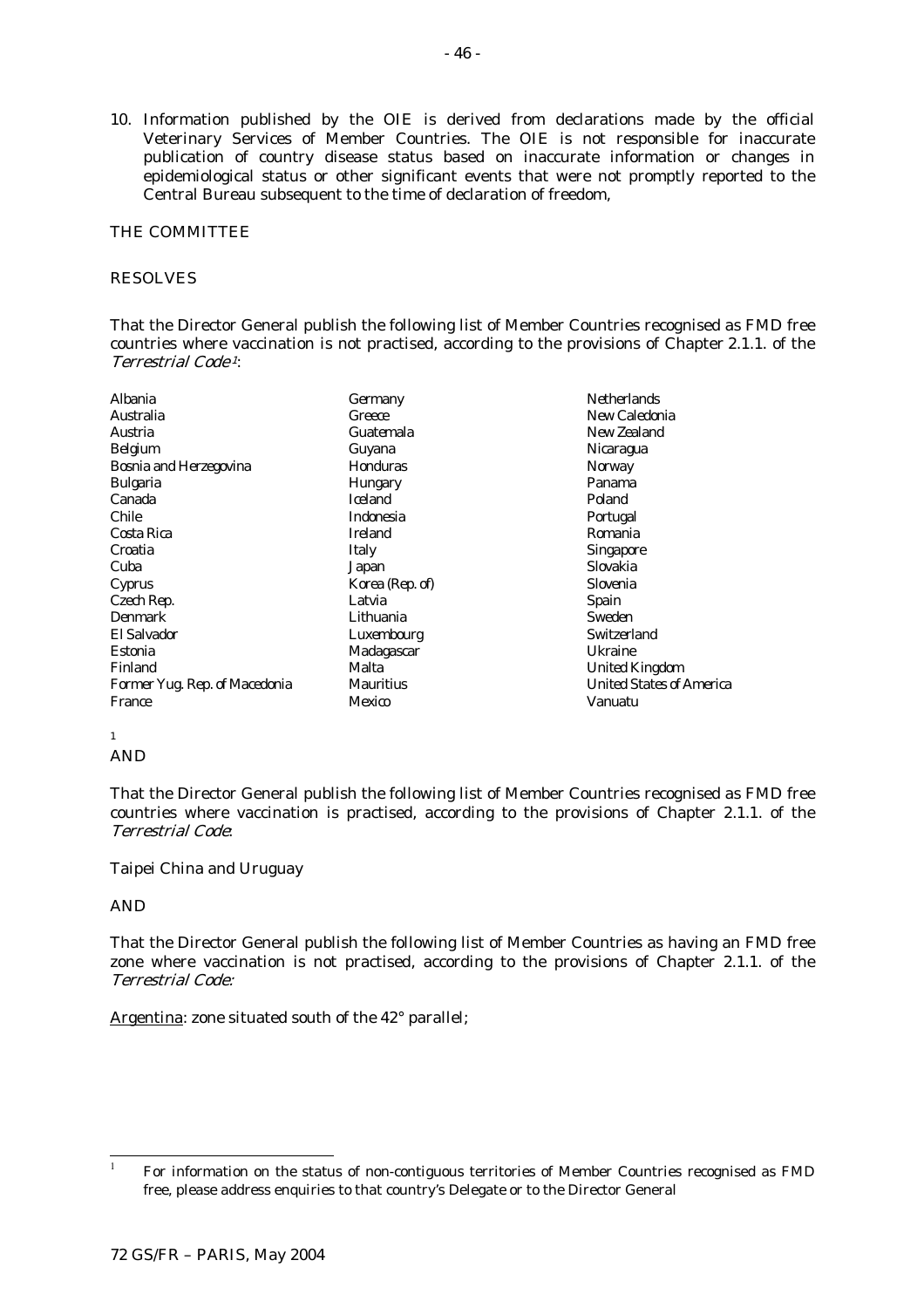Botswana: zone designated by the Delegate of Botswana in documents addressed to the Director General on 24 July 2003;

Colombia: Northwest region of Choco Department;

- Malaysia: zones of Sabah and Sarawak designated by the Delegate of Malaysia in a document addressed to the Director General on 15 December 2003;
- Namibia: zone designated by the Delegate of Namibia in a document addressed to the Director General on 6 February 1997;

Philippines: Mindanao, Visayas, Palawan and Masbate;

South Africa: zone designated by the Delegate of South Africa in a document addressed to the Director General in May 2002;

AND

That the Director General publish the following list of Member Countries as having FMD free zones where vaccination is practised, according to the provisions of Chapter 2.1.1. of the Terrestrial Code:

- Bolivia: zone of Chiquitania designated by the Delegate of Bolivia in documents addressed to the Director General on January 2003;
- Brazil: States of Bahia, Espírito Santo, Goiás, Mato Grosso, Mato Grosso do Sul, Minas Gerais, Paraná, Rio de Janeiro, Rio Grande do Sul, Santa Catarina, São Paulo, Sergipe, Tocantins, the Federal District, and Rondonia;
- Colombia: zone designated by the Delegate of Colombia in documents addressed to the Director General on January 2003.

\_\_\_\_\_\_\_\_\_\_\_\_\_\_\_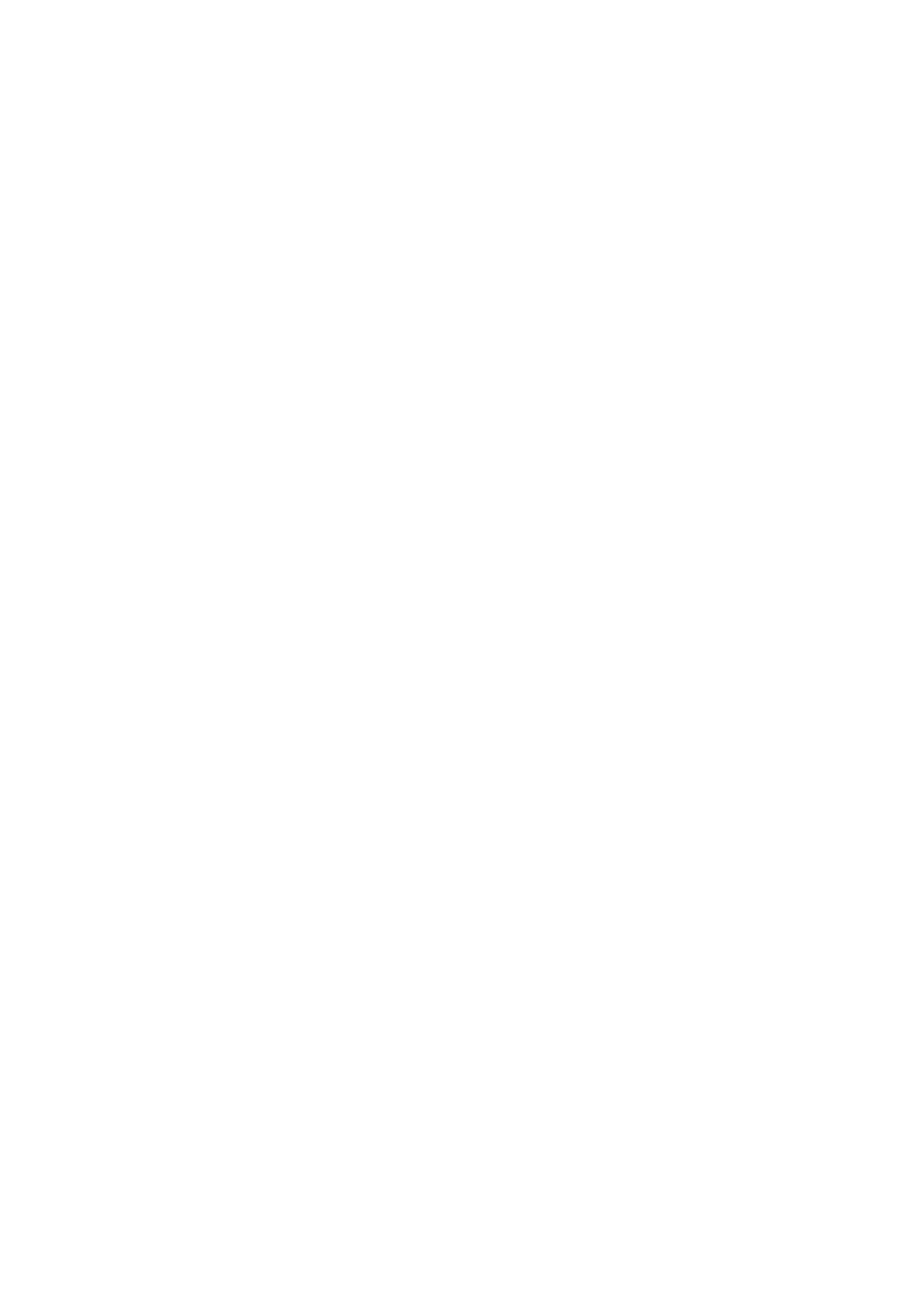#### RESOLUTION No. XXI

#### **Recognition of the Bovine Spongiform Encephalopathy Status of Member Countries**

#### CONSIDERING THAT

- 1. During the 69th General Session, the International Committee adopted Resolution No. XV, asking Member Countries that wish to be evaluated for conformation with the requirements of the OIE Terrestrial Animal Health Code (the Terrestrial Code) for bovine spongiform encephalopathy (BSE) free status to submit a formal application to the Director General of the OIE for consideration by the Scientific Commission for Animal Diseases (Scientific Commission),
- 2. An Ad hoc Group of experts on BSE (OIE Ad hoc Group for Evaluation of Country Submissions for Recognition as Complying with the *Terrestrial Code* as Bovine Spongiform Encephalopathy Free) has been set up by the OIE and the Group has developed guidelines to facilitate the submission of data by Member Countries in accordance with the requirements in the current edition of the Terrestrial Code,
- 3. During the 70th General Session, the International Committee adopted Resolution XVIII asking Member Countries applying for this evaluation to meet part of the costs sustained by the OIE Central Bureau in the evaluation process,
- 4. During the 71st General Session, the International Committee adopted Resolution XXII authorising the Scientific Commission to also evaluate submissions for provisional freedom from BSE in accordance with Article 2.3.13.4 of the Terrestrial Code,
- 5. The Ad hoc Group has already examined submissions from several countries and made appropriate recommendations that have been endorsed by the Scientific Commission
- 6. These recommendations have been submitted to Member Countries for comments as outlined in Resolution No. XVI, which was adopted during the 67th General Session of the International Committee for foot and mouth disease (FMD),
- 7. Information published by the OIE is derived from appropriate declarations made by the official Veterinary Services of Member Countries. The OIE is not responsible for inaccurate publication of country disease status based on inaccurate information or changes in epidemiological status or other significant events that were not promptly reported to the Central Bureau,

#### THE COMMITTEE

#### RESOLVES THAT

- 1. The Director General establish a list of countries or zones recognised by the OIE as BSE 'free' and 'provisionally free' in accordance with Chapter 2.3.13 of the Terrestrial Code. This list should be updated as and when new countries are approved by the International Committee and shall be adopted annually by resolution.
- 2. The Director General publish that Argentina, Iceland, Singapore and Uruguay be recognised as 'provisionally free' from BSE in accordance with the provisions of Article 2.3.13.4 of the Terrestrial Code.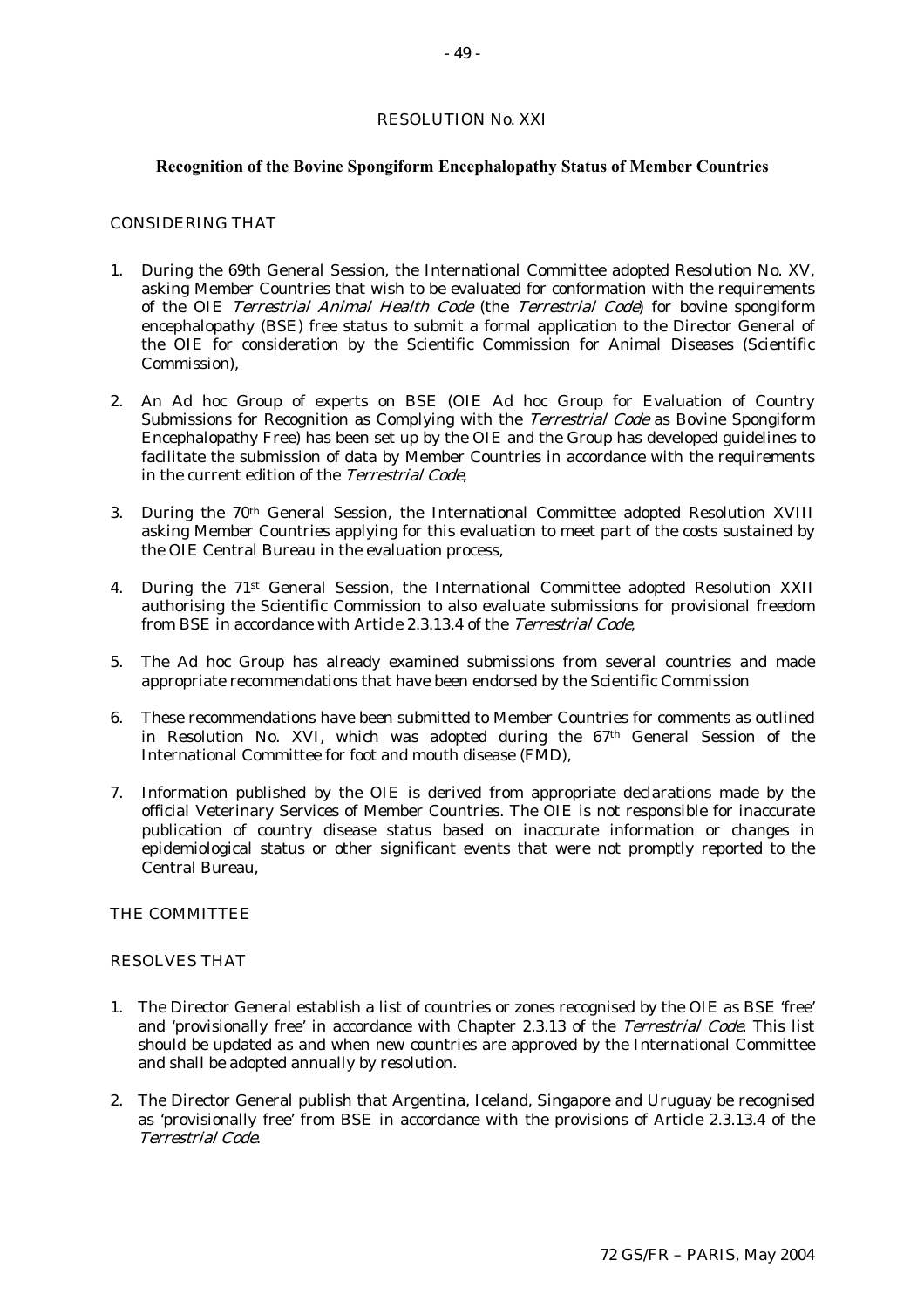3. The Director General inform Delegates of Member Countries whose countries or zones within their national territories are recognised as 'free' or 'provisionally free' from BSE that they should annually confirm by letter each November both their status and that the criteria by which their status was recognised remain unchanged. The list of countries or zones will be published free of charge by the OIE.

\_\_\_\_\_\_\_\_\_\_\_\_\_\_\_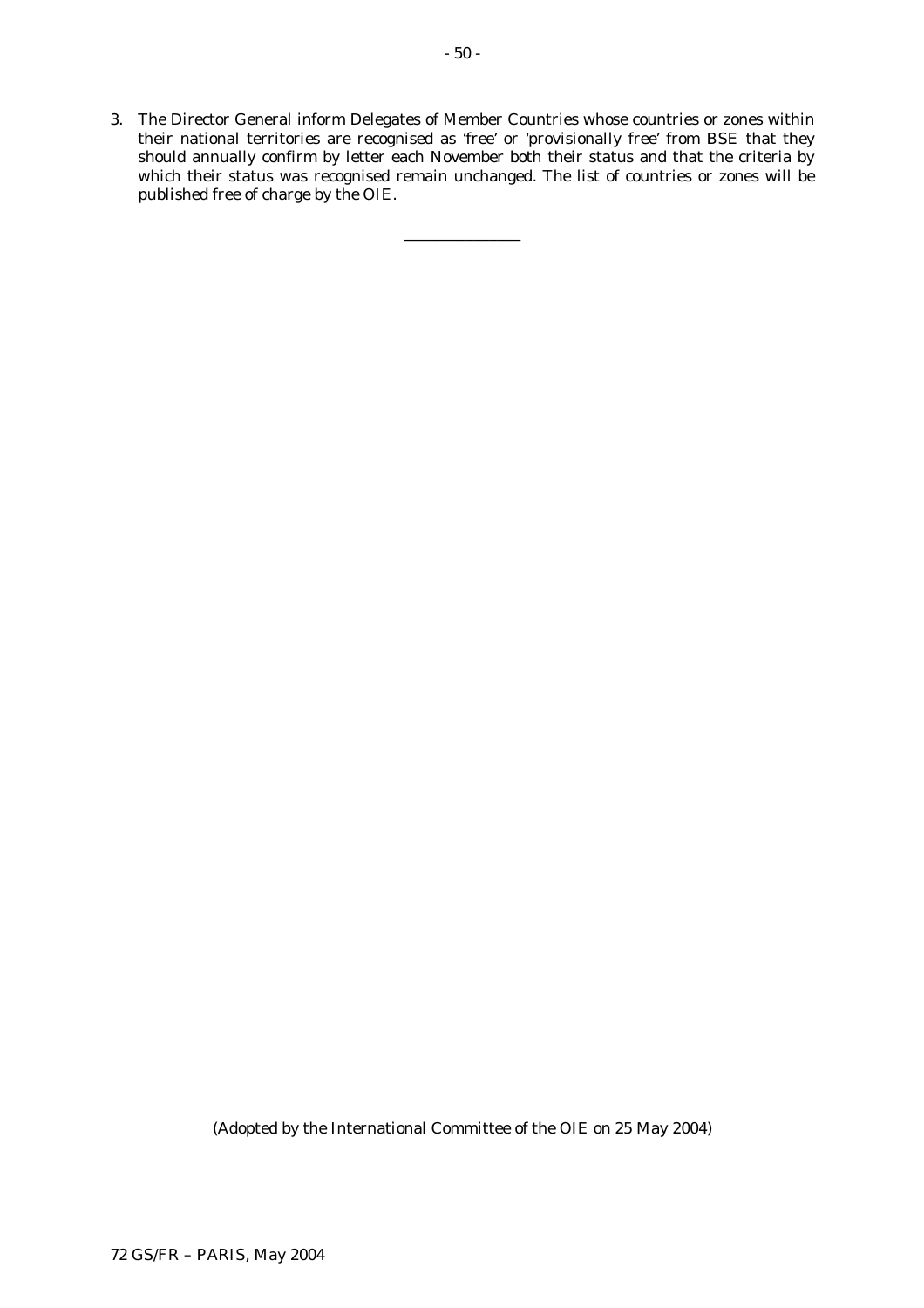# RESOLUTION No. XXII

# **Recognition of Member Countries Free from Rinderpest Infection and Rinderpest Disease**

# CONSIDERING THAT

- 1. During the 63rd General Session, the International Committee adopted Resolution XIV 'Establishment of a list of countries that are free of rinderpest',
- 2. During the 68th General Session, the International Committee adopted Resolution XIII designating a baseline list of Member Countries that were free from rinderpest infection. The countries included in the list certified that they meet the requirements specified in Chapter 2.1.4. of the Terrestrial Animal Health Code (the Terrestrial Code),
- 3. The OIE has also developed a list of countries that are considered to be free from rinderpest disease in accordance with Chapter 2.1.4. of the Terrestrial Code,
- 4. Recommendations of the Scientific Commission for Animal Diseases (the Scientific Commission) regarding countries that are evaluated as free from rinderpest disease and from rinderpest infection have been submitted to Member Countries for comments as outlined in Resolution XVI which was adopted during the 67th General Session of the International Committee,
- 5. The Scientific Commission has continued to apply the procedure approved by the International committee and has supported the recognition of countries and zones as free from rinderpest disease and rinderpest infection for annual adoption of the list by the international Committee,
- 6. During the 71st General Session, the Scientific Commission proposed that Member Countries so recognised reconfirm annually that their rinderpest status remains unchanged and that this annual reconfirmation would be a requirement for maintaining OIE recognition,
- 7 During the 70th General Session, the International Committee adopted Resolution XVIII resolving that most of the costs incurred by the OIE Central Bureau in the evaluation of country applications for obtaining the free status with respect to rinderpest disease or rinderpest infection would be recovered whenever possible from sources other than the applicant countries,
- 8. Information published by the OIE is derived from appropriate declarations made by the official Veterinary Services of Member Countries. The OIE is not responsible for inaccurate publication of country disease status based on inaccurate information or changes in epidemiological status or other significant events that were not promptly reported to the Central Bureau subsequent to the time of declaration of freedom from disease or infection,

#### THE COMMITTEE

# RESOLVES

That the Director General publish the following list of Member Countries recognised as free from rinderpest infection, according to the provisions of Chapter 2.1.4. of the Terrestrial Code: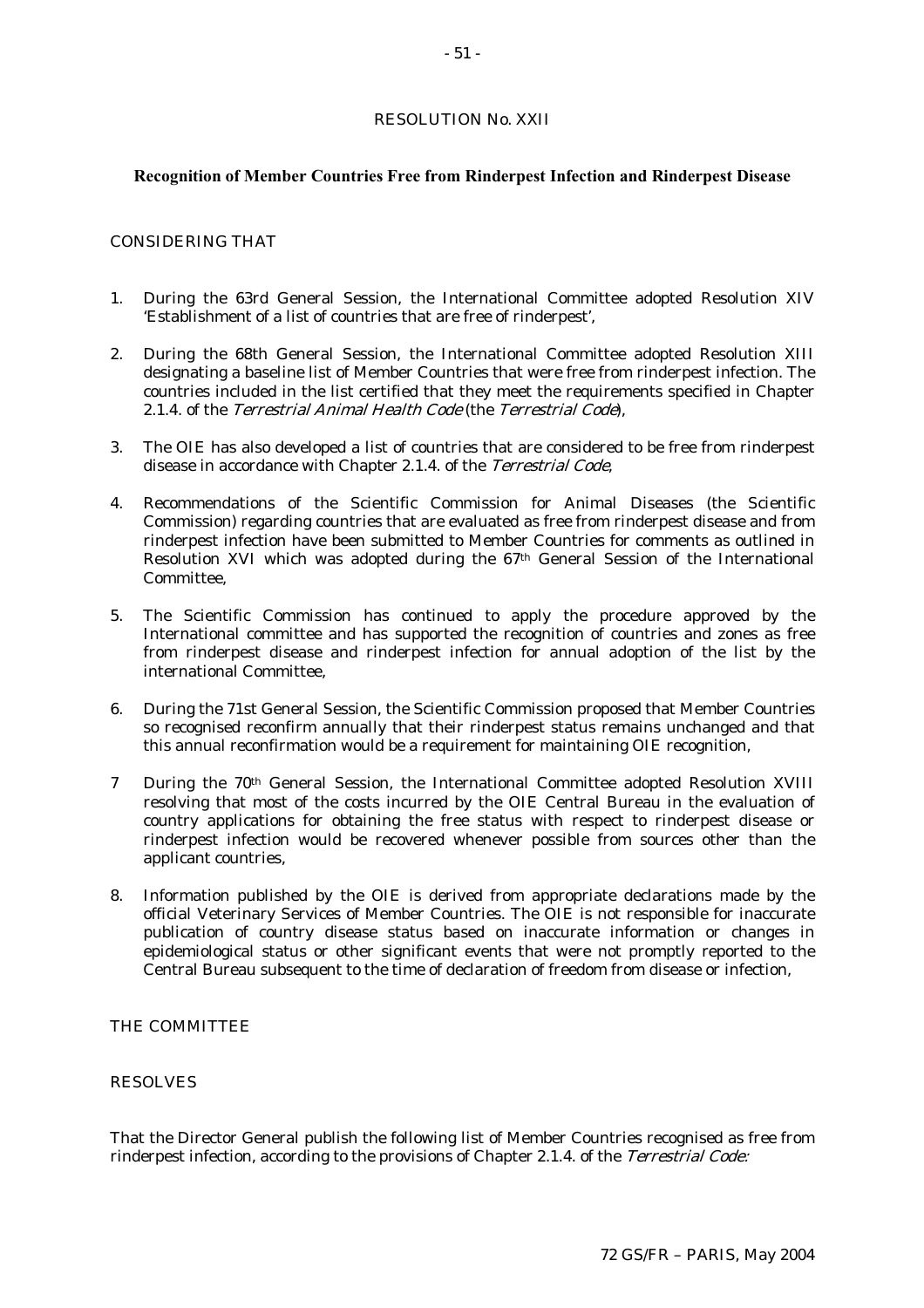| Albania                       | Germany          |
|-------------------------------|------------------|
| Algeria                       | Greece           |
| Andorra                       | Guatemala        |
| Argentina                     | Guyana           |
| Australia                     | Honduras         |
| Austria                       | Hungary          |
| <b>Barbados</b>               | <b>Iceland</b>   |
| Belgium                       | <b>Indonesia</b> |
| Bolivia                       | <b>Ireland</b>   |
| Bosnia and Herzegovina        | Italy            |
| <b>Botswana</b>               | Jamaica          |
| <b>Brazil</b>                 | Japan            |
| Bulgaria                      | Korea (Rep. of)  |
| Canada                        | Laos             |
| Chile                         | Latvia           |
| Colombia                      | Lesotho          |
| Costa Rica                    | Lithuania        |
| Croatia                       | Luxembourg       |
| Cuba                          | Madagascar       |
| Cyprus                        | Malawi           |
| Czech Rep.                    | Malaysia         |
| Denmark                       | Malta            |
| Ecuador                       | <b>Mauritius</b> |
| <b>El Salvador</b>            | Mexico           |
| Estonia                       | Moldavia         |
| Finland                       | Morocco          |
| Former Yug. Rep. of Macedonia | Namibia          |
| France                        | Nepal            |
|                               | Netherlands      |

New Caledonia New Zealand **Norway** Panama Paraguay Peru Philippines Poland Portugal Romania Singapore Slovakia Slovenia South Africa Spain Swaziland Sweden **Switzerland** Thailand Taipei China Trinidad and Tobago Tunisia Ukraine United Kingdom United States of America Uruguay Vanuatu Venezuela Vietnam Zimbabwe

#### AND

That the Director General publish the following list of Member Countries or zones as being free from rinderpest disease according to the provisions of Chapter 2.1.4. of the Terrestrial Code:

Benin Bhutan Burkina Faso Chad2 Cote d'Ivoire

Egypt Eritrea Ghana Guinea India

Mali Mauritania Mongolia Myanmar

Niger Senegal Togo **Turkey** 

# AND

That the Delegates of Member Countries whose countries or zones within their national territories are recognised as rinderpest infection or rinderpest disease free, annually reconfirm by letter in November of each year that both their status and the criteria by which their status was recognised remain unchanged. It is understood that these Delegates will immediately notify the Central Bureau if rinderpest infection or disease occur in these countries or zones.

(Adopted by the International Committee of the OIE on 25 May 2004)

\_\_\_\_\_\_\_\_\_\_\_\_\_\_

 $\frac{1}{2}$ Zone designated by the Delegate of Chad in documents addressed to the Director General on December 2003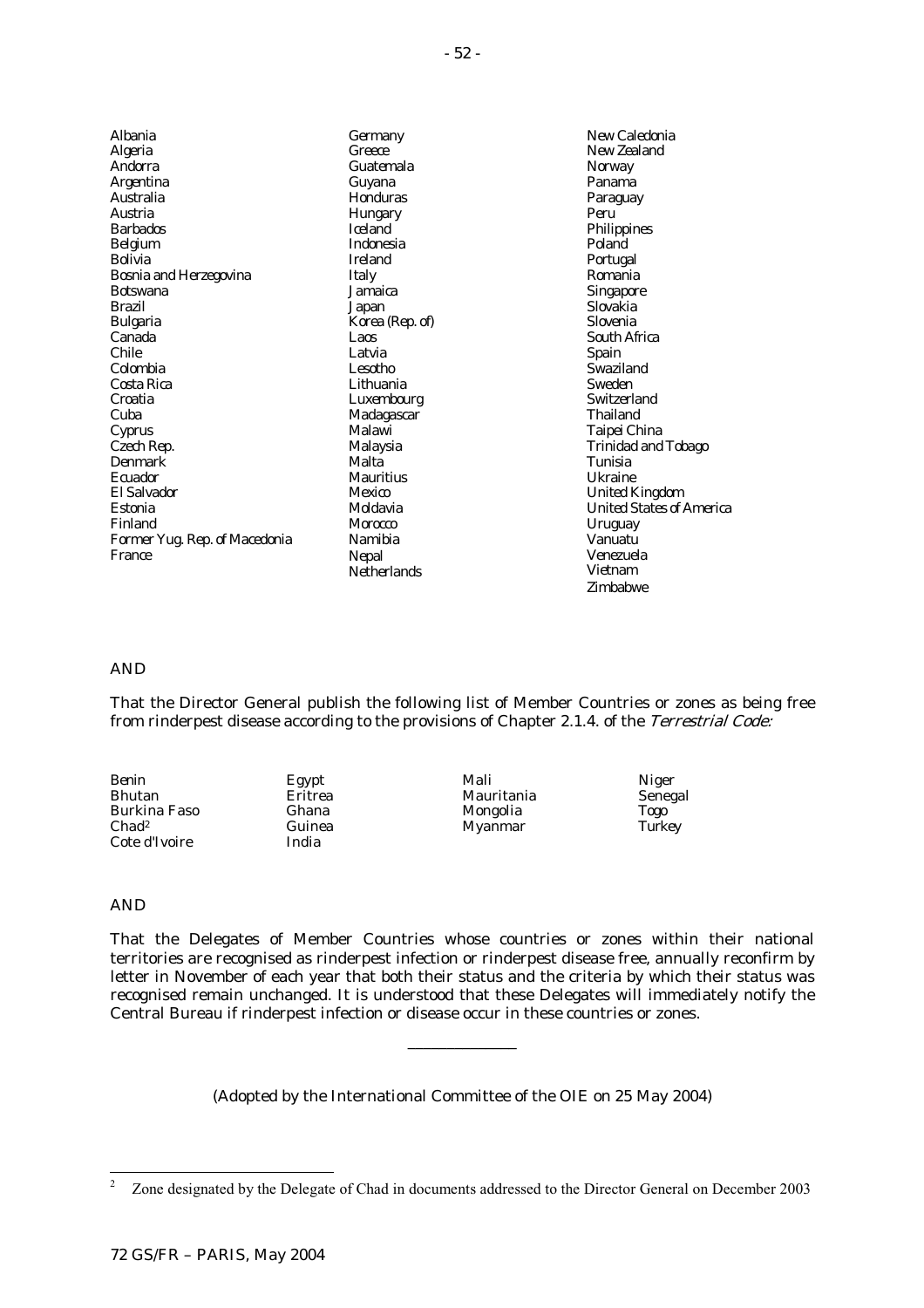#### RESOLUTION No. XXIII

#### **Recognition of the Contagious Bovine Pleuropneumonia Status of Member Countries**

# CONSIDERING THAT

- 1. Appendix 3.8.3 of the OIE Terrestrial Animal Health Code (the Terrestrial Code) provides for a pathway for Member Countries to be declared free from contagious bovine pleuropneumonia (CBPP) by the OIE if an application including supporting data as outlined in Appendix 3.8.3 of the *Code* is submitted to the OIE. The *Terrestrial Code* also provides a procedure for the Scientific Commission for Animal Diseases (the Scientific Commission) to review these applications and report its recommendations to the International Committee,
- 2. During the 71st General Session, the International Committee approved Resolution XXIV regarding the recognition of the CBPP status of specific Member Countries,
- 3. Appendix 3.8.3 contains provisions for countries or zones within their territories that are continuously free from CBPP for at least 10 years and meet the relevant requirements of Appendix 3.8.3 for "freedom from CBPP" in that a) no vaccination has been carried out for at least 10 years, b) throughout that period there has been no clinical or pathological evidence of CBPP infection, c) throughout that period a permanent adequate disease surveillance and reporting system has been and is still in place covering all susceptible domestic livestock, and d) in appropriate circumstances, use of diagnostic procedures capable of differentiating  $Mycoplasma$  mycoides from other bovine  $Mycoplasma$  infections in the investigation of respiratory disease has been made, with findings consistent with freedom from M. mycoides infection, may be declared free from CBPP by the Scientific Commission without the necessity to proceed through the normal intermediate steps detailed in Appendix 3.8.3 of the Terrestrial Code,
- 4. Article 3.8.1.2 of Appendix 3.8.1 provides for countries or zones within their territories to be declared free from infection from a given disease on a 'historical basis' depending on the demonstration of the absence of infection for a certain period,
- 5. During the 70th General Session, the International Committee adopted Resolution No. XVIII asking Member Countries applying for evaluation for freedom from CBPP to meet part of the costs sustained by the OIE Central Bureau in the evaluation process,
- 6. Member Countries recognise that information published by the OIE is derived from appropriate declarations made by the official Veterinary Services of Member Countries. The OIE is not responsible for inaccurate publication of country disease status based on inaccurate information or changes in epidemiological status or other significant events that were not promptly reported to the Central Bureau subsequent to the time of declaration of freedom,

### THE COMMITTEE

### RESOLVES THAT

1. Delegates of Member Countries qualifying for freedom from CBPP in accordance with the provisions for freedom from infection in compliance with Article 3.8.1.2 of Appendix 3.8.1 of the Terrestrial Code or freedom from CBPP in compliance with the relevant provisions of Appendix 3.8.3 of the *Terrestrial Code*, submit their dossiers to the OIE for evaluation by the Scientific Commission.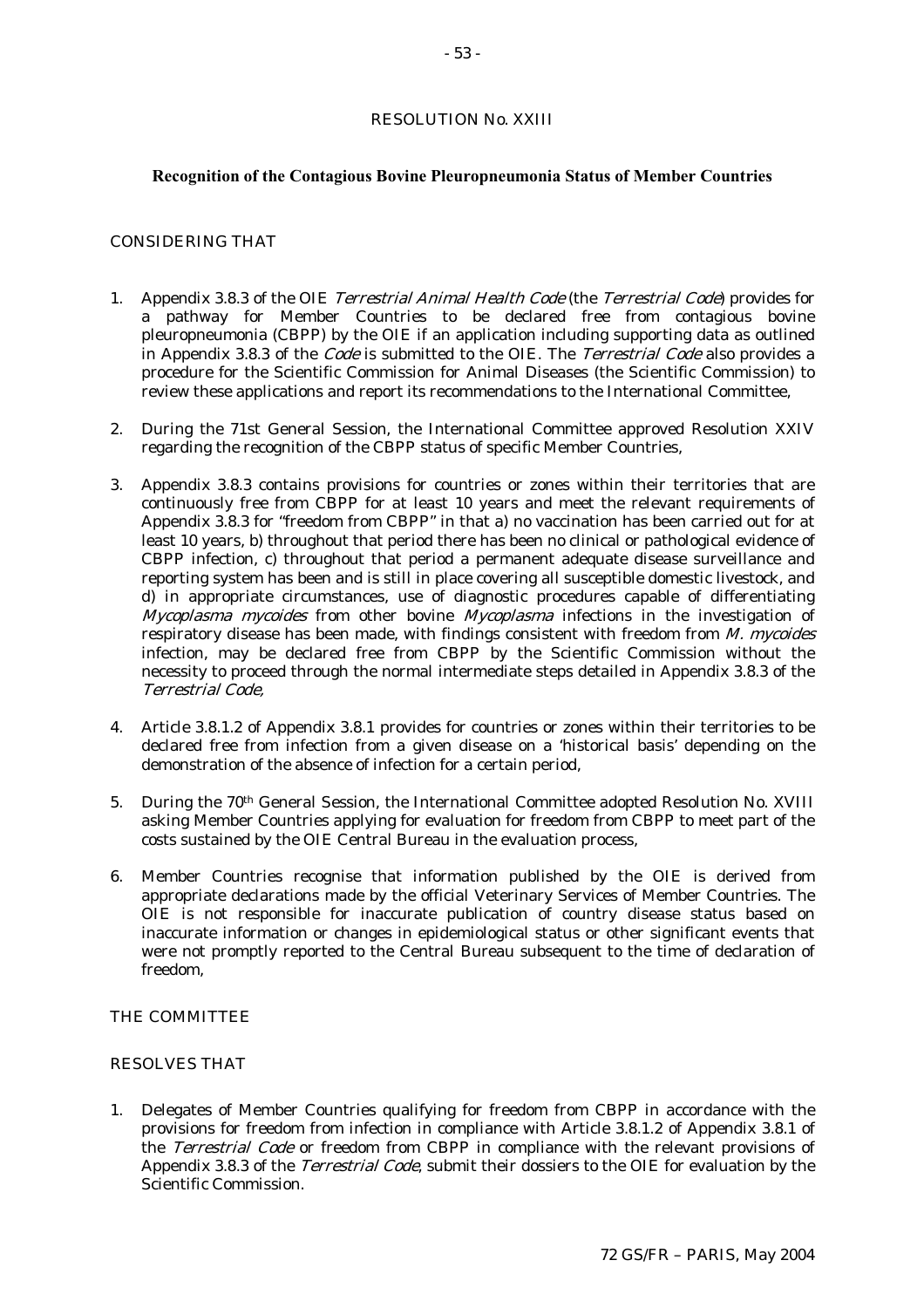- 2. The OIE Director General establish a list of countries or zones free from CBPP with or without vaccination and include in that list countries already recognised free of CBPP by the OIE.
- 3. The Scientific Commission continue to apply the procedure approved by the International Committee with respect to the recognition of disease free status and support the recognition of the CBPP free status of additional countries and zones within national territories for annual adoption of the list by the International Committee.
- 4. An updated list of countries and zones previously recognised as free from CBPP and those newly proposed by the Scientific Commission after consultation of Member Countries will be annually adopted by resolution.
- 5. Delegates of Countries that are recognised as CBPP country/zone free annually confirm by letter to the OIE each November that both their status and the criteria by which their status was recognised remain unchanged.
- 6. Member Countries applying for evaluation for freedom from CBPP meet part of the costs sustained by the OIE Central Bureau in the evaluation process in accordance with Resolution XVIII adopted by the International Committee during the 70th General Session.

\_\_\_\_\_\_\_\_\_\_\_\_\_\_\_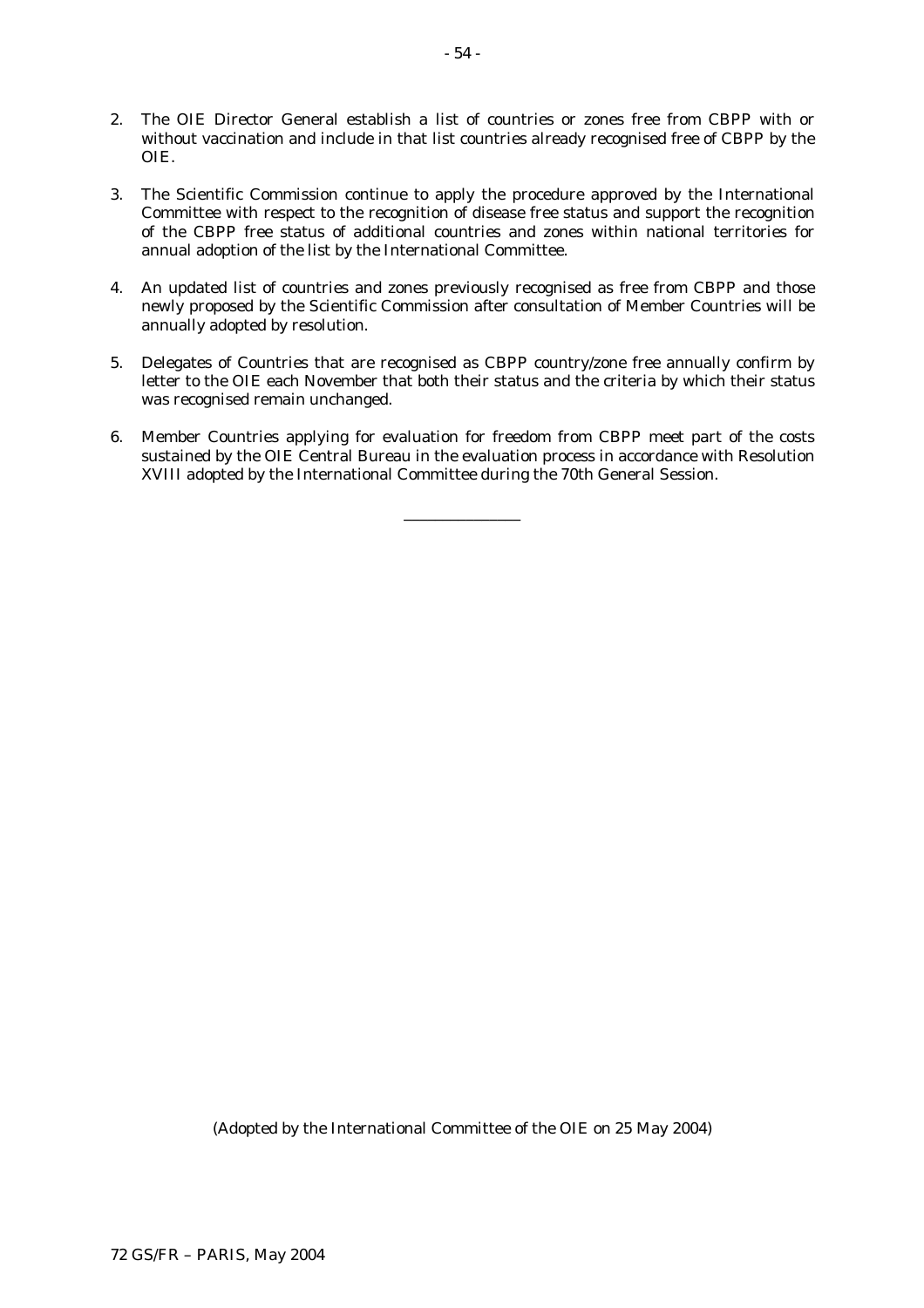# RESOLUTION No. XXIV

# **Restoration of Disease Status of Member Countries for Rinderpest, Bovine Spongiform Encephalopathy and Contagious Bovine Pleuropneumonia**

#### CONSIDERING THAT

- 1. By means of various Resolutions, the International Committee has adopted a procedure for and established a list of Member Countries and zones within their territories recognised as free of certain diseases according to the relevant provisions of the Terrestrial Animal Health Code, (the Terrestrial Code),
- 2. The Scientific Commission for Animal Diseases (the Scientific Commission) is currently in charge of the evaluation of country applications for the relevant status regarding foot and mouth disease (FMD), bovine spongiform encephalopathy (BSE), contagious bovine pleuropneumonia, (CBPP) and rinderpest,
- 3. The country disease status as recognised by OIE is only awarded annually by the International Committee during the General Session in May of every year, and subsequently published by the OIE,
- 4. During the 65th General Session, the International Committee adopted Resolution XVII delegating to the Scientific Commission the authority to recognise, without further consultation with the International Committee, that a Member Country or zone within its territory has regained its previously recognised FMD status following outbreaks that are eradicated in accordance with the relevant provisions of Chapter 2.1.1 of the Terrestrial Code,
- 5. During the 71st General Session, the International Committee adopted Resolution XXI delegating to the Scientific Commission the authority to recognise, without further International Committee consultation, an FMD free zone created following outbreaks within a Member Country or its territory in accordance with the relevant provisions of Chapters 1.3.5. and 2.1.1. of the Terrestrial Animal Health Code,
- 6. The disease status for Member Countries or zones within their territories is important for purposes of international trade in animals and animal products. Countries which are able to eradicate outbreaks or infections in accordance with the relevant provisions of the Terrestrial Code could sustain economic losses regarding trade if they have to wait for the decision of the International committee to regain their previously recognised free status,

# THE COMMITTEE

#### RESOLVES

To delegate to the Scientific Commission under the same conditions as for FMD, the authority to recognise after evaluation of country submissions and without further consultation with Member Countries and the International Committee, that a Member Country or zone within its territory has regained its previously recognised status with respect to other diseases listed in paragraph 2 following outbreaks or infections as appropriate, in accordance with the relevant provisions of the Terrestrial Code.

(Adopted by the International Committee of the OIE on 25 May 2004)

\_\_\_\_\_\_\_\_\_\_\_\_\_\_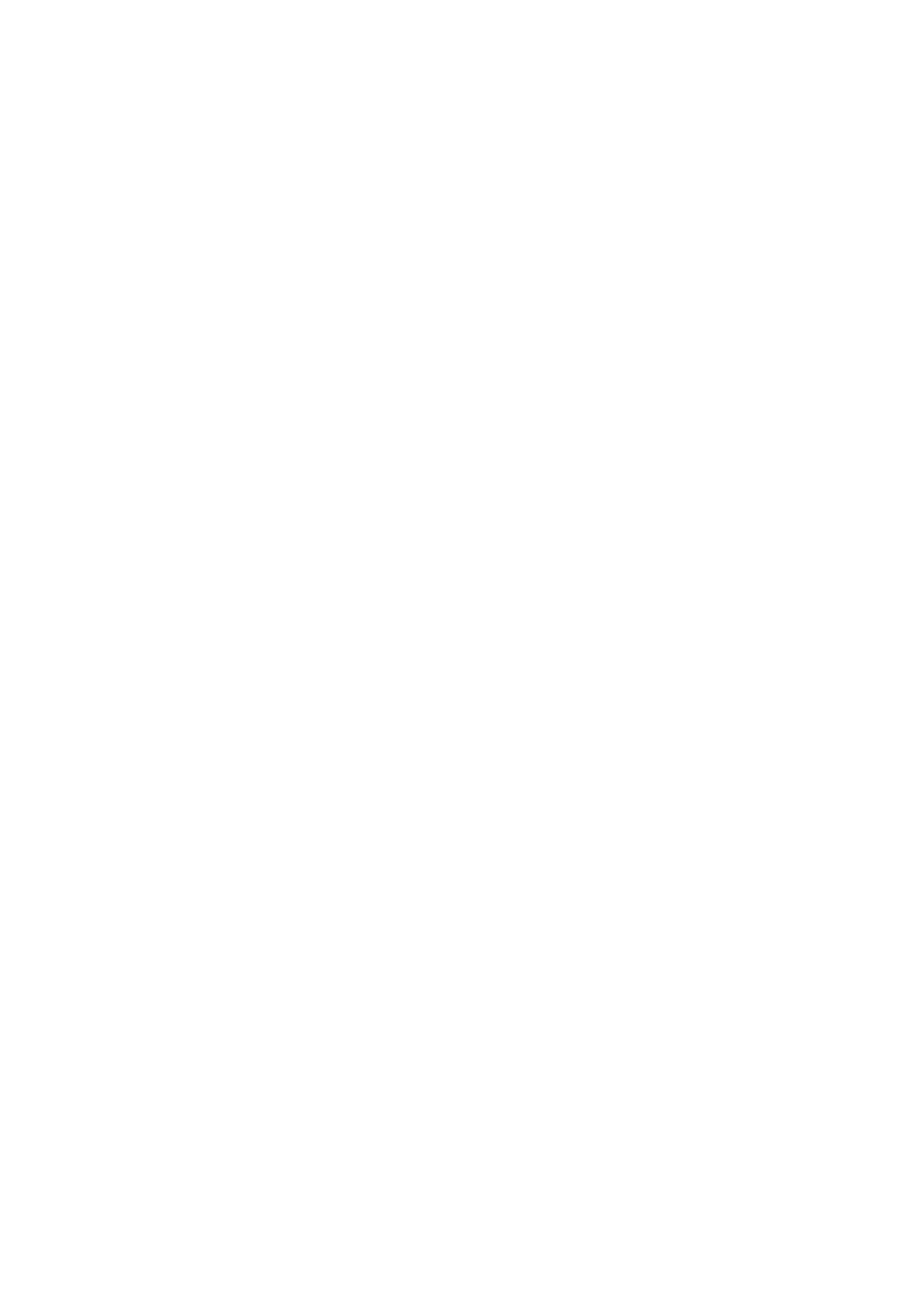# RESOLUTION No. XXV

### **Animal Production Food Safety**

# CONSIDERING THAT

- 1. At the 71st General Session in May 2003, the International Committee recommended that the OIE continue to work closely with the relevant international agencies, particularly the Codex Alimentarius Commission (CAC), and relevant committees and expert groups, regarding animal production food safety,
- 2. The Director General has established a permanent Working Group on Animal Production Food Safety, which has met again in 2004, and has drafted a work programme for 2004/2005,
- 3. The Working Group is developing guidelines for "Good Farming Practices" to address food safety risks at the farm level,
- 4. Member Countries have provided feedback on the Working Group's paper entitled "Role and functionality of Veterinary Services throughout the food chain", and the Working Group is developing further material designed specifically for Veterinary Services and their role in meat hygiene where programmes need to address both animal and public health objectives,
- 5. The OIE and the CAC have continued to work together to ensure standards being developed by either party take a whole of food chain approach to addressing food safety and cross reference each others work when appropriate,

#### THE COMMITTEE

#### RECOMMENDS THAT

- 1. The Director General maintains the Working Group on Animal Production Food Safety to advise him on OIE activities in the area of animal production food safety.
- 2. The Working Group's 2004/2005 work programme be a guide for the OIE's activities on animal production food safety for the next 12 months, and the OIE be provided with the necessary resources to address the priorities listed.
- 3. Of the priorities listed, the Working Group gives special attention to completing the guidelines on "Good Farming Practice" for use by Member Countries and continuing its work on providing Veterinary Services with guidelines to developing meat hygiene programmes that serve both animal and public health objectives.

\_\_\_\_\_\_\_\_\_\_\_\_\_\_\_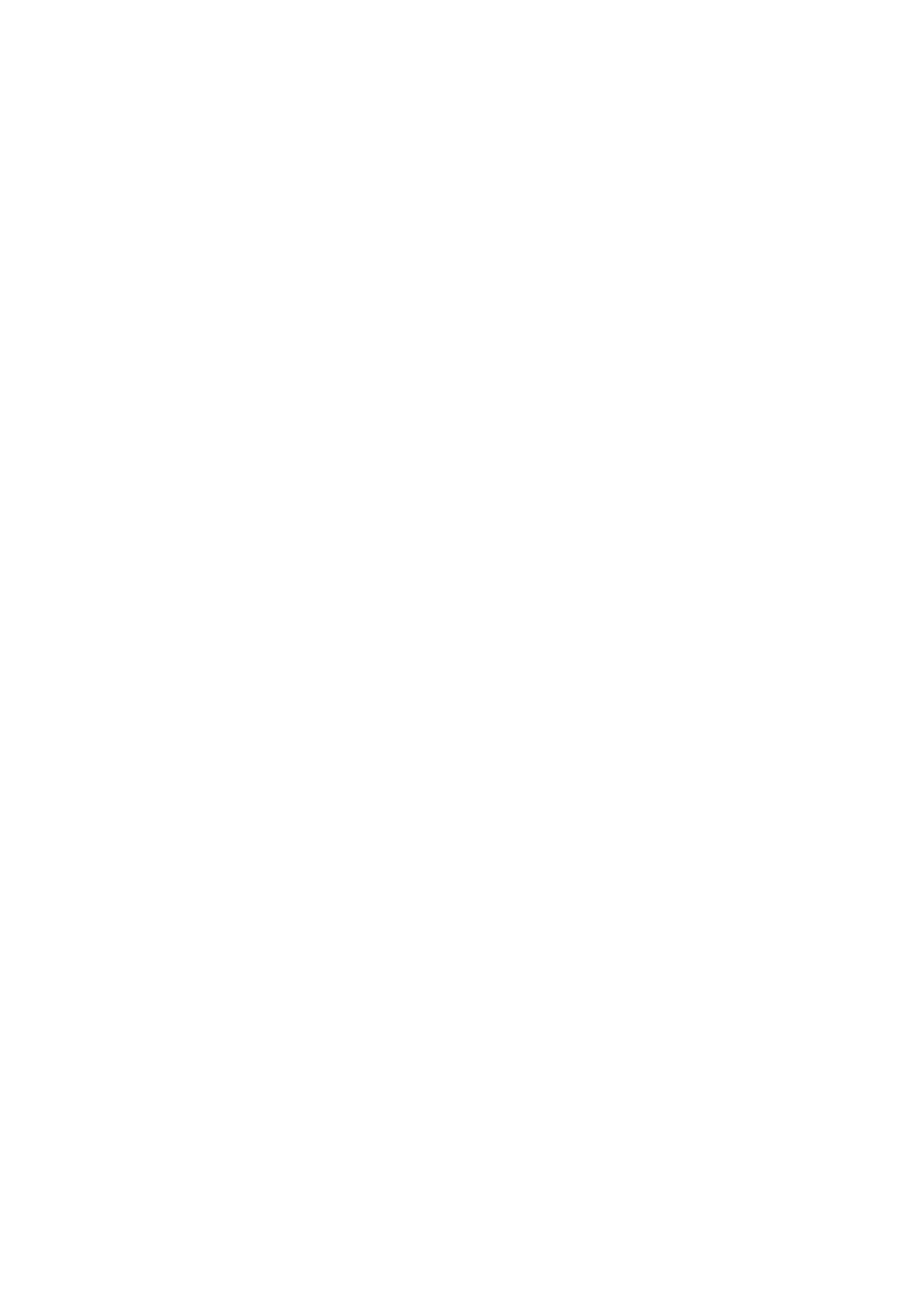# RESOLUTION No. XXVI

### **Animal Welfare**

# CONSIDERING THAT

- 1. Animal welfare is a complex, multi-faceted public policy issue which includes important scientific, ethical, economic and political dimensions,
- 2. The Director General has established a permanent Working Group on Animal Welfare, which has drawn up a substantial work programme,
- 3. A successful Global Conference on Animal Welfare was held in February 2004 which confirmed the OIE's international leadership role in animal welfare,
- 4. Work on developing guidelines for priority topics is underway,
- 5. The active involvement of all OIE Member Countries will be essential to the success of the initiative,

# THE COMMITTEE

#### RECOMMENDS THAT

- 1. The Director General maintain the Working Group on Animal Welfare to advise him, as well as the Terrestrial Animal Health Standards Commission, on OIE activities in the field of animal welfare,
- 2. The Working Group's 2004/2005 work programme be the basis for the OIE's activities on animal welfare for the next 12 months, and the OIE be provided with the necessary resources to address the priorities listed,
- 3. Veterinary Services be actively involved in the preparation, review and implementation of animal welfare regulations and legislation in their countries,
- 4. All OIE Member Countries play an active role in their regions with institutions, nongovernmental organisations, the private sector and with other international organisations in promoting this OIE initiative.

\_\_\_\_\_\_\_\_\_\_\_\_\_\_\_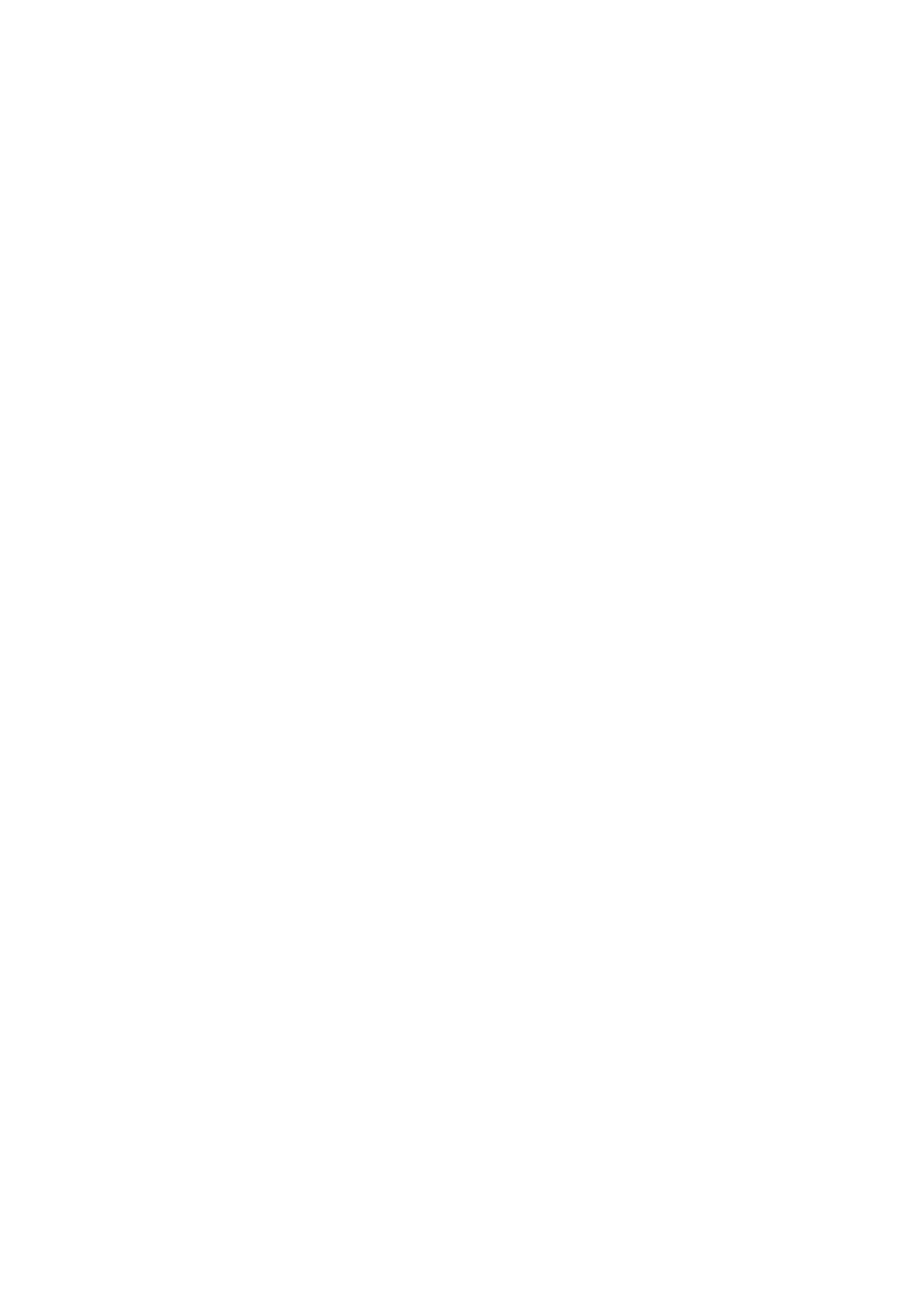### RESOLUTION No. XXVII

#### **Amendments to the** *Terrestrial Animal Health Code*

#### CONSIDERING

- 1. The present content of the Terrestrial Animal Health Code (the Terrestrial Code), which is the result of modifications made by the International Committee during previous General Sessions,
- 2. The necessity to update the *Terrestrial Code* in accordance with the recommendations in the December 2003 report of the Terrestrial Animal Health Standards Commission (Appendices III to XXIII of Document 72 SG\_12\_CS1), after consultation with the Delegates of the Member Countries,

#### THE COMMITTEE RESOLVES

- 1. To adopt the updates to the *Terrestrial Code* proposed in Appendices III to XI (other than Appendix 3.8.4 of Appendix XI), XII, XIII, and XVI to XXIV of Document 72 SG\_12\_CS1 in English, French and Spanish, each text being authentic, with the following modifications::
	- 1.1. In Appendix III (Chapter 1.1.1)
		- a) replace the word 'prevented' with the word 'controlled' in the definition of 'vaccination' in Article 1.1.1.1.;
		- b) replace the existing words in the definition of 'zoonosis' in Article 1.1.1.1 with the words 'means any disease or infection which is naturally transmissible from animals to humans';
		- c) add the words 'or diseases' after the word 'disease' in the definition of 'compartment' in Article 1.1.1.1.;
	- 1.2. In Appendix V (Chapters 1.3.3 and 1.3.4), replace the words 'fresh meat or dairy product establishments' with the words 'establishments producing products of animal origin, in particular meat or dairy products', in point 5) of Article 1.3.4.9 in Chapter 1.3.4.
	- 1.3. In Appendix VI (Chapter 1.3.7), replace the words 'are encouraged to' with the word 'should' and delete the words 'to the extent possible' in the fourth paragraph of Article 1.3.7.2, to harmonise the text with that in Article 1.3.7.5.
	- 1.4. In Appendix VII (Chapters 1.1.2 and 1.1.3)
		- a) in the English text only, add 'swine vesicular disease' to the category of swine diseases, in Article 1.1.2.3;
		- b) replace the existing words in point 1) d) of Article 1.1.3.3 with the words 'a sudden and unexpected increase in the distribution, incidence, morbidity or mortality of a disease prevalent within a country or zone/compartment';
		- c) replace the existing words in points 2, 3 and 4 of Article 1.1.3.3 with the words:
			- '2. weekly reports by telegram, fax or e–mail subsequent to a notification under point 1 above, to provide further information on the evolution of an incident which justified urgent notification; these reports should continue until the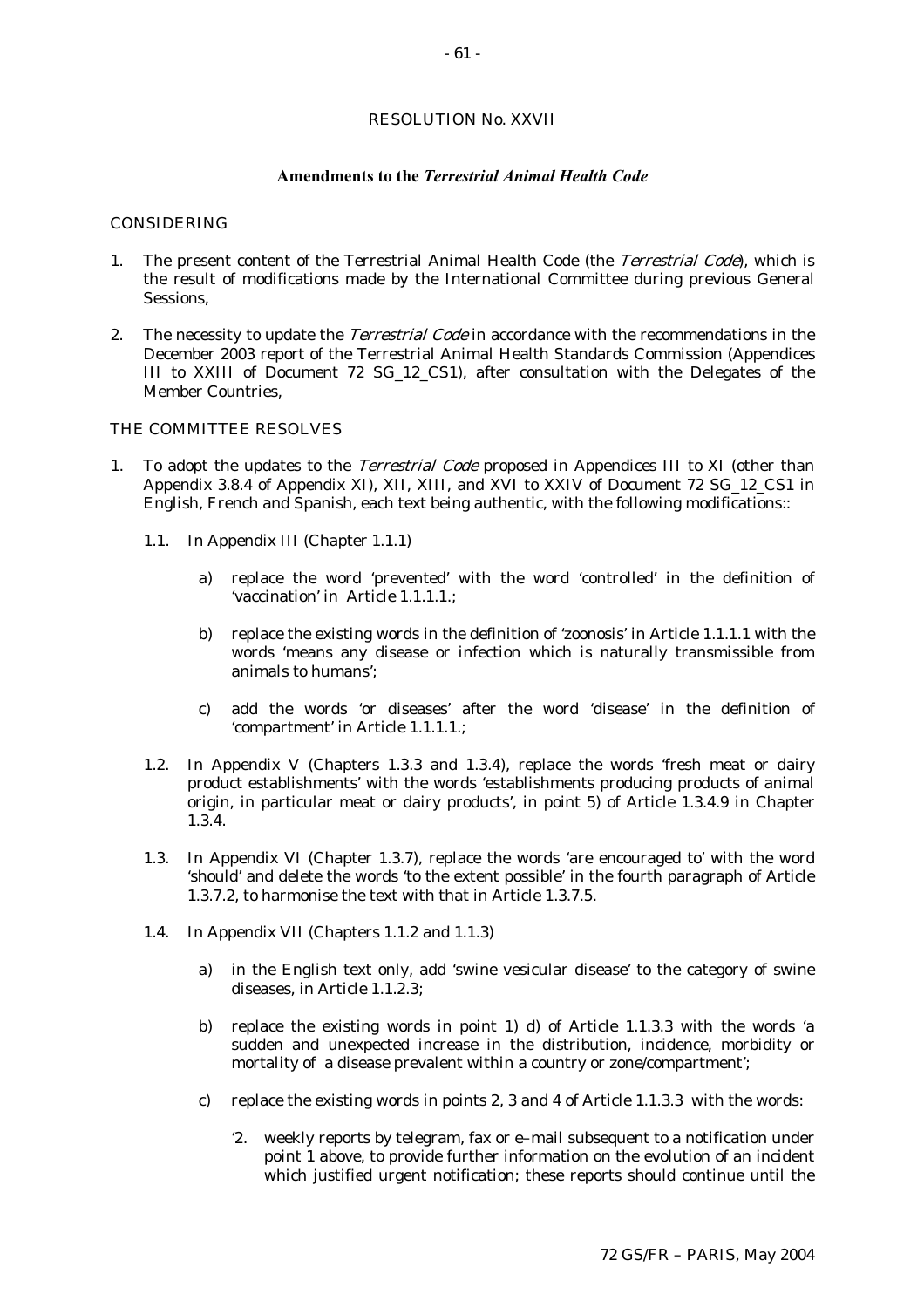situation has been resolved through either the disease being eradicated or it becoming endemic so that six-monthly reporting under point 3 will satisfy the obligation of the country to the OIE; in any case, a final report on the incident should be submitted;

- 3. a six-monthly report on the absence or presence, and evolution of diseases listed by the OIE and information of epidemiological significance to other countries;
- 4. an annual questionnaire concerning any other information of significance to other countries.'
- 1.5. In Appendix IX (Chapter 2.1.1)
	- a) replace each occurrence of the word 'infection' with the word 'circulation' in Article 2.1.1.3;
	- b) replace each occurrence of the word 'infection' with the word 'circulation' in points 2) and 4) of Article 2.1.1.5;
	- c) delete each occurrence of the word 'still' in Articles 2.1.1.4 and 2.1.1.5;
	- d) replace each occurrence of the word 'infection' with the words ' virus circulation' in sub-points a) and c) of point 2) of Article 2.1.1.7;
	- e) delete sub-point b) of point 2) of Article 2.1.1.7;
	- f) add the words 'on account of FMD' to the chapeau of Article 2.1.1.16.
- 1.6. In Appendix XI (Chapter 2.3.13)
	- a) replace the existing words in the second paragraph of Article 2.3.13.1 with the words:

When authorising import or transit of the following *commodities*, *Veterinary*<br>Administrations should not require any BSE related Administrations should not require any BSE related restrictions/conditions/measures, regardless of the BSE status of the cattle population of the exporting country or zone:

- a) milk and milk products;
- b) semen and in vivo derived cattle embryos collected and handled in accordance with the recommendations of the International Embryo Transfer Society;
- c) hides and skins (excluding hides and skins from the head);
- d) gelatin and collagen prepared exclusively from hides and skins (excluding hides and skins from the head);
- e) protein-free tallow (maximum level of insoluble impurities of 0.15% in weight) and derivatives made from this tallow;
- f) dicalcium phosphate (with no trace of protein or fat);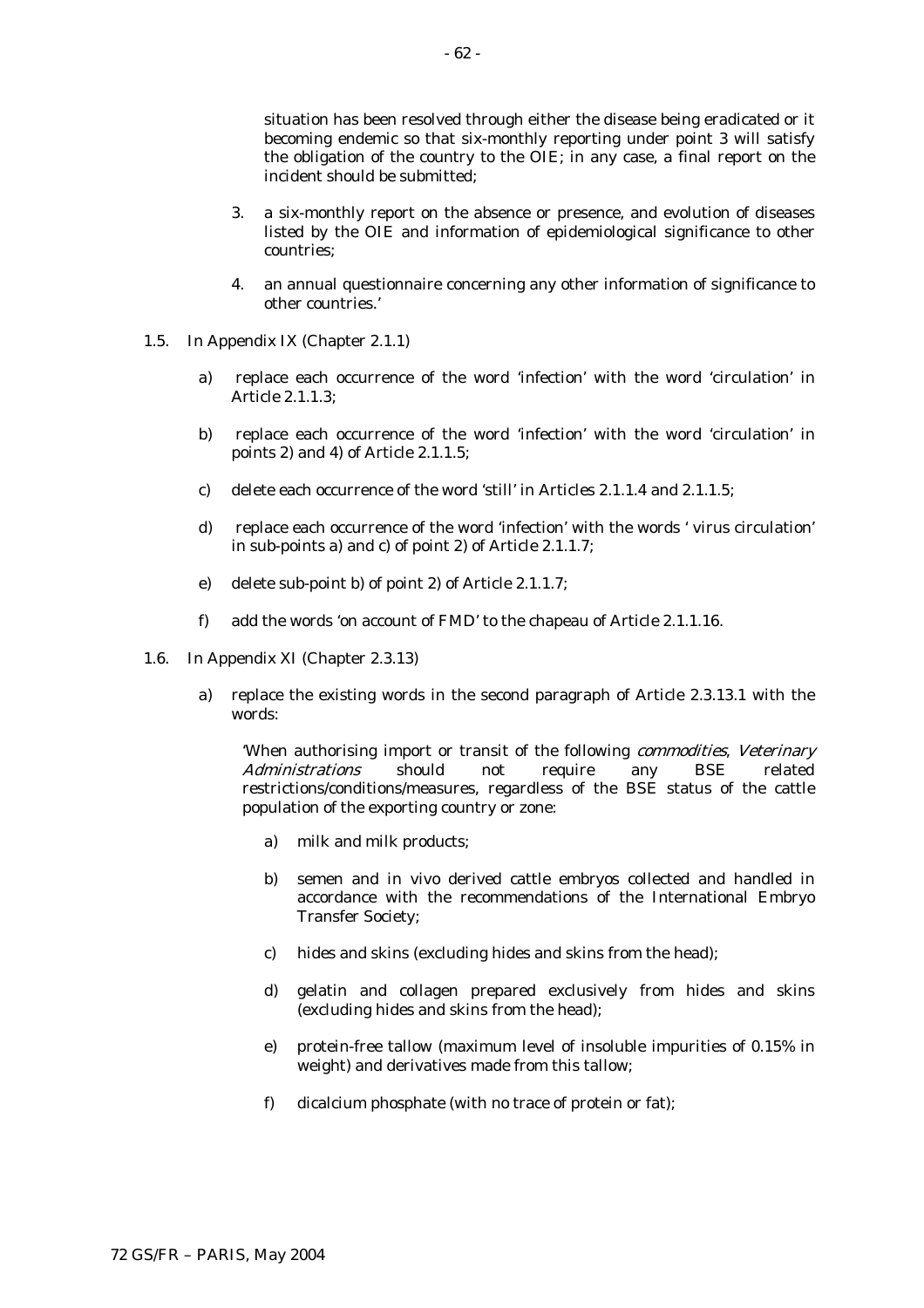When authorising import or transit of the following *commodities*, Veterinary Administrations should require the restrictions/conditions/measures prescribed in this chapter relevant to the BSE status of the cattle population of the exporting country or zone:

- a) cattle;
- b) fresh meat and meat products;
- c) gelatin and collagen prepared from bones;
- d) tallow and tallow derivatives, and dicalcium phosphate, other than protein-free tallow and dicalcium phosphate (with no trace of protein or fat) as defined above.'
- b) replace the words 'susceptible animal species' with the word 'cattle' in point 1) b) of Article 2.3.13.2;
- c) replace the words 'reporting of all cases of neurological disease in adult cattle as well as fallen stock' with the words 'the recognition of progressive behavioural changes and neurological disease in adult cattle' in point 2) of Article 2.3.13.2;
- d) insert the words '(other than protein-free tallow as defined in Article 2.3.13.8.)' in the chapeau of Article 2.3.13.21;
- e) replace the words 'point 1)' with the words 'points 1) and 2)' in point 5) of Article 2.3.13.16 and point 4) of Article 2.3.13.17;
- f) insert the words '(other than those made from protein-free tallow as defined in Article 2.3.13.8.)' in the chapeau of Article 2.3.13.22.
- 1.7. In Appendix XII, delete the word 'blood' from Article x.x.x.4.
- 1.8. Delete the articles of Chapter 2.2.4 (Leptospirosis), while retaining the title.
- 1.9. In Appendix XVIII, replace the word 'described' with the word 'prescribed' in point 4) of Article 2.2.5.5.
- 1.10. In Appendix XX (Section 2.9)
	- a) place under study each occurrence of the word 'compartment' in Chapters 2.9.1, 2.9.2, 2.9.3, 2.9.5 and 2.9.x;
	- b) place under study point e) of paragraph 2) of Articles 2.1.9.3, 2.9.2.3, 2.9.3.3, 2.9.5.3 and 2.9.x.3;
	- c) place under study the words 'It is caused by the Korea and Japan haplotypes of the mite Varroa destructor, the original hosts of which are the Korea and Japan haplotypes of Apis cerana.' in Article 2.9.5.1.
- 1.11. In Appendix XXII (Section 3.9)
	- a) delete the word 'incorrect' in point 1) of Article 3.9.4.1;
	- b) replace the words 'A generic risk analysis process is' with the words 'The principles of risk analysis are' in point 3) of Article 3.9.4.1;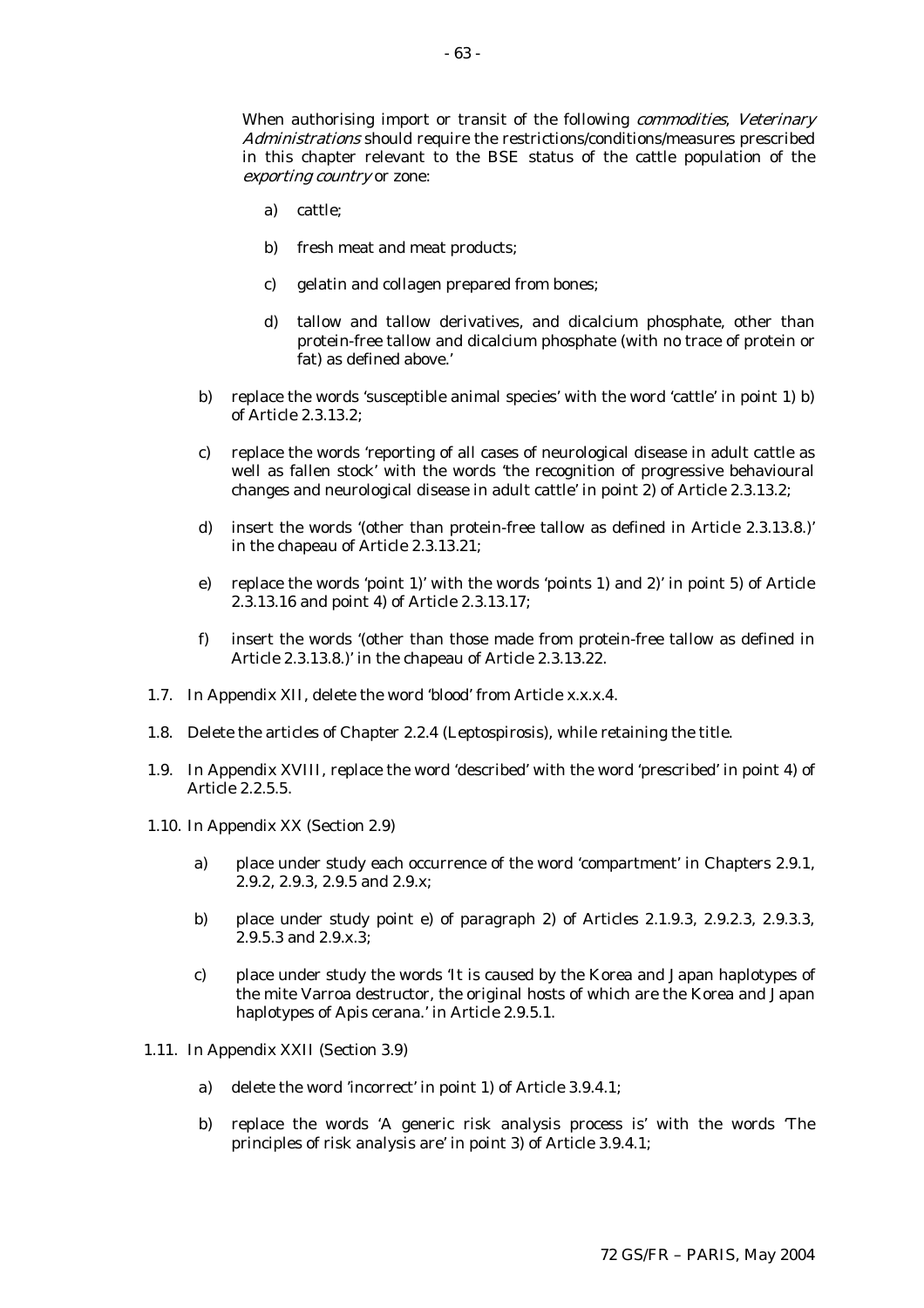- c) delete the words 'food producing' in point 5) and replace the words 'range of bacterial load ingested at the moment of' with the words 'dose of bacteria in the' in sub-point b) of point 5) of Article 3.9.4.1;
- d) add the words 'and zoonotic agents' at the end of the thirteenth sub-point of point 4) of Article 3.9.4.2;
- e) replace the word 'drug' with the word 'antimicrobial' in the eighth sub-point of point 5) of Article 3.9.4.2;
- f) add the words 'prevalence of resistance in human bacterial pathogens' in a new sub-point in point 5) of Article 3.9.4.2;
- g) add the word 'target' in front of the word 'bacteria' in the fifth sub-point of point 6) of Article 3.9.4.2;
- h) replace the word 'human' with the word 'animal' in point 3) in the tenth subpoint of point 4) of Article 3.9.4.3;
- 1.12. In Appendix XXIII (Animal welfare),
	- a) replace the words 'a duty' with the words 'an ethical responsibility' in point 6) of Article x.x.x.1
	- b) replace the existing words in Articles x.x.x.2 and x.x.x.3 with the words:

'Scientific basis for guidelines

- 1. Welfare is a broad term which includes the many elements that contribute to an animal's quality of life, including those referred to in the 'five freedoms' listed above.
- 2. The scientific assessment of animal welfare has progressed rapidly in recent years and forms the basis of these guidelines.
- 3. Some measures of animal welfare involve assessing the degree of impaired functioning associated with injury, disease, and malnutrition. Other measures provide information on animals' needs and affective states such as hunger, pain and fear, often by measuring the strength of animals' preferences, motivations and aversions. Others assess the physiological, behavioural and immunological changes or effects that animals show in response to various challenges.
- 4. Such measures can lead to criteria and indicators that help to evaluate how different methods of managing animals influence their welfare.'
- 1.13. Appendix XXIV was adopted under study.
- 1.14. Appendices XI (Appendix 3.8.4 only), XIV and XV were not adopted.
- 2. To ask the Director General to publish the adopted texts.

(Adopted by the OIE International Committee of the OIE on 28 May 2004)

\_\_\_\_\_\_\_\_\_\_\_\_\_\_\_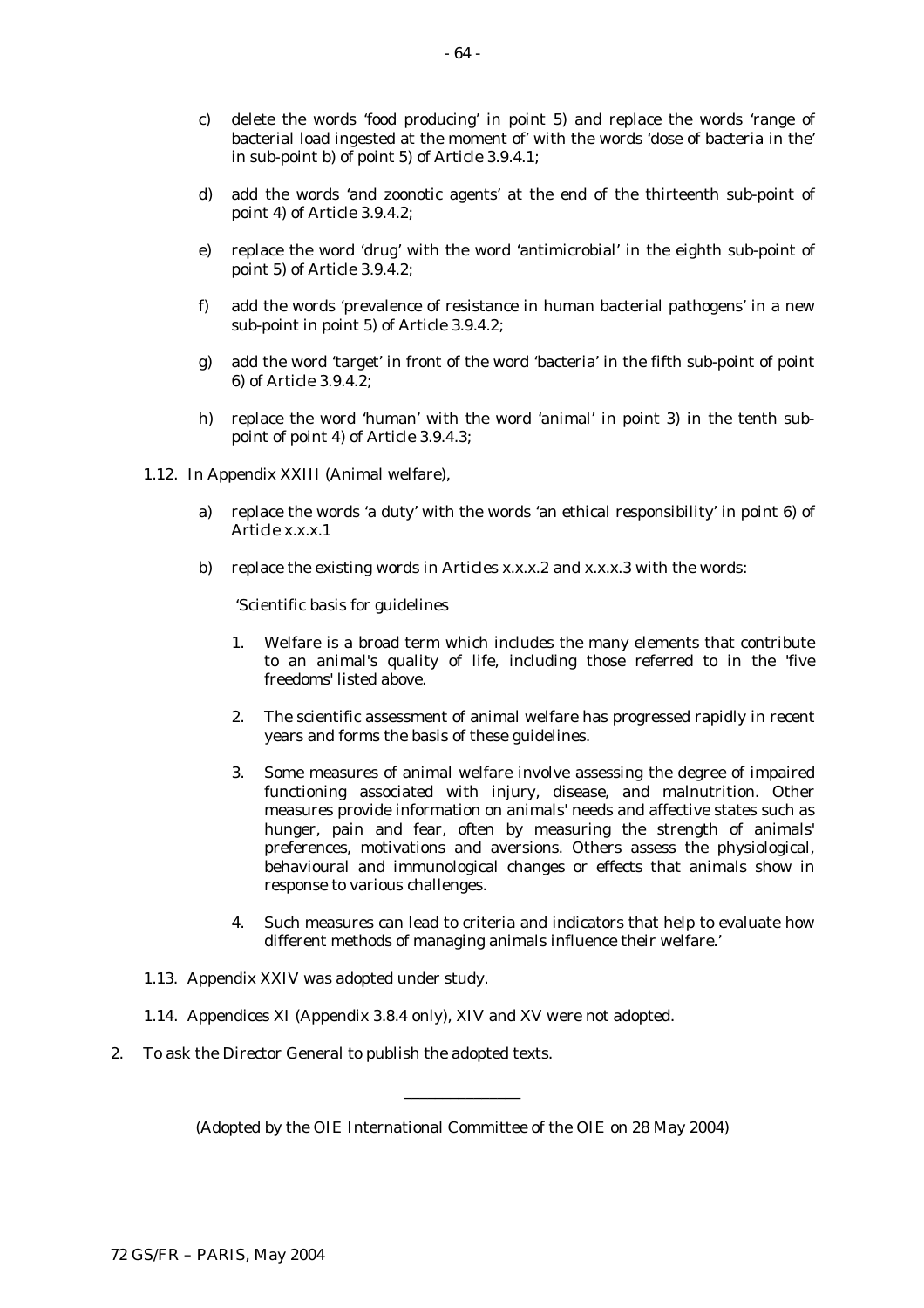# RESOLUTION No. XXVIII

### **Proposed Change to the Mandate for OIE Reference Laboratories**

# CONSIDERING THAT

- 1. The mandate for OIE Reference Laboratories adopted as Resolution XII during the 61st General Session and modified by Resolution No. XX during the 70th General Session, states that such laboratories may contribute to provision of diagnostic testing facilities to Member Countries and that in the case of results that are confirmed positive for diseases that are reportable to OIE, the Reference Laboratory should immediately inform the OIE Delegate of the Member Country from which the samples originated,
- 2. The objectives of the OIE include ensuring transparency in the global animal disease and zoonosis situation and collecting, analysing and disseminating scientific veterinary information,
- 3. The technical capabilities for rapid and precise diagnosis of diseases by designated experts are demanded,
- 4. The prevalence of emerging and re-emerging infectious diseases capable of rapid international spread is increasing,
- 5. The impact of these diseases on animal and public health, the economy and trade of Member Countries is significant,
- 6. There is a need for prompt preventive action to be taken by Member Countries,

#### THE COMMITTEE

#### RESOLVES

- 1. To amend the mandate of OIE Reference Laboratories adopted as Resolution No. XX during the 70th General Session, to ask OIE Reference Laboratories to also inform the OIE Central Bureau of results that are confirmed positive for diseases that are reportable to OIE. The new mandate is proposed in Appendix 1.
- 2. The results forwarded to the OIE will only be published by the OIE Central Bureau in agreement with the Delegate of the country concerned and after precise identification of the origin of the samples.

\_\_\_\_\_\_\_\_\_\_\_\_\_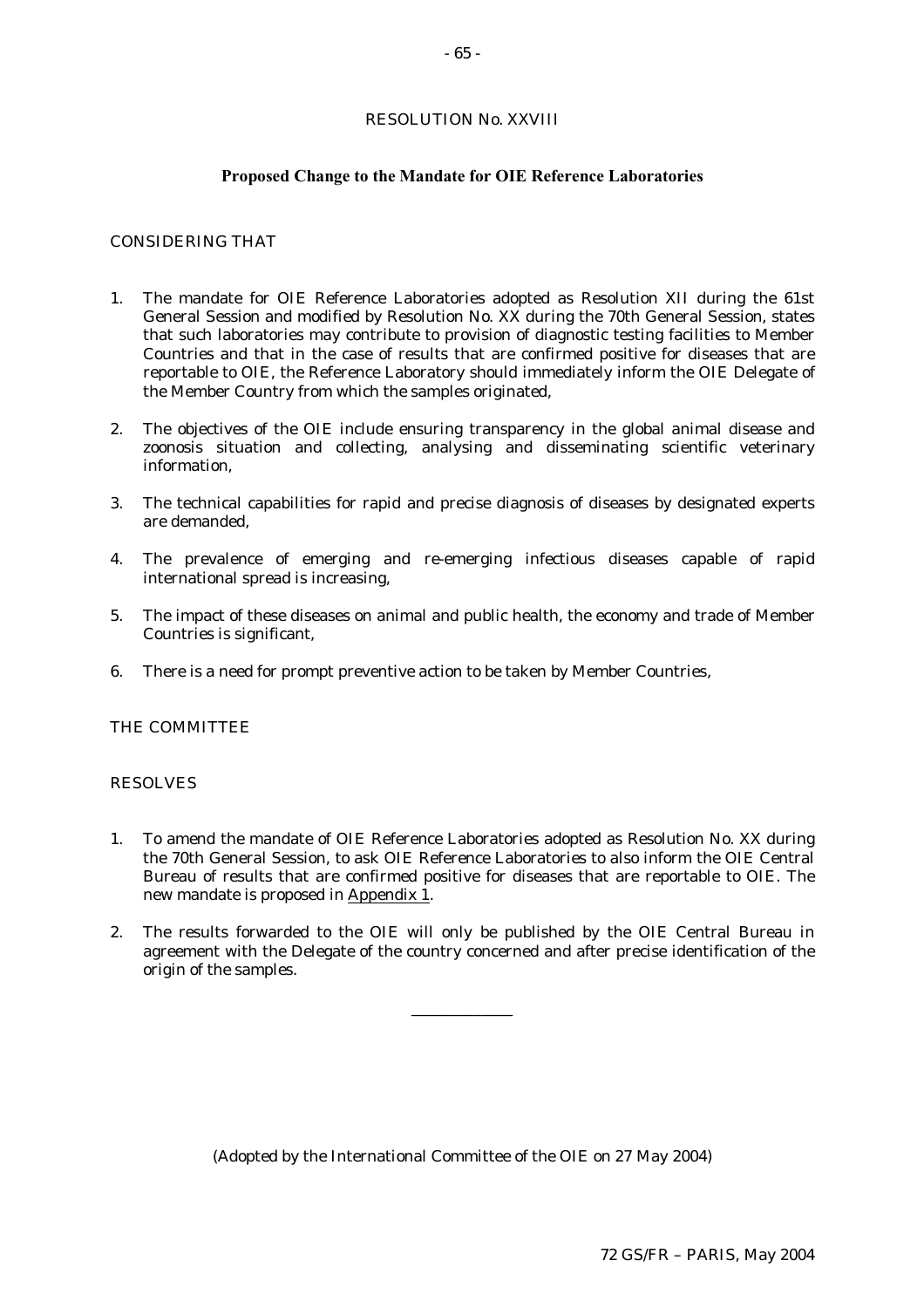# Appendix 1

# **Reference Laboratories**

#### **Mandate**

Reference Laboratories of the Office International des Epizooties shall have as their principal mandate:

- to function as a centre of expertise and standardisation for a designated disease(s) or topics;
- to store and distribute to national laboratories biological reference products and any other reagents used in the diagnosis and control of the designated disease(s) or topics;
- to develop new procedures for diagnosis and control of the designated disease(s) or topics;
- to gather, process, analyse and disseminate epizootiological data relevant to their speciality;
- to place expert consultants at the disposal of the Office International des Epizooties.

They may also contribute to:

- provision of scientific and technical training for personnel from Member Countries of the Office;
- provision of diagnostic testing facilities to Member Countries: In the case of positive results for diseases that are reportable to OIE, the Reference Laboratory should immediately inform the OIE Delegate of the Member Country from which the samples originated as well as the OIE Central Bureau;
- organisation of scientific meetings on behalf of the Office;
- coordination of scientific and technical studies in collaboration with other laboratories or organisations;
- publication and dissemination of any information in their sphere of competence which may be useful to Member Countries of the Office.

\_\_\_\_\_\_\_\_\_\_\_\_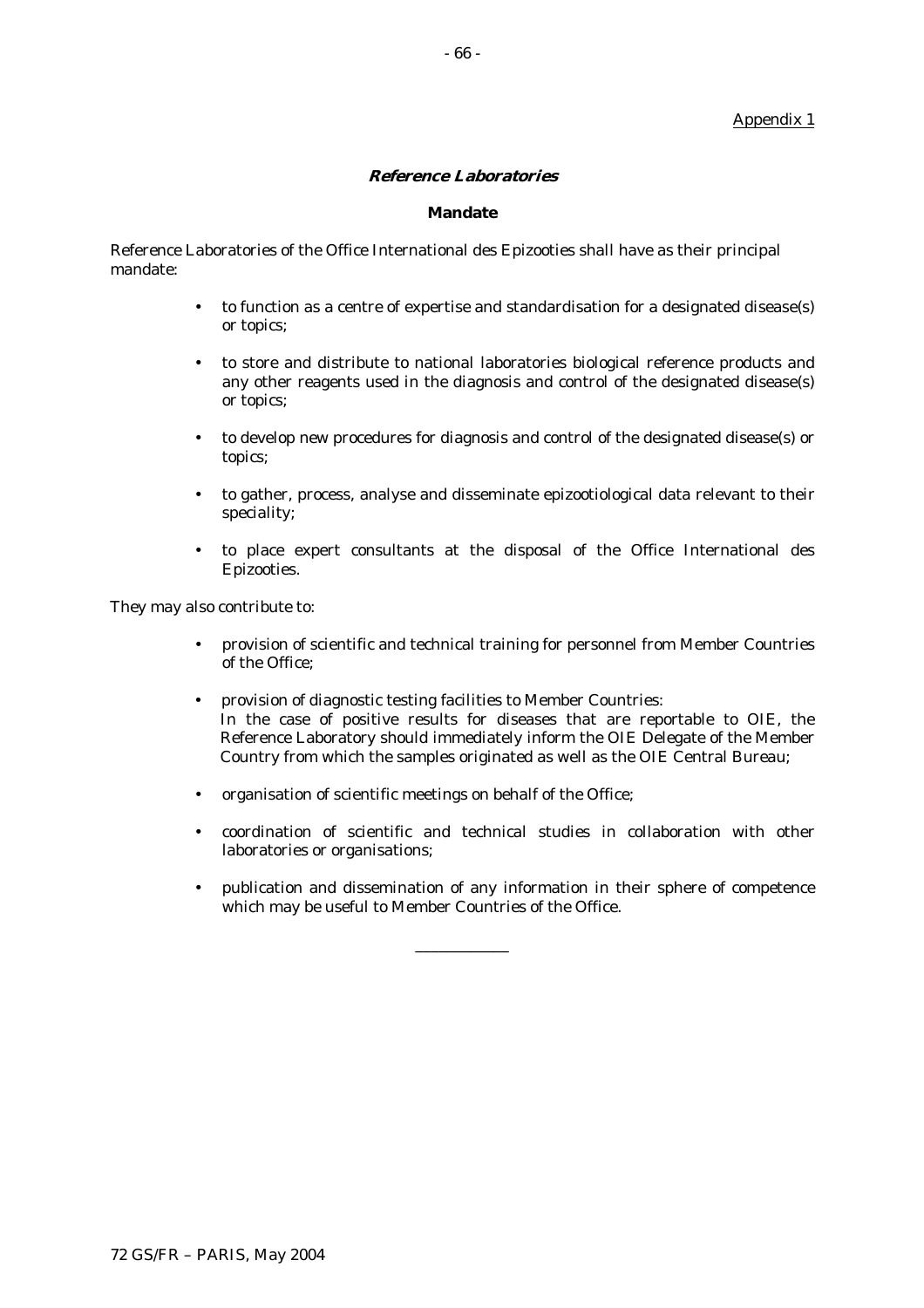# RESOLUTION No. XXIX

# **Emerging and Re-Emerging Zoonotic Diseases: Challenges and Opportunities**

# CONSIDERING THAT

- 1. The interaction of human and animal health is producing unprecedented challenges and opportunities,
- 2. Zoonotic diseases are emerging and re-emerging with greater frequency, international scope, and economic importance,
- 3. The factors and forces driving the expansion and scale of zoonoses are still in place and are unlikely to significantly change in the near future; thus, the risks posed by emerging and reemerging zoonotic diseases will continue unabatedly for some time,
- 4. Member Countries have again indicated their overwhelming support for a greater OIE role in confronting the challenges of such zoonoses,
- 5. Member Countries strongly believe that emerging and re-emerging zoonotic diseases will become a progressively greater factor in the demands on the activities of Veterinary Services, thus impacting on future partnerships, resources, and programmes,
- 6. FAO/WHO/OIE are engaged in cooperative agreements that will continue to provide important international linkages,

# THE COMMITTEE

#### RESOLVES THAT

1. The OIE should actively consider within the development of the fourth strategic plan the broadening of its scope, commitment, and thinking regarding emerging and re-emerging zoonoses and place a high priority on developing guidelines for the prevention and control of these diseases.

The preparation of the fourth Strategic Plan will include proposals related to the purpose of the Code in matters of zoonotic aspects of listed diseases.

2. The OIE will consider the creation of a new Ad hoc Group on Emerging and Re-Emerging Zoonoses that will be inter-disciplinary in membership and help to advise on sustainable agriculture development which does not increase the occurrence of emerging and re-emerging zoonoses and on surveillance systems which cover the wildlife, domestic animal, and human continuum. The group will also assist in the education of OIE Member Countries.

The new Ad hoc Group will work in collaboration with the existing OIE Working Groups on Wildlife Diseases and Animal Food Production Safety and the Ad hoc Group on Epidemiology and other relevant bodies or experts, in particular OIE Reference Laboratories and Collaborating Centers.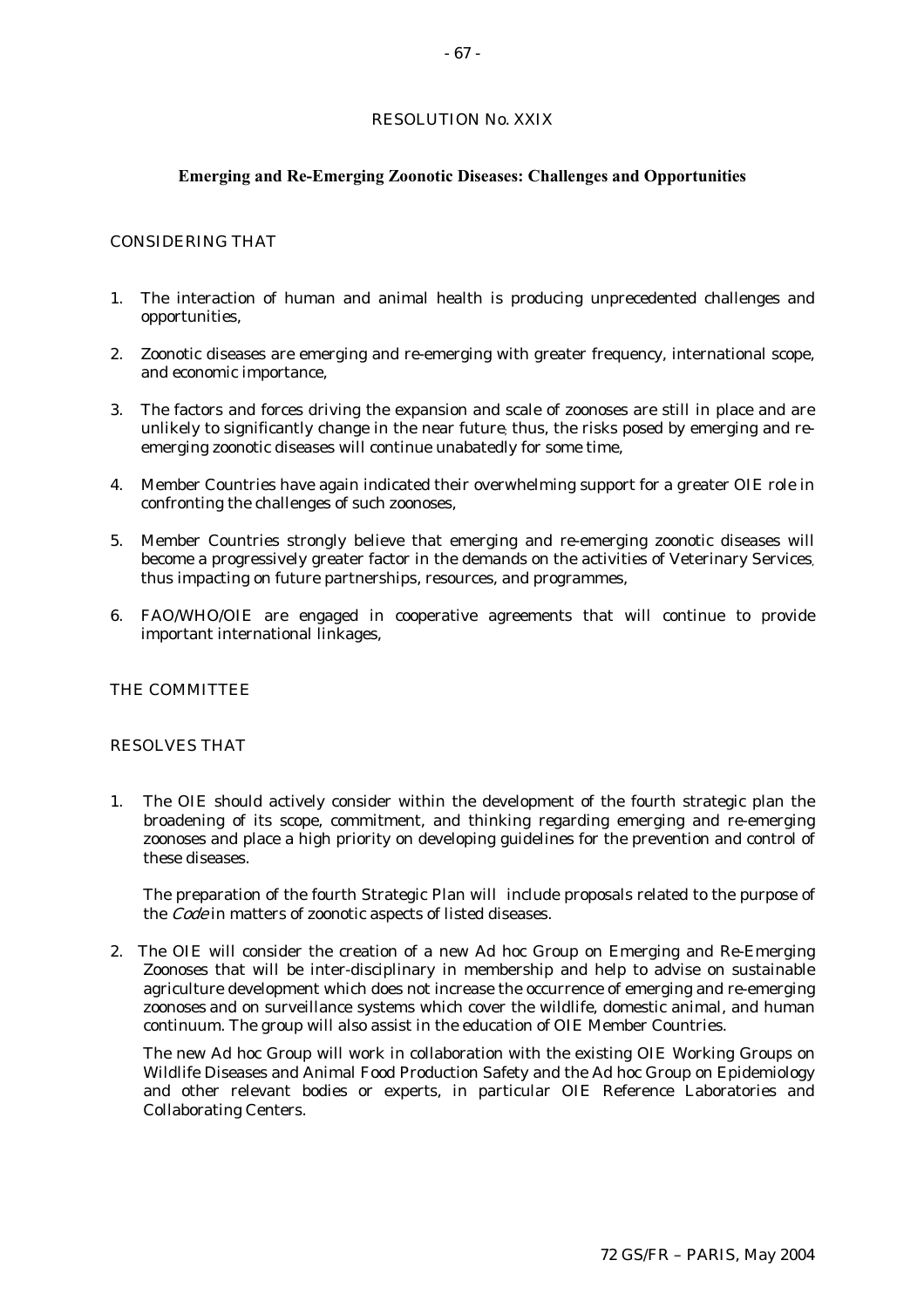- 3. The OIE should provide training through workshops and other means for Member Countries and academic veterinary and medical institutions on emerging and re-emerging zoonotic diseases, especially in regional activities.
- 4. The OIE will undertake to explore opportunities and mechanisms to promote awareness through conferences and interactions between the Veterinary Services of Member Countries, and their public health counterparts.
- 5. The OIE will continue to support and urge Member Countries to make progress on timely and accurate reporting of zoonoses and sharing information on emerging and re-emerging zoonotic diseases, realising that many of these new diseases are not associated with animal trade or traditional listed diseases.
- 6. In the event of serious outbreaks of zoonotic diseases that transcend national borders, the OIE will demonstrate leadership in providing guidance on disease control strategies at the animal production levels and will support the communication efforts of public health agencies in addressing human impacts.

\_\_\_\_\_\_\_\_\_\_\_\_\_\_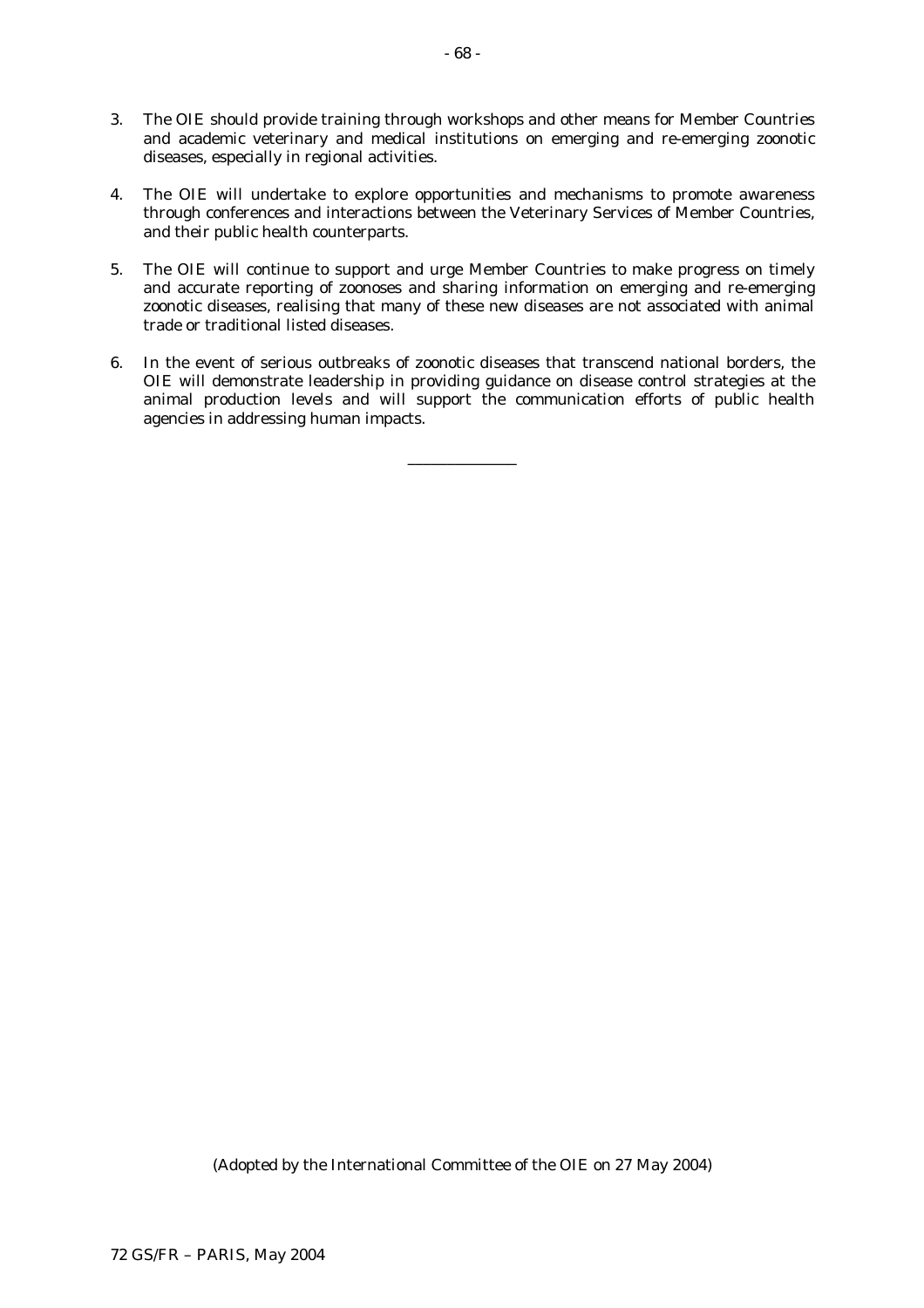# RESOLUTION No. XXX

#### **Animal identification and traceability**

# CONSIDERING THAT

- 1. Animal identification and traceability are key tools in the sphere of animal and public health, and trade,
- 2. Although Member Countries have a variety of systems of animal identification and traceability in operation or under development, which have emerged in response to local and international demand, there are no international standards and guidelines and this has led to divergences that may affect international trade and the quality of disease information,
- 3. Legislation, standardisation and information exchanges between databases is very important,

### THE COMMITTEE

#### RESOLVES THAT

- 1. The OIE, in close collaboration with the Codex Alimentarius Commission should determine a common definition for animal traceability and propose guidelines for the development of identification and traceability systems that are appropriate for the risk involved to attain the desired outcomes.
- 2. The OIE should disseminate updated information on animal identification and traceability, including the latest advances in the field.
- 3. The OIE, in collaboration with other international organisations, should provide Member Countries with specialised technical assistance, to facilitate the design and implementation of animal identification and traceability systems.
- 4. The OIE should define criteria for establishing work priorities, also taking into account the needs of developing countries.

\_\_\_\_\_\_\_\_\_\_\_\_\_\_\_

(Adopted by the OIE International Committee on 27 May 2004)